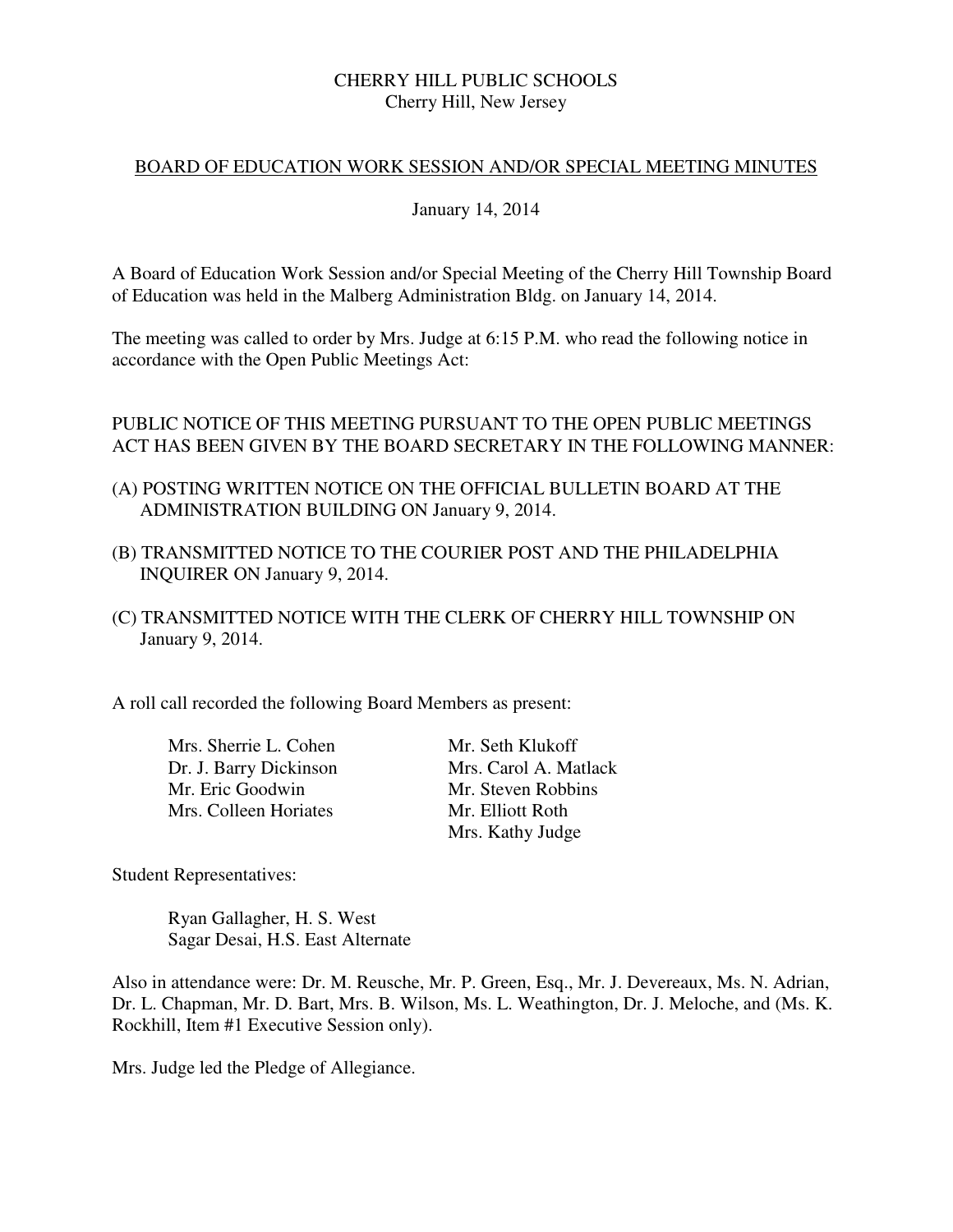Board of Education Work Session and Special Action Meeting Minutes January 14, 2014

 Mrs. Judge read the following notice in accordance with the Open Public Meetings Act at 6:15  $P.M.$ 

P.M.<br>RESOLVED, PURSUANT TO THE OPEN PUBLIC MEETINGS ACT THAT THE BOARD MEETS IN CLOSED SESSION AT THIS TIME TO DISCUSS CONFIDENTIAL MATTERS PERTAINING TO STUDENT MATTERS AND HUMAN RESOURCES MATTERS. IT IS EXPECTED THAT THE MATTERS DISCUSSED IN CLOSED SESSION SHALL BE MADE PUBLIC AS SOON AS THE NEED FOR CONFIDENTIALITY NO LONGER EXISTS.

 Mrs. Judge called the Board of Education Work Session and/or Special meeting to order in public session from the Executive Session at 7:00 P.M.

Presentation:

The Board of Education recognized the Cherry Hill H. S. East's Ethics Team.

Public Discussion:

1. Speakers commended the board on hiring a student advocate at H.S. West.

 Mrs. Judge called the meeting to order from public discussion for the purpose of considering and voting on the items presented on the Special Action Agenda which is incorporated as part of the minutes on pages 3 through 14 which follow.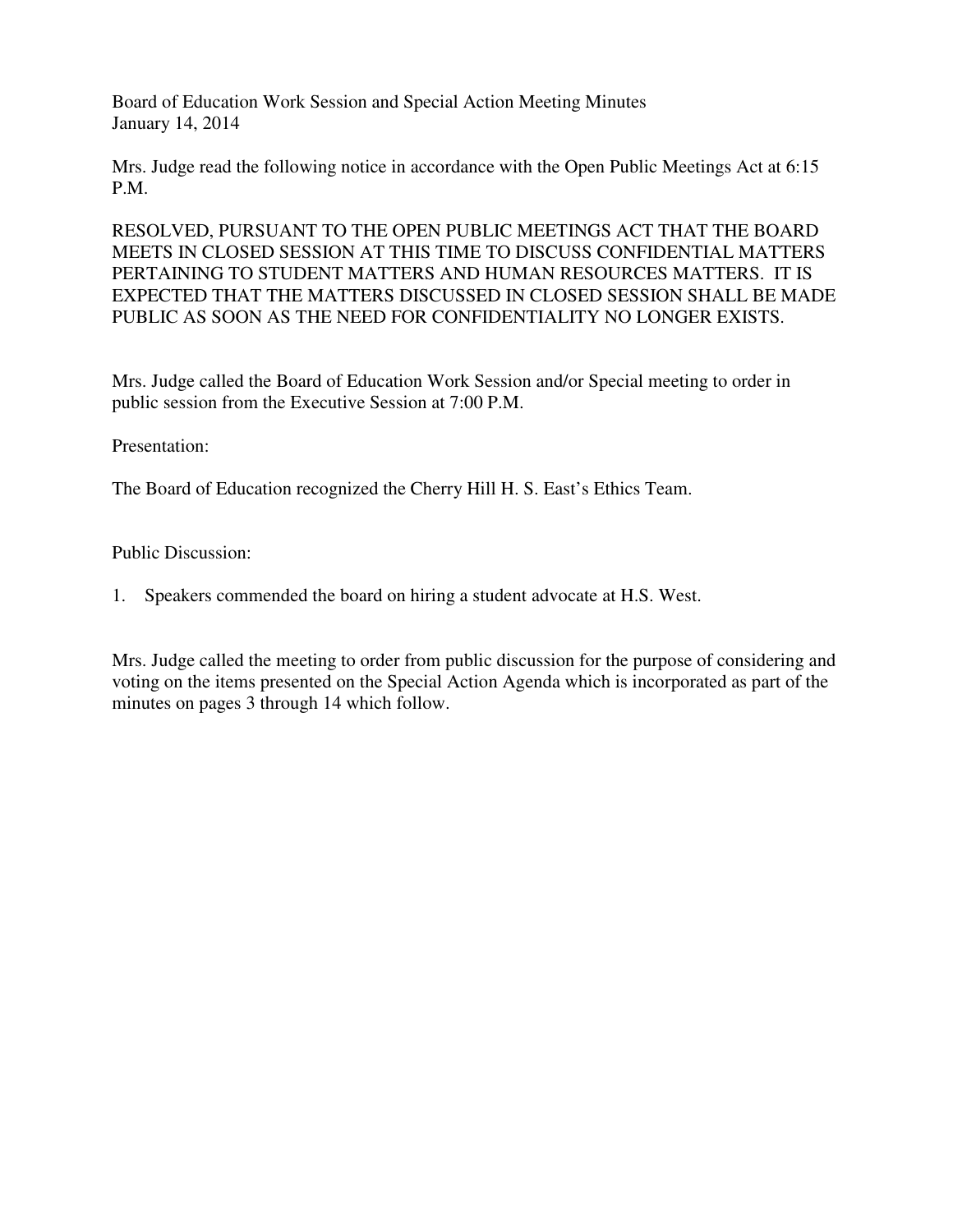# **B. BUSINESS AND FACILITIES**

### **Board Goals**

- **Continue to improve student achievement at all grade levels for all students and close achievement gaps where they exist.**
- **Create a cost-effective budget that provides for education resources as well as preventive maintenances and ongoing facilities improvement in all schools.**
- **Enhance communication with and outreach to internal and external stakeholders.**
- **Enhance relationships with internal stakeholders through effective hiring and retention practices and staff training programs**

# *The Superintendent recommends the following:*

 *1. Approval of Bill List* 

# **ITEM 1. FINANCIAL REPORTS**

# **APPROVAL OF BILL LIST**

\$17,621.95 and the 2<sup>nd</sup> Bill List dated January 14, 2014 in the amount of \$224,632.34 and the 3<sup>rd</sup> Bill List dated January 14, 2014 in the amount of \$2,650,671.75 be approved as submitted. It is recommended that the  $1<sup>st</sup>$  Bill List dated January 14, 2014 in the amount of

Motion: Mr. Roth Second: Mr. Klukoff Vote: Ayes - 9 No - 0

### EXCEPTION:

Motion: Mr. Roth Second: Mr. Klukoff Vote: Ayes - 8 No -  $0-1^*$ Item #1 Approval of Bill List (NJ American Water Co.) \*Mr. Robbins abstained due to a conflict of interest with NJ American Water Co.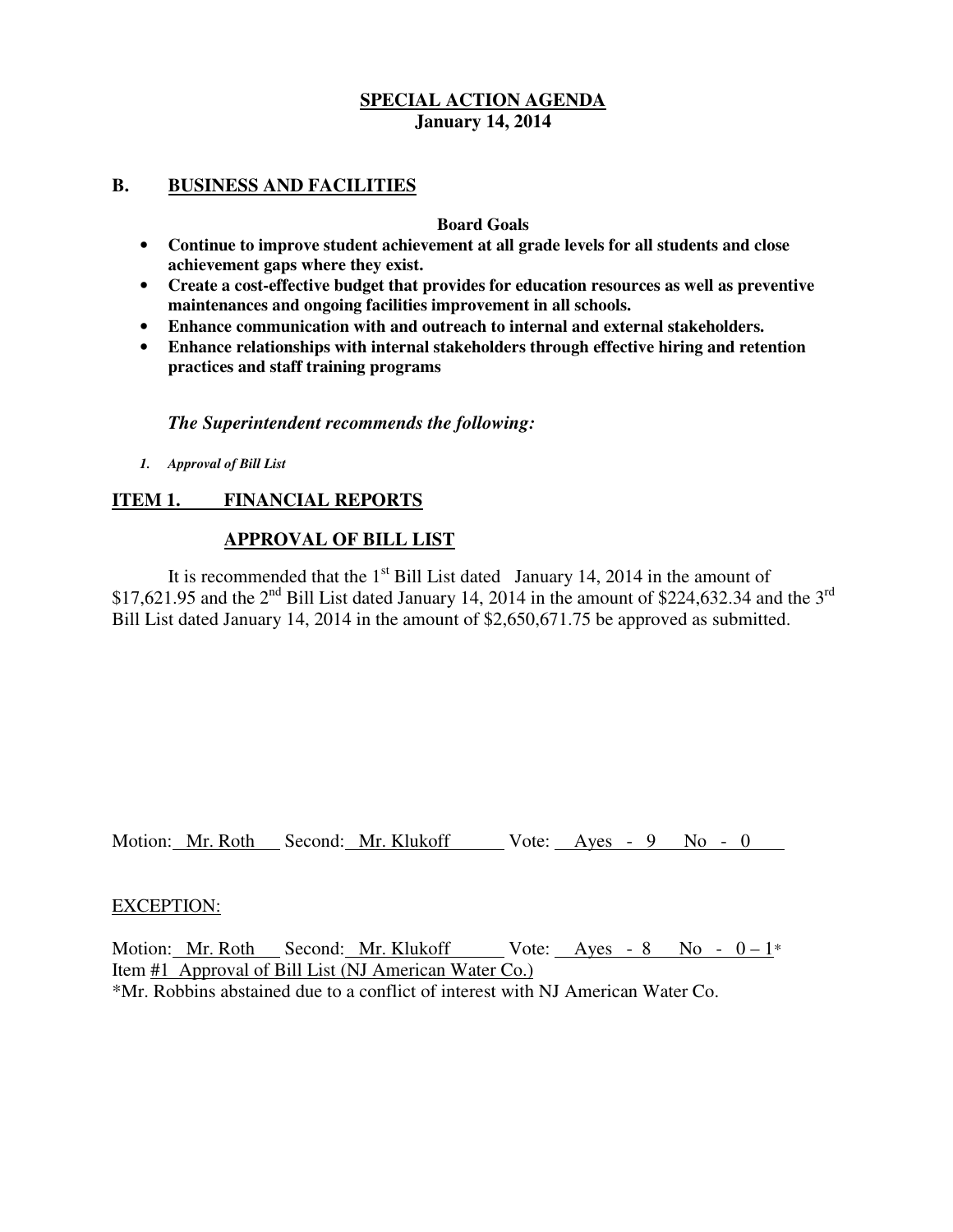# **C. HUMAN RESOURCES/NEGOTIATIONS**

### **Board Goals**

- **Continue to improve student achievement at all grade levels for all students and close achievement gaps where they exist.**
- **Create a cost-effective budget that provides for education resources as well as preventive maintenance and ongoing facilities improvement in all schools.**
- **Enhance communication with and outreach to internal and external stakeholders.**
- **Enhance relationships with internal stakeholders through effective hiring and retention practices and staff training programs**

The Superintendent recommends the following:

- 1. Termination of Employment—Certificated
- 2. Termination of Employment—Non-Certificated
- 3. Appointments—Certificated
- 4. Appointments—Non-Certificated
- 5. Assignment Salary Change—Certificated
- 6. Assignment Salary Change—Non-Certificated
- 7. Other Compensation—Certificated

# **ITEM 1. TERMINATION OF EMPLOYMENT—CERTIFICATED**

(a) Resignations

### **RECOMMENDATION:**

 It is recommended that the separation from employment of the following employees be approved for the reasons listed and all resignations listed are hereby accepted on the dates listed below.

| Name               | Assignment                                                                  | <b>Effective Date</b> | Reason     |
|--------------------|-----------------------------------------------------------------------------|-----------------------|------------|
| Susan<br>Murawczyk | Johnson-Grade 1 (\$81,490)                                                  | 2/01/14               | Retirement |
| Lakisha Taylor     | <b>CHHS</b> West-Special<br>Education (\$48,377-<br>Replacement substitute) | 1/03/14               | Personal   |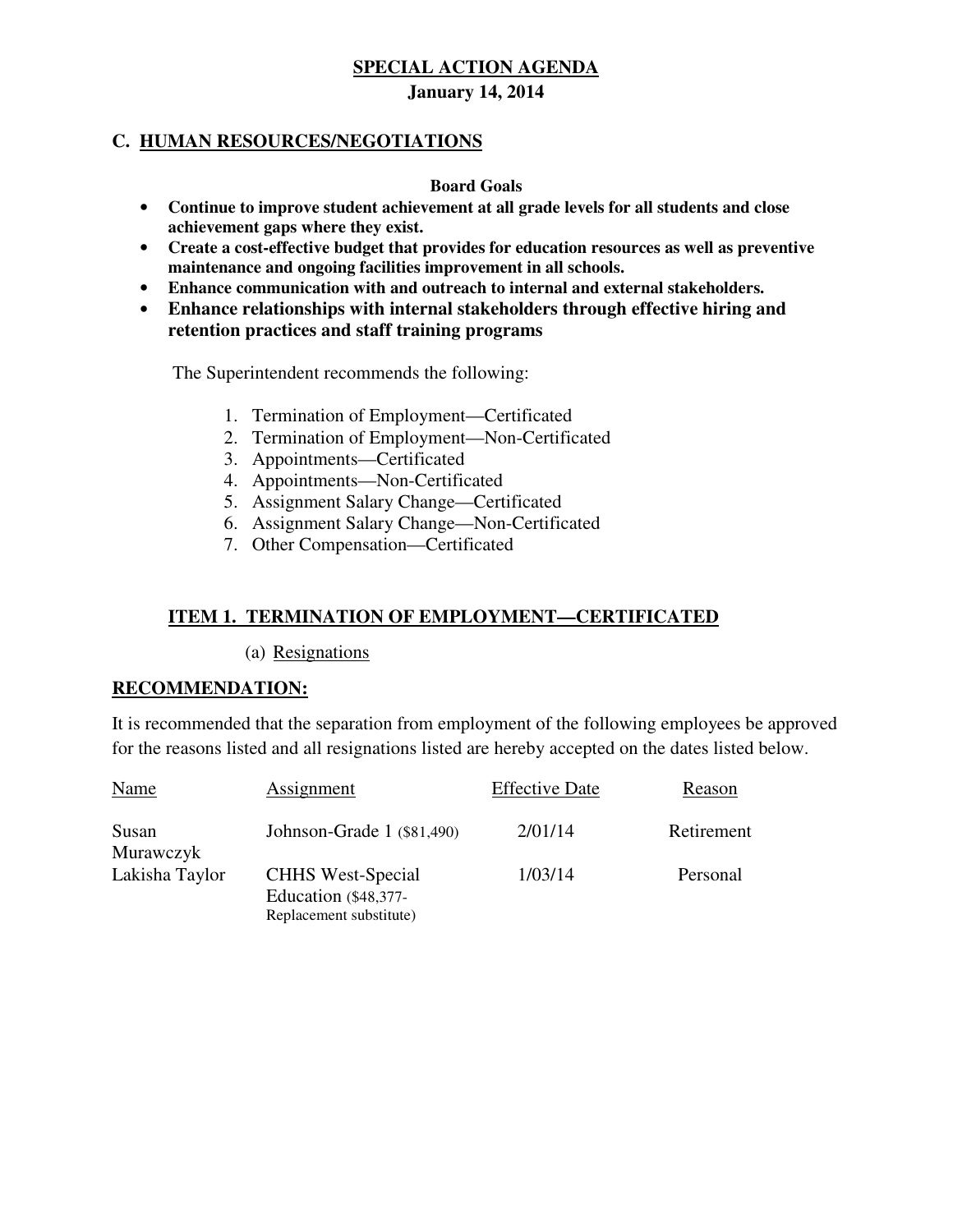# **C. HUMAN RESOURCES/NEGOTIATIONS**

# **ITEM 2. TERMINATION OF EMPLOYMENT—NON-CERTIFICATED**

(a) Resignations

### **RECOMMENDATION:**

 It is recommended that the separation from employment of the following employees be approved for the reasons listed and all resignations listed are hereby accepted on the dates listed below.

| Name             | Assignment                                                     | <b>Effective Date</b> | Reason   |
|------------------|----------------------------------------------------------------|-----------------------|----------|
| Priscilla Cuevas | <b>CHHS East-Cleaner</b><br>$(\$28,179)$                       | 12/12/13              | Personal |
| Robert Zeligson  | Mann-Educational<br>Assistant (\$10,943-this<br>position only) | 12/23/13              | Personal |
| Jasmine Ford     | Barclay-Educational<br>Assistant $(\$10,156)$                  | 1/20/14               | Personal |

# **ITEM 3. APPOINTMENTS—CERTIFICATED**

(a) Regular

# **RECOMMENDATION:**

 It is recommended that the persons listed be appointed to the positions indicated in accord with the data presented.

| Name                 | Assignment                                                                                                                    | <b>Effective Date</b>                  | Salary                                  |
|----------------------|-------------------------------------------------------------------------------------------------------------------------------|----------------------------------------|-----------------------------------------|
| <b>Thomas Erat</b>   | <b>CHHS East-Spanish (Replacement)</b><br>substitute for J. Gross on leave of<br>absence-budget #11-140-100-101-50-<br>0100)  | 2/12/14-6/30/14                        | \$48,377 prorated<br>(Bachelors-step 1) |
| Josephine<br>Sbrocco | Kingston-Grade 3 (Replacement<br>substitute for E. Creek on leave of<br>absence-budget #11-120-100-101-18-<br>0100)           | 12/19/13-6/30/14                       | \$48,377 prorated<br>(Bachelors-step 1) |
| <b>Kevin Owens</b>   | Carusi-Language Arts (Resignation<br>of J. Kirton-budget #11-130-100-101-45-<br>0100)                                         | 12/16/13-6/30/14                       | \$48,377 prorated<br>(Bachelors-step 1) |
| Shane<br>McFadden    | <b>CHHS East-Spanish (Replacement</b> )<br>substitute for J. Gross on leave of<br>absence-budget #11-140-100-101-50-<br>0100) | 1/02/14-1/17/14<br>(contract extended) | \$48,377 prorated<br>(Bachelors-step 1) |
| Christine<br>Hammitt | Sharp-Kindergarten (Replacement<br>substitute for K. Redmond-budget #11-<br>110-100-101-30-0100)                              | 1/03/14-2/11/14<br>(contract extended) | \$48,377 prorated<br>(Bachelors-step 1) |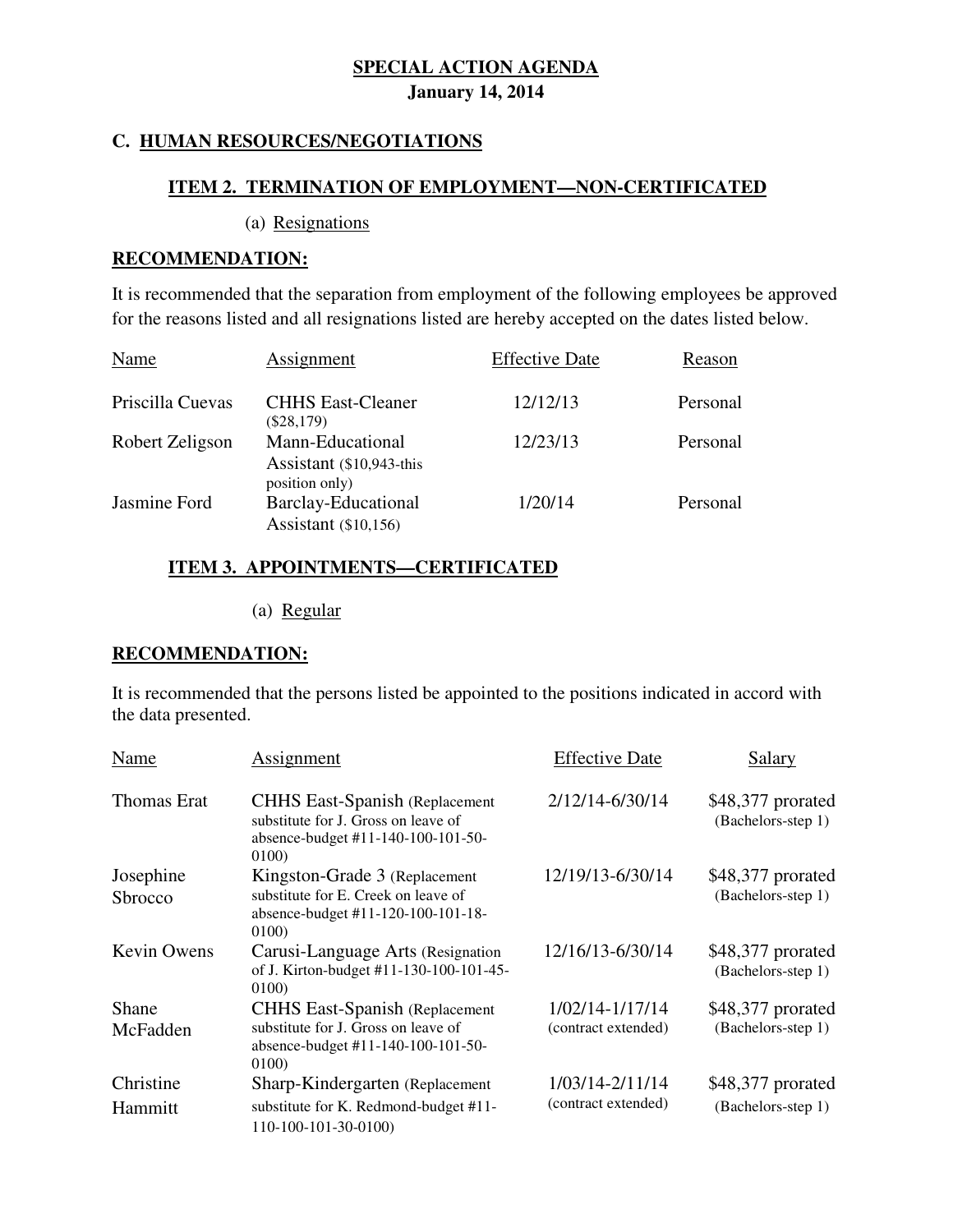### **C. HUMAN RESOURCES/NEGOTIATIONS**

(a) Regular - continued

### **ITEM 3. APPOINTMENTS—CERTIFICATED** - continued

| Name                   | Assignment                                                                                                                     | <b>Effective Date</b>                  | <b>Salary</b>                           |
|------------------------|--------------------------------------------------------------------------------------------------------------------------------|----------------------------------------|-----------------------------------------|
| George Golding         | <b>CHHS West-English (Replacement</b><br>substitute for T. DiPatri on leave of<br>absence-budget #11-140-100-101-55-<br>0100)  | 1/03/14-2/07/14                        | \$48,377 prorated<br>(Bachelors-step 1) |
| George Golding         | <b>CHHS West-English (Replacement</b><br>substitute for S. Ferguson on leave of<br>absence-budget #11-140-100-101-55-<br>0100) | 2/20/14-6/30/14                        | \$48,377 prorated<br>(Bachelors-step 1) |
| Paul Forte             | <b>CHHS East-Math (Replacement</b><br>substitute for M. Lampman on leave of<br>absence-budget #11-140-100-101-50-<br>0100)     | 12/23/13-6/30/14                       | \$48,377 prorated<br>(Bachelors-step 1) |
| Sarah                  | Carusi-Resource Room                                                                                                           | 2/04/14-6/30/14                        | \$48,377 prorated                       |
| Jamrogowicz            | (Replacement substitute for T.<br>Rosenbleeth on leave of absence-budget<br>#11-213-100-101-45-0100)                           | (contract extended)                    | (Bachelors-step 1)                      |
| David                  | <b>Stockton-Special Education</b>                                                                                              | 1/15/14-2/04/14                        | \$48,377 prorated                       |
| Sonnheim               | (Replacement substitute for W. Cousins<br>on leave of absence-budget #11-213-100-<br>$101 - 33 - 0100$                         | (contract extended)                    | (Bachelors-step 1)                      |
| <b>Christine Smith</b> | Cooper-Grade 2 (Replacement<br>substitute for C. Gorndt on leave of<br>absence-budget #11-120-100-101-06-<br>0100)             | 1/08/14-6/30/14<br>(contract extended) | \$48,377 prorated<br>(Bachelors-step 1) |
| Keisha Blount          | <b>CHHS West-Student Advocate</b><br>(Replacing D. Millar-budget #11-000-<br>221-104-55-0100)                                  | On or about<br>1/15/14-6/30/14         | \$55,000 prorated                       |
| Kerri Mann             | Kingston-Grade 1 (Replacement<br>substitute for S. Lattanzio on leave of<br>absence-budget #11-120-100-101-18-<br>0100)        | 1/10/14-2/27/14                        | \$48,377 prorated<br>(Bachelors-step 1) |
| <b>Jared Siegel</b>    | <b>CHHS West-Special Education</b><br>(Replacement substitute for L. Catarro-<br>budget#11-140-100-101-55-0100)                | 1/06/14-2/10/14                        | \$48,377 prorated<br>(Bachelors-step 1) |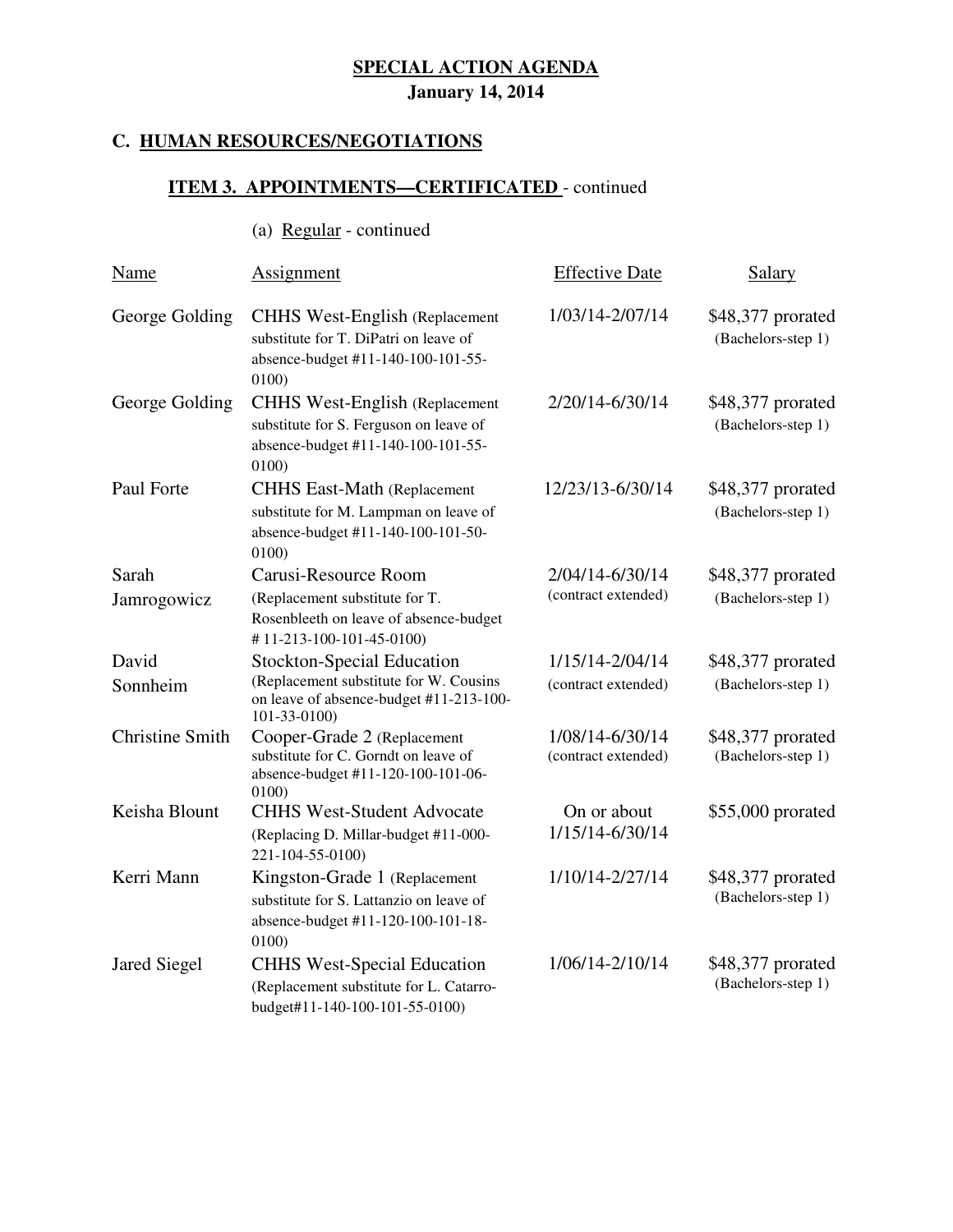# **C. HUMAN RESOURCES/NEGOTIATIONS**

# **ITEM 3. APPOINTMENTS—CERTIFICATED** – continued

### (b) Substitute Teachers/Nurses

### **RECOMMENDATION:**

 It is recommended that the persons listed be approved as substitute teachers/substitute nurses for the 2013-14 school year effective 1/15/14-6/30/14. Monies budgeted from account #11-120- 100-101-98-0150/#11-130-100-101-98-0150/#11-140-100-101-98-0150/#11-000-213-104-98- 0150.

| Name                          | Name                                                                                                                              | Name              |                       | Name           |                |
|-------------------------------|-----------------------------------------------------------------------------------------------------------------------------------|-------------------|-----------------------|----------------|----------------|
| Ophillia Dominique<br>(nurse) | Rachel Friedman                                                                                                                   | Marguerite Hesser |                       | Katina Anthony |                |
| (c)                           | Co-Curricular                                                                                                                     |                   |                       |                |                |
| Name                          | <b>Assignment</b>                                                                                                                 |                   | <b>Effective Date</b> |                | <b>Stipend</b> |
| Michael Surrency              | <b>CHHS East-Assistant Coach,</b><br>Winter Track, Indoor-Boys/Girls                                                              |                   | 12/02/13-6/30/14      |                | \$3920         |
| Melissa Venturi*              | $(budget #11-402-100-100-50-0101)$<br><b>CHHS West-Head Coach, Girls</b><br>Spring Lacrosse (budget #11-402-<br>$100-100-55-0101$ |                   | 9/01/13-6/30/14       |                | \$6828         |
| Marcel Roos*                  | <b>CHHS West-Assistant, Indoor</b><br>Marching Band (budget #11-401-100-<br>$100-55-0101$                                         |                   | 9/01/13-6/30/14       |                | \$6431         |
| Joyce Wolfrom-<br>$R$ oos $*$ | <b>CHHS West-Assistant, Indoor</b><br>Marching Band (budget #11-401-100-<br>$100-55-0101$                                         |                   | 9/01/13-6/30/14       |                | \$6431         |
| Dayna Morris                  | <b>CHHS East-Co-Advisor, National</b><br>Honor Society (budget #11-401-100-<br>$100-50-0101$                                      |                   | 12/12/13-6/30/14      |                | 276<br>\$      |

\*Outside district employee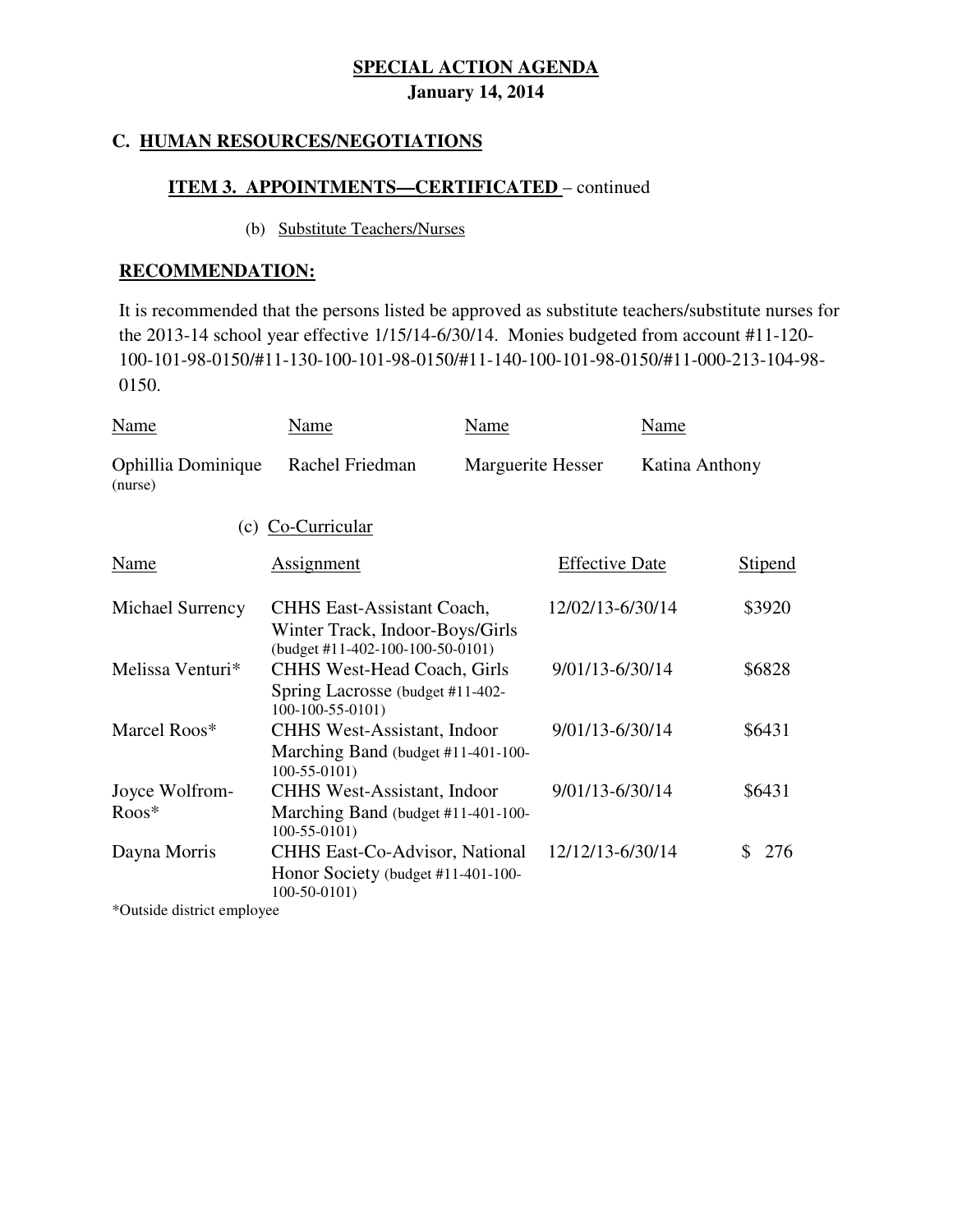# **C. HUMAN RESOURCES/NEGOTIATIONS**

# **ITEM 3. APPOINTMENTS—CERTIFICATED** – continued

(d) STEP Program

# **RECOMMENDATION:**

 It is recommended that the persons listed be approved for the district STEP program effective 1/14/14-6/18/14 at the rate of \$45.20/hr. Monies budgeted from account #60-990-320-100-58- 0004.

| <b>Name</b> | Name       | Name            |
|-------------|------------|-----------------|
| Gary Haaf   | Asia Brown | Lutfi Sariahmed |

(e) After School Tutoring Program

# **RECOMMENDATION:**

 It is recommended that the persons listed be approved for the grade level after school tutoring program at Paine Elementary School to provide tutoring services to identified Title I students, at the rate of \$42.60/hr (not to exceed \$3500). Monies budgeted from account #20-232-100-101-27-  $0101.$ 

| 0101.                                      |                                                      |                                                 |
|--------------------------------------------|------------------------------------------------------|-------------------------------------------------|
| Name                                       | Name                                                 | Name                                            |
| Nina Bart<br>Tina Potter<br>Jeanne Dunlevy | Mary Ellen Sigman<br>Melissa Santiago<br>Linda Weiss | Mary Carpenter<br>Jodi Gellman<br>Ronda Lomberg |

(f) Outside Learning Evaluations

# **RECOMMENDATION:**

 It is recommended that Angelina Pehlan be approved to provide outside learning evaluations effective 1/04/14-6/30/14 for a total of 3 evaluations at the rate of \$250/evaluation (not to exceed \$750.) Monies budgeted from account #11-000-219-104-71-0101.

(g) Sports Physicals/Charting

# **RECOMMENDATION:**

 It is recommended that Cheryl Osnayo, nurse at CHHS East be approved for an additional twenty hours to compensate her for conducting sports physicals/charting effective 7/01/13-8/28/13 at the rate of \$38.61/hr. Monies budgeted from account #11-000-213-100-71-0102.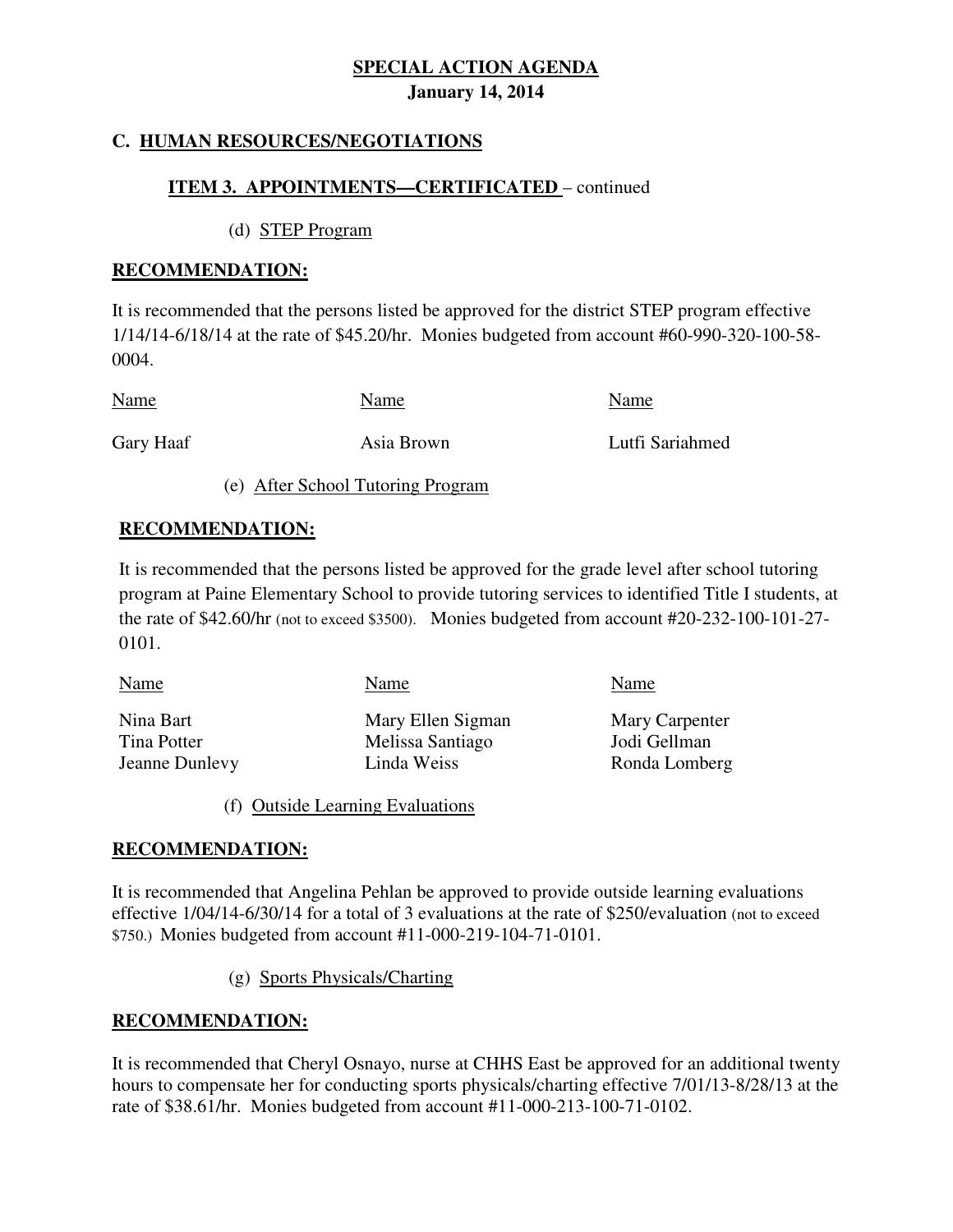# **C. HUMAN RESOURCES/NEGOTIATIONS**

# **ITEM 3. APPOINTMENTS—CERTIFICATED** – continued

### (h) Curriculum Writing

### **RECOMMENDATION:**

 It is recommended that the persons listed be approved as participants in a high school professional development session to support designing and writing at the rate of \$35.71/hr for two hours (not to exceed \$642.78) effective on or about 1/23/14. Monies budgeted from account #11-000-221-110-72-0101.

| <b>Name</b>     | Name            | Name                    |
|-----------------|-----------------|-------------------------|
| Derek Field     | Meghan Mikulski | Susan Fox               |
| Chiarina Dorety | Alicia DeMarco  | <b>Heather Esposito</b> |
| Megan Langman   | Carolyn Messias | Carole Roskoph          |

# **ITEM 4. APPOINTMENTS—NON-CERTIFICATED**

(a) Regular

### **RECOMMENDATION:**

 It is recommended that the persons listed be appointed to the positions indicated in accord with the data presented.

| Name               | Assignment                                                                                                                                     | <b>Effective Date</b>          | Hourly<br>Rate/Salary |
|--------------------|------------------------------------------------------------------------------------------------------------------------------------------------|--------------------------------|-----------------------|
| Molly Webb         | Kingston-Educational Assistant,<br>Title I (New position-30 hrs/wk-budget)<br>$\text{\#20-232-100-106-18-0100}$                                | 12/17/13-6/30/14               | \$9.25                |
| Mercedes Rizzo     | Kingston-Educational Assistant,<br>Title I (New position-15 hrs/wk-budget)<br>#20-232-100-106-18-0100)                                         | On or about<br>1/06/14-6/30/14 | \$9.25                |
| Denise<br>Blumberg | <b>Barclay-Educational Assistant</b><br>(Resignation of J. Ford-30 hrs/wk-budget)<br>#11-213-100-106-61-0100)                                  | On or about<br>1/17/14-6/30/14 | \$9.25                |
| Mary Webster       | <b>CHHS</b> West-Exceptional<br><b>Educational Assistant (Reassignment)</b><br>of A. Incollingo-35 hrs/wk-budget #11-<br>$000-217-106-55-0100$ | On or about<br>1/15/14-6/30/14 | \$10.86               |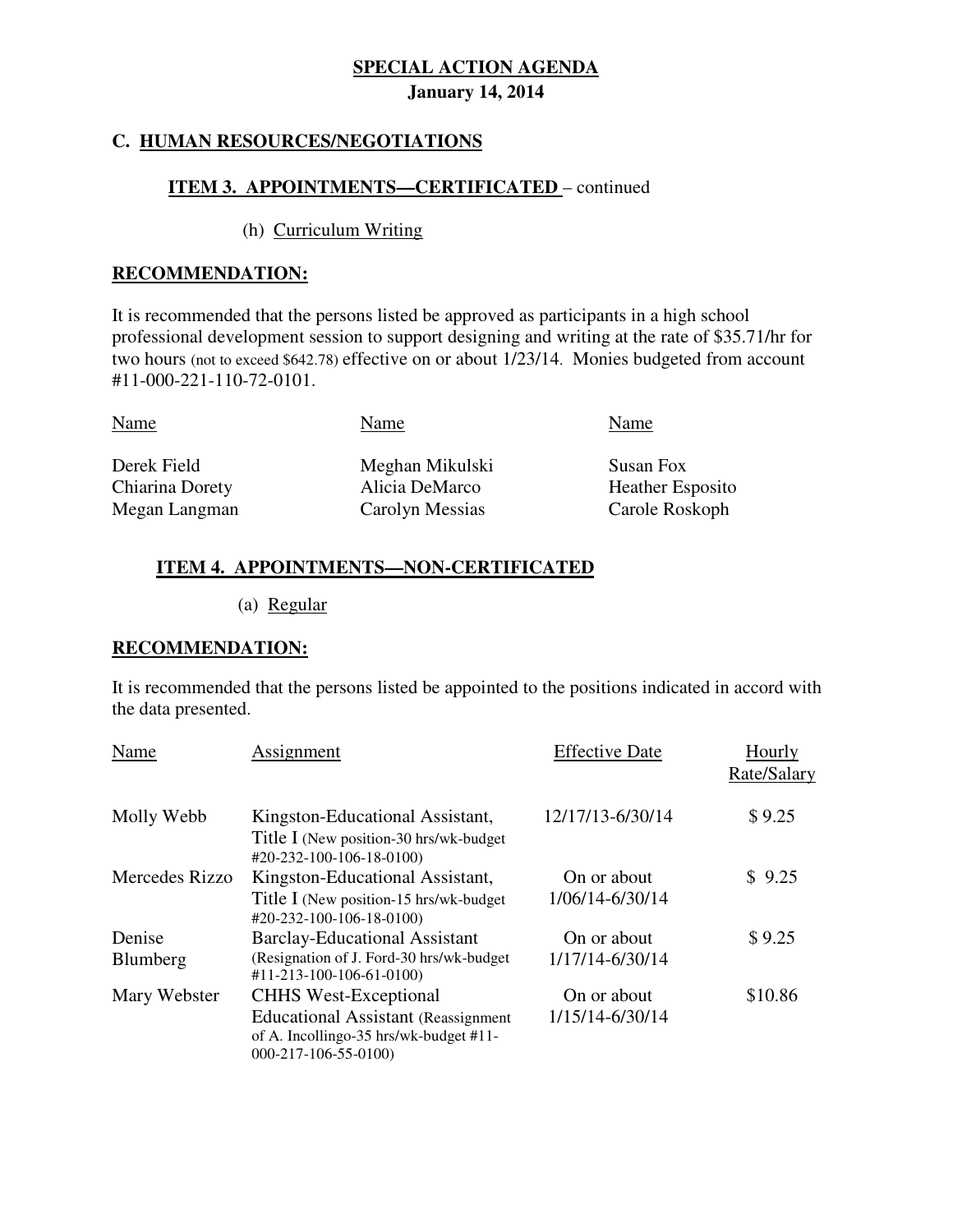# **C. HUMAN RESOURCES/NEGOTIATIONS**

# **ITEM 4. APPOINTMENTS—NON-CERTIFICATED**

(a) Regular - continued

| Name                 | Assignment                                                                                                      | <b>Effective Date</b>          | Hourly<br>Rate/Salary |
|----------------------|-----------------------------------------------------------------------------------------------------------------|--------------------------------|-----------------------|
| Lindsey Hooper       | Kingston-Educational Assistant,<br>Title I (New position-30 hrs/wk-budget)<br>$\text{\#20-232-100-106-18-0100}$ | 1/02/14-6/30/14                | \$9.25                |
| <b>Brenda Parent</b> | <b>Beck-Educational Assistant</b><br>(Replacing R. Staiger-32.5 hrs/wk-<br>budget #11-209-100-106-40-0100)      | 1/06/14-6/30/14                | \$9.25                |
| Branden Lee          | Carusi-Cleaner (Replacing C. Jerez-<br>budget #11-000-262-100-45-0100)                                          | 12/18/13-6/30/14               | $$28,179$ prorated    |
| Matthew<br>Osmond    | District-Groundskeeper (Replacing<br>H. Kyriacou-budget #11-000-262-100-<br>86-0100)                            | On or about<br>1/15/14-6/30/14 | \$29,500 prorated     |

(b) Substitute Educational Assistants

# **RECOMMENDATION:**

 It is recommended that the persons listed be approved as substitute educational assistants effective 1/15/14-6/30/14. Monies budgeted from account #11-190-100-106-98-0150/#11-000- 240-105-98-0150.

Name Name

Jenna Martin Rachel Friedman

(c) Vendor STEP Program

### **RECOMMENDATION:**

 It is recommended that Karl Goldstein, Bricks4Kids be approved as a vendor for the STEP program effective 1/14/14-6/18/14. Monies budgeted from account #60-990-320-100-58-0004.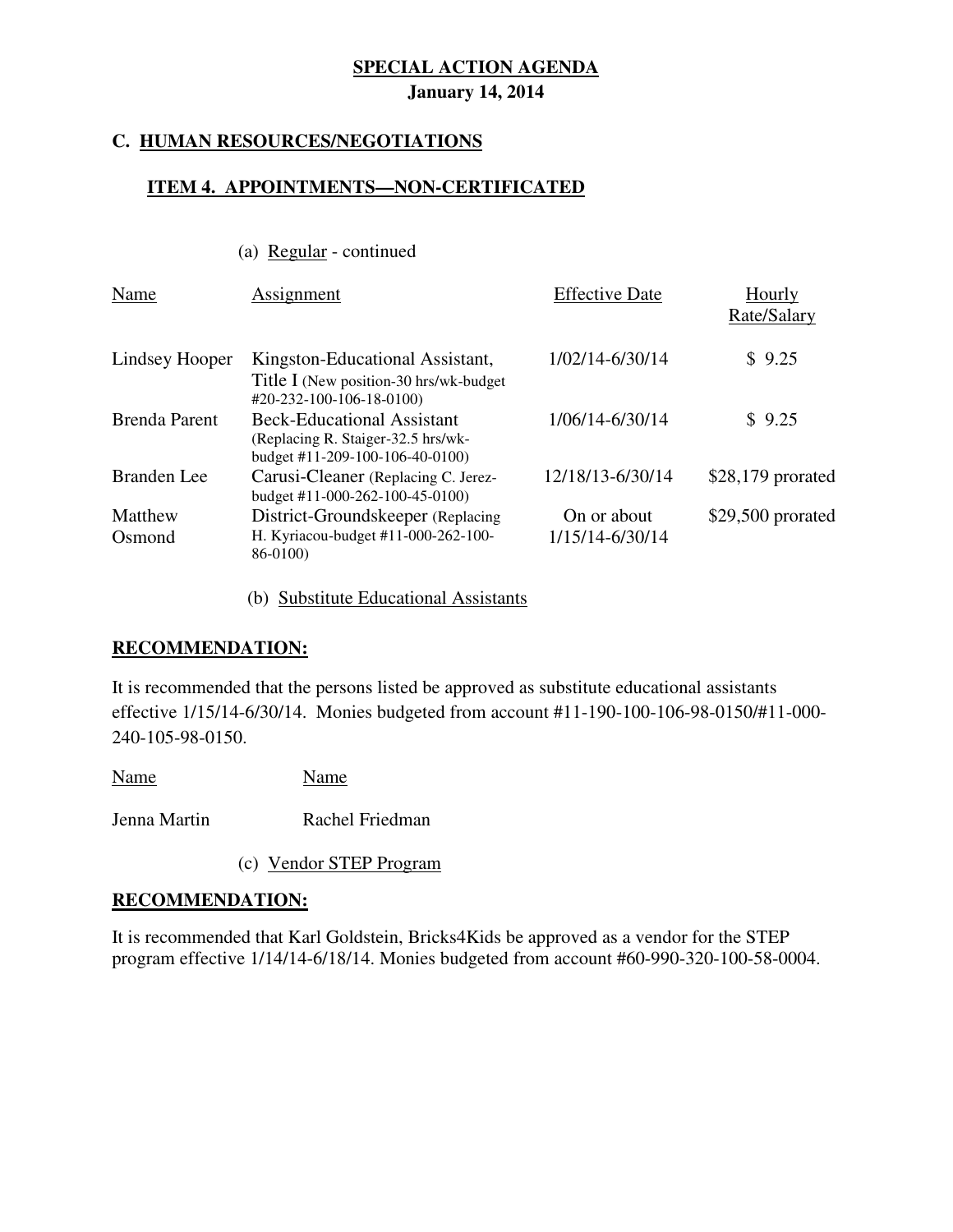# **C. HUMAN RESOURCES/NEGOTIATIONS**

# **ITEM 5. ASSIGNMENT/SALARY CHANGE—CERTIFICATED**

### (a) Salary Adjustment

### **RECOMMENDATION:**

 It is recommended that salary of Tiffany Alvarez, Psychologist, Barton Elementary School be adjusted from \$52,698 prorated (Masters-step 2) to \$54,529 prorated (Masters+15-step 2) effective 1/02/14-6/30/14 for verification of credits.

# **ITEM 6. ASSIGNMENT/SALARY CHANGE—NON-CERTIFICATED**

(a) Reassignment

# **RECOMMENDATION:**

 It is recommended that the persons listed be reassigned for 2013-14 school year in accord with the data presented.

| Name            | <b>From</b>                                                                                                                     | $\overline{\text{To}}$                                                                                                     | <b>Effective Date</b> | <b>Hourly</b><br>Rate/Salary |
|-----------------|---------------------------------------------------------------------------------------------------------------------------------|----------------------------------------------------------------------------------------------------------------------------|-----------------------|------------------------------|
| Rita Sanghavi   | Stockton-<br>Educational<br>Assistant (32.5)<br>$hrs/wk-S14.40/hr-$<br>budget $#11 - 213 - 100 -$<br>$106 - 33 - 0100$          | Stockton-<br>Exceptional<br>Educational<br>Assistant (32.5)<br>$hrs/wk-budget #11-$<br>$000 - 217 - 106 - 33 -$<br>0100)   | 1/15/14-6/30/14       | \$14.40                      |
| Nicole Schopfer | Kilmer<br>$.8/Johnson$ .2-<br>Educational<br>Assistant (30<br>hrs/wk-\$12.53/hr-<br>budget #11-190-100-<br>$106 - 15/12 - 0100$ | Kilmer-<br>Exceptional<br>Educational<br>Assistant (new<br>position-30 hrs/wk-<br>budget #11-000-217-<br>$106 - 15 - 0100$ | 1/15/14-6/30/14       | \$14.40                      |
| Elvira Miracola | Beck-<br>Educational<br>Assistant (37.5)<br>hrs/wk-budget #11-<br>190-100-106-40-<br>0100)                                      | Beck-Secretary<br>(Retirement of J.<br>Tucci-budget #11-<br>000-240-105-40-<br>0100)                                       | 12/19/13-6/30/14      | \$36,038 prorated            |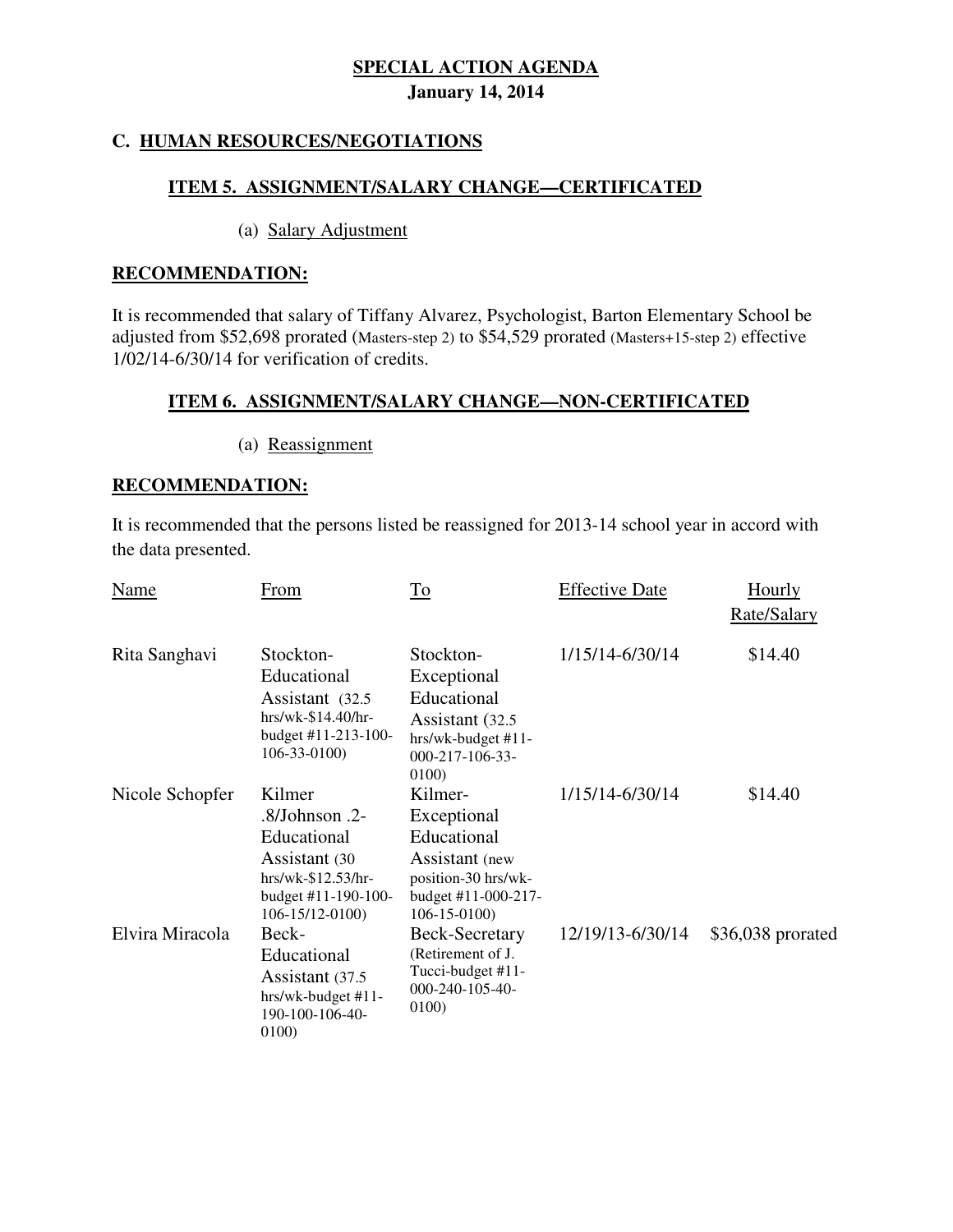# **C. HUMAN RESOURCES/NEGOTIATIONS**

# **ITEM 7. OTHER COMPENSATION—CERTIFICATED**

### (a) Payment for Additional Class

# **RECOMMENDATION:**

 It is recommended that Sarina Hoell, Speech/Language Therapist be approved for providing speech/language services at Rosa Middle School effective 9/16/13-6/l7/14 at a salary of \$15,159. Monies budgeted from account #11-000-216-71-0100.

(b) Payment for Additional Class

# **RECOMMENDATION:**

 It is recommended that the persons listed be approved for teaching an additional Spanish class at CHHS East effective 1/21/14-2/11/14 in accord with the data presented.

| Name                 | $1/6$ <sup>th</sup> Salary |
|----------------------|----------------------------|
| Veronica Donaghy     | \$ 381.76                  |
| <b>Frank Console</b> | \$943.52                   |
| Kelly Germscheid     | \$726.40                   |
| Rachel Boswell       | \$811.36                   |
| Luisa Foley          | \$1386.00                  |

(c) HSPA Booster Program

### **RECOMMENDATION:**

 It is recommended that the persons listed be approved to provide a HSPA booster program for at- promise juniors preparing for the HSPA in March 2014. The booster program will be in effect 2/03/14-3/03/14 for a total of 21 days worked. Monies budgeted from account FY1314 #11-140- 100-101-50/55-0101.

| <b>CHHS East - HSPA Booster English</b> |                            |
|-----------------------------------------|----------------------------|
| Name                                    | $1/6$ <sup>th</sup> Salary |
| Kelly Hoyle                             | 989.92                     |
| Mary Radbill                            | 1538                       |
| Jennifer Greenwald                      | - 1161                     |
| (if needs are increased)                |                            |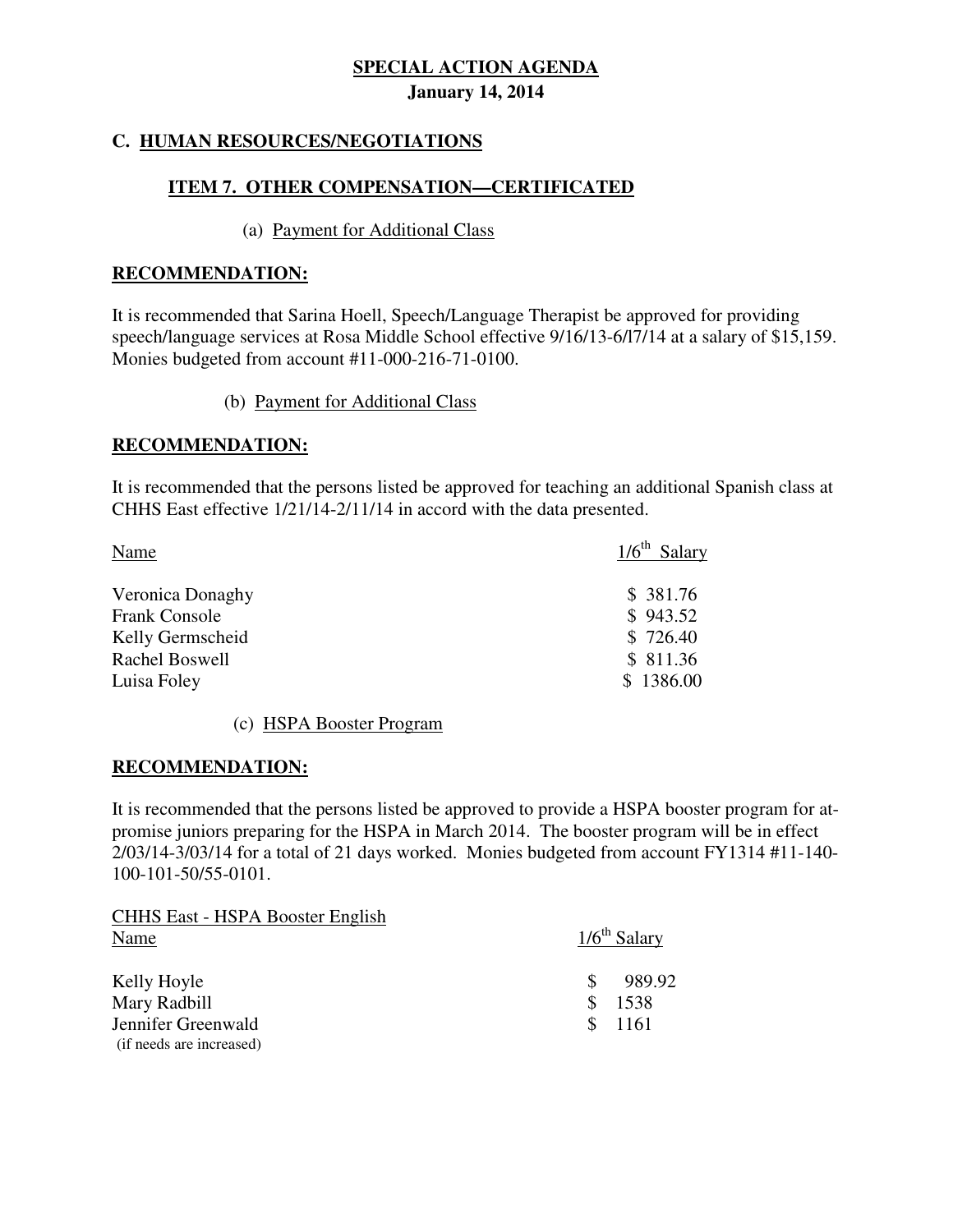# **C. HUMAN RESOURCES/NEGOTIATIONS**

# **ITEM 7. OTHER COMPENSATION—CERTIFICATED** - continued

# (c) HSPA Booster Program - continued

| <b>CHHS East - HSPA Booster Math</b><br>Name                   | $1/6$ <sup>th</sup> Salary        |
|----------------------------------------------------------------|-----------------------------------|
| <b>Emily Cajigas</b><br>Jeanine Caplan                         | \$1892<br>\$1564                  |
| <b>CHHS West - HSPA Booster English</b><br>Name                | $1/6th$ Salary                    |
| Dolores Reilly                                                 | \$1017.77                         |
| <b>CHHS West - HSPA Booster Math</b><br>Name                   | $1/6th$ Salary                    |
| Michele Jastrzembski<br>Karen Lignana<br><b>Timothy Querns</b> | \$934.56<br>\$1819.03<br>\$909.40 |

|  | Motion Mrs. Horiates |  | Second Mr. Robbins |  |  |  |  | Vote Aves - $9$ No - 0 |  |  |
|--|----------------------|--|--------------------|--|--|--|--|------------------------|--|--|
|--|----------------------|--|--------------------|--|--|--|--|------------------------|--|--|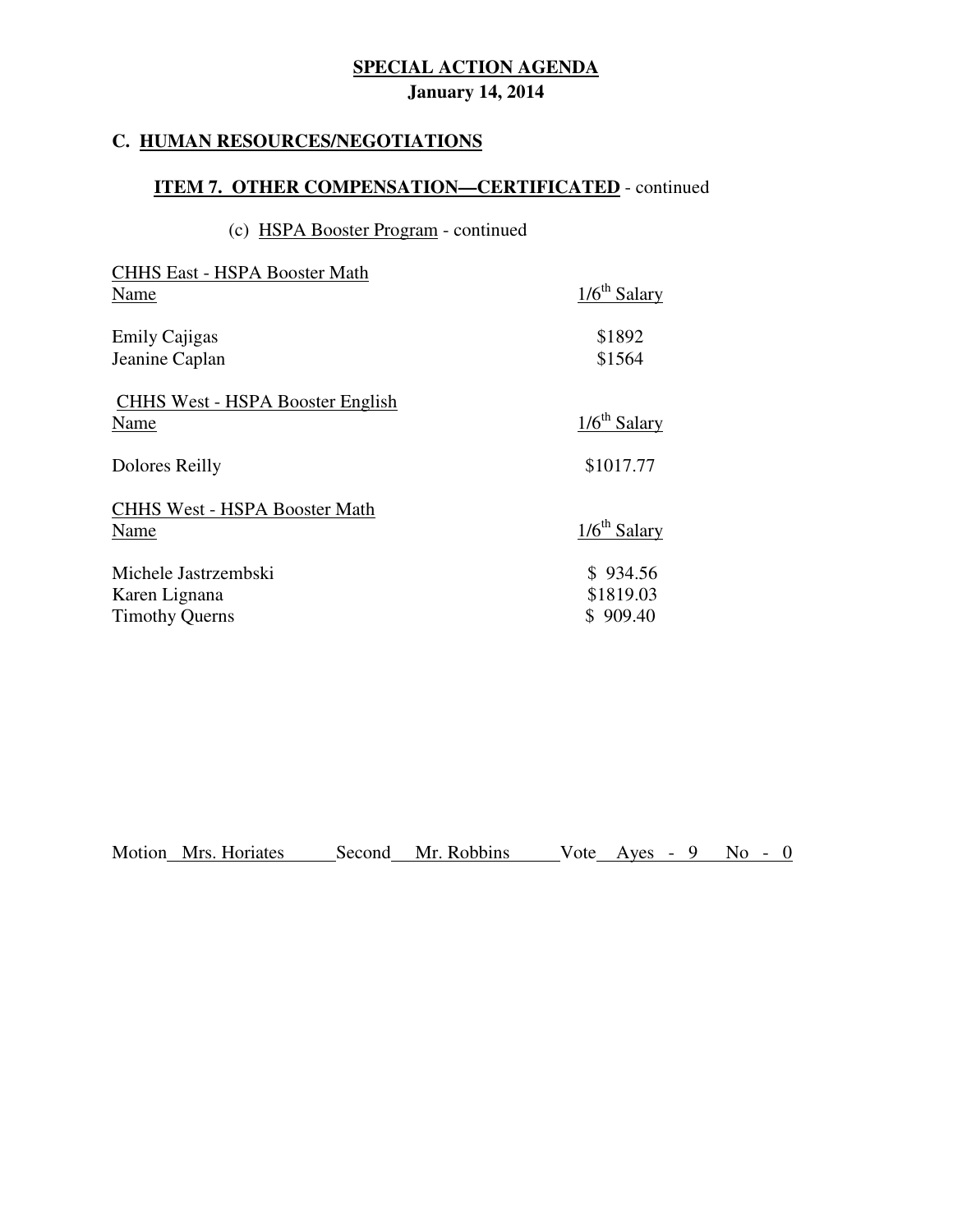### **D. POLICIES & LEGISLATION COMMITTEE**

# **Board Goals**

- **Continue to improve student achievement at all grade levels for all students and close achievement gaps where they exist.**
- **Create a cost-effective budget that provides for educational resources as well as preventive maintenance and ongoing facilities improvement in all schools.**
- **Enhance communication with and outreach to internal and external stakeholders.**
- **Enhance relationships with internal stakeholders through effective hiring and retention practices and staff training programs.**

The Superintendent recommends the following:

# **ITEM 1. WAIVER OF POLICY 5117**

 **Resolved**, that the Cherry Hill Board of Education waive the attendance restrictions of Policy 5117 in order to permit student number 3006110 to attend Carusi Middle School for good cause shown, with transportation to be provided by the student's parent.

# **Resolution #84-1'14**

Motion: Mr. Robbins Second: Mrs. Cohen Vote: Ayes - 9 No - 0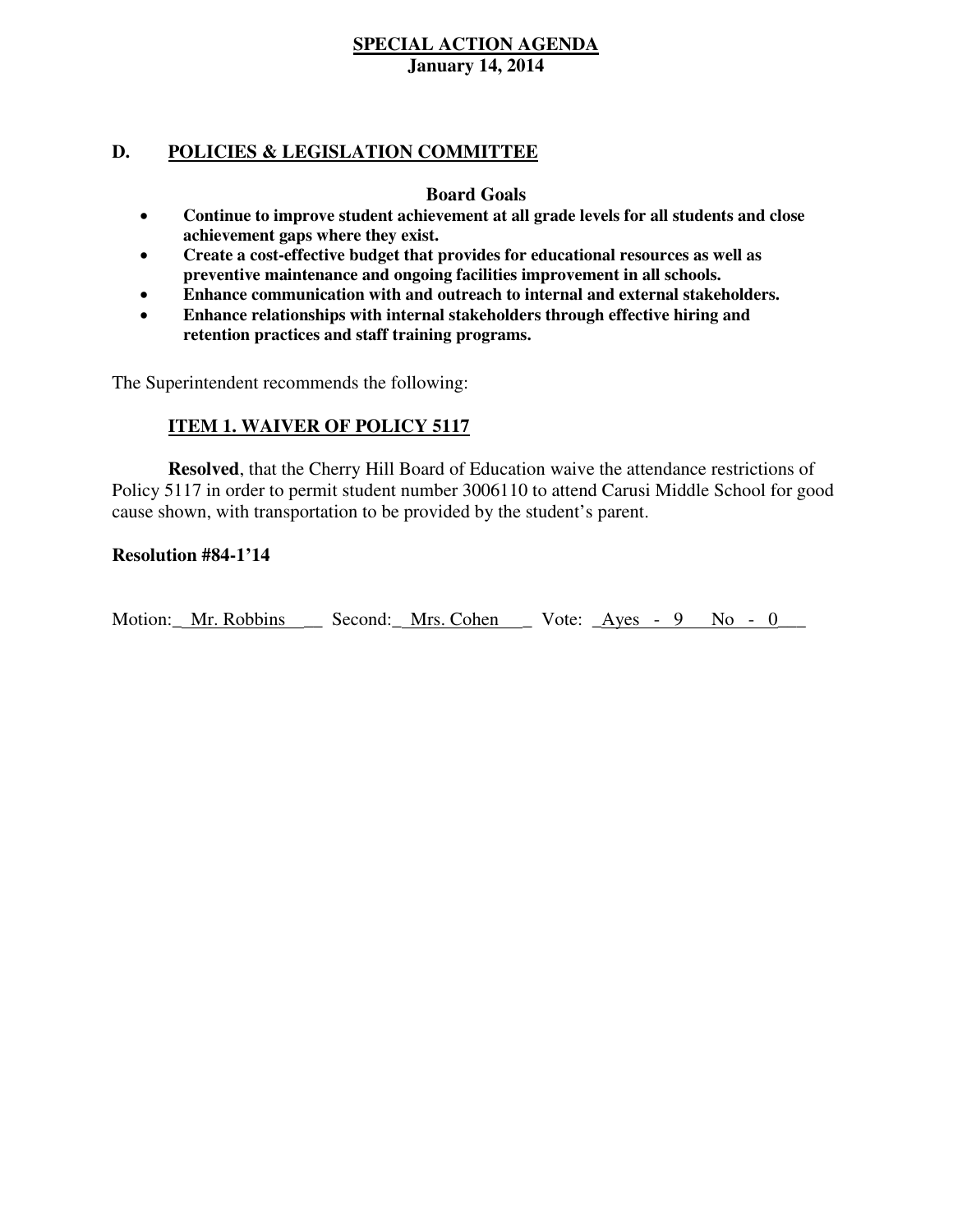Board of Education Work Session and Special Action Meeting Minutes January 14, 2014

Mrs. Judge called the Board Work Session to order from the Special Action meeting.

 The proposed Action Agenda for January 28, 2014 which is included as Appendix A was reviewed. The Board agreed to move the items on the agenda.

Mr. Cohen made and Mr. Roth seconded a motion to adjourn at 7:52 P.M.

Respectfully submitted,

 James Devereaux Business/Board Secretary Assistant Superintendent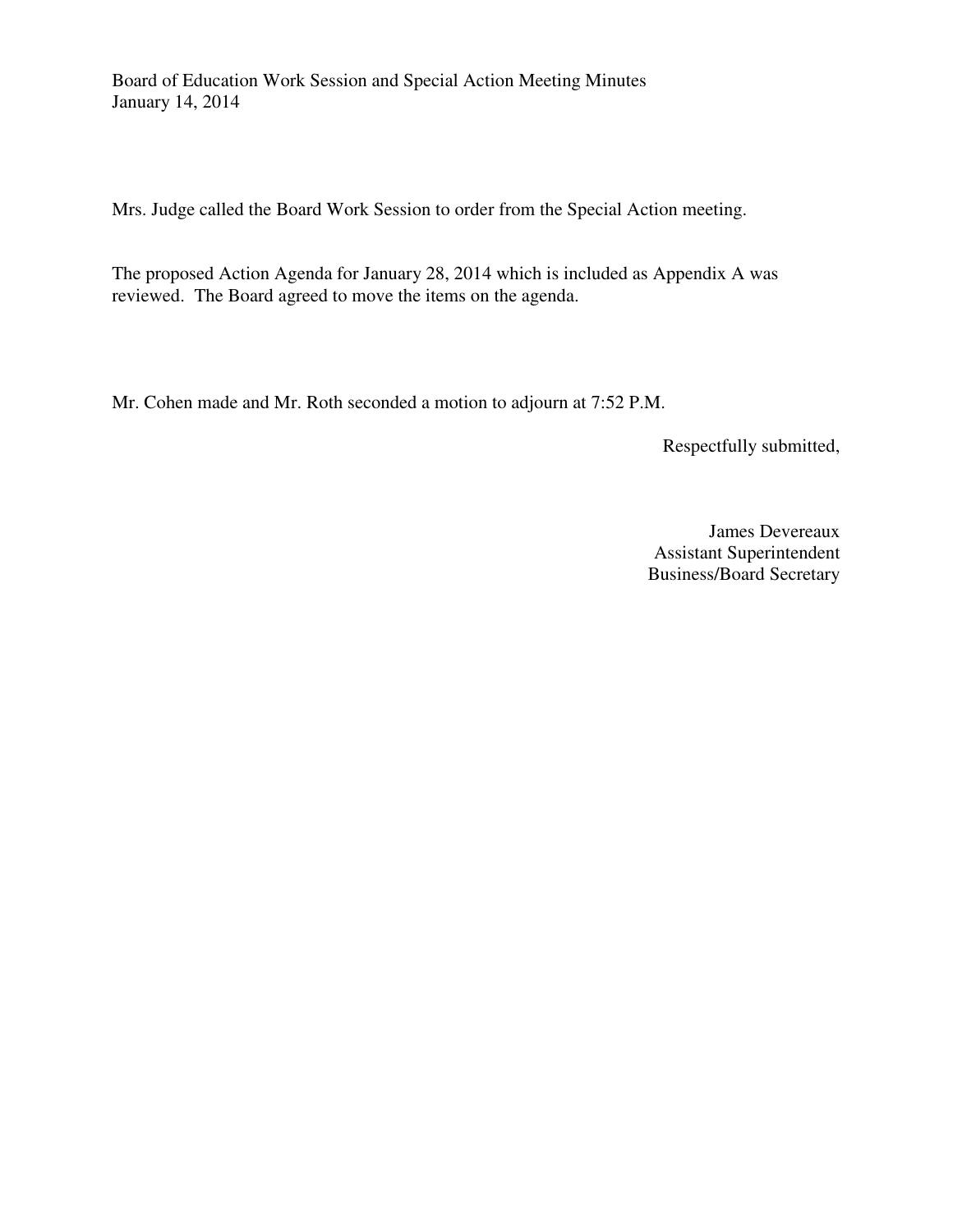Appendix A

# memorandum

# **Date: January 9, 2014**

**To:** Members, Board of Education

**From:** Dr. Maureen Reusche, Superintendent

# **AGENDA**

# **EXECUTIVE SESSION 6:15 PM SPECIAL ACTION MEETING—7:00 PM BOARD WORK SESSION—Immediately following Special Action**

# **January 14, 2014 - Malberg Board Room**

# **BOARD OF EDUCATION COMMITTEES**

### **Curriculum & Instruction Committee Members (yellow)**

 Chairperson: Sherrie Cohen Administrative Liaison: Joseph Meloche, LaCoyya Weathington Committee Members: Eric Goodwin, Carol Matlack, Steve Robbins

### **Business & Facilities Committee Members (blue)**

 Chairperson: Elliott Roth Administrative Liaison: James Devereaux Committee Members: Seth Klukoff, Colleen Horiates, J. Barry Dickinson

 **Negotiations, Human Resources & Litigation Committee Members (pink)**  Chairperson: Colleen Horiates Administrative Liaison: Nancy Adrian Committee Members: Sherrie Cohen, Kathy Judge, Carol Matlack

 **Policy & Legislation Committee Members (green)**  Chairperson: Steve Robbins – Policy, Eric Goodwin – Legislative Administrative Liaison: Maureen Reusche Committee Members: Sherrie Cohen, J. Barry Dickinson

### **Strategic Planning (buff)**

 Chairperson: Seth Klukoff Administrative Liaison: James Devereaux Committee Members: Kathy Judge, Carol Matlack, Elliott Roth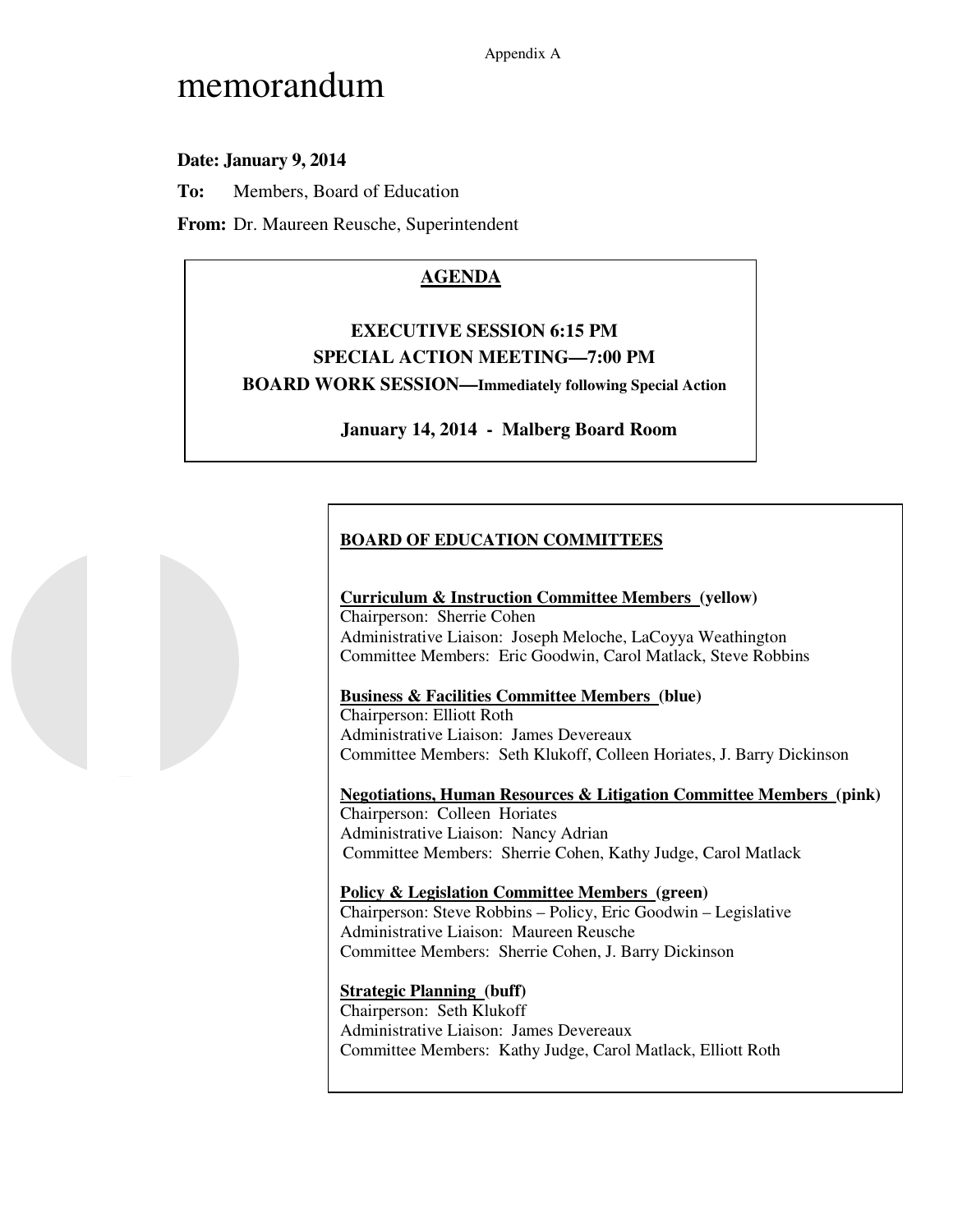# **BOARD WORK SESSION**

# **January 14, 2014**

# **PRESENTATIONS**

Recognition to Cherry Hill H. S. East's Ethics Team

# **BOARD WORK SESSION**

• First Public Discussion (Agenda Items -up to three minutes per person)

### **NEW BUSINESS**

• Second Public Discussion (up to three minutes per person)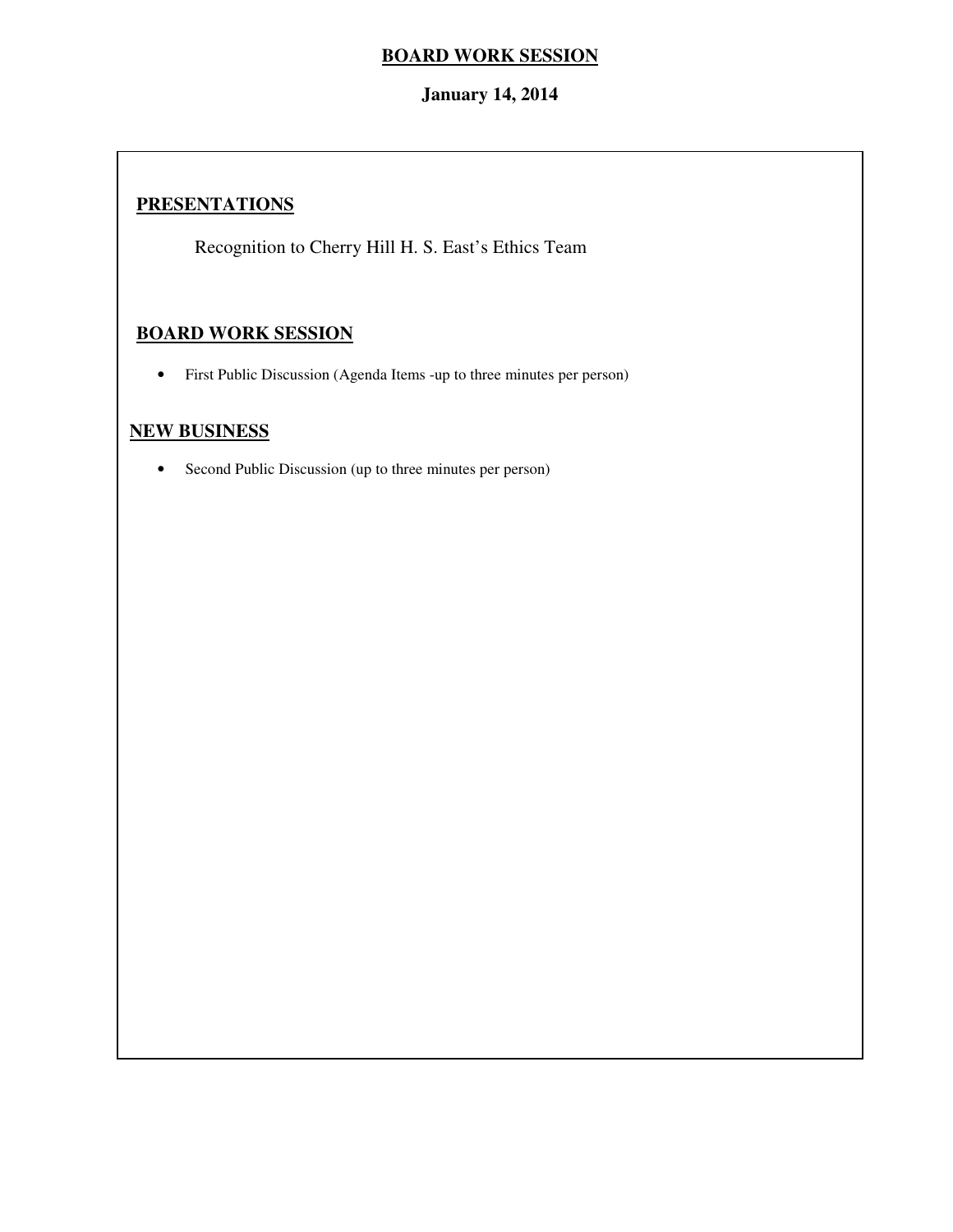# **A. CURRICULUM & INSTRUCTION**

### **Board Goals**

- **Continue to improve student achievement at all grade levels for all students and close achievement gaps where they exist.**
- **Create a cost-effective budget that provides for educational resources as well as preventive maintenance and ongoing facilities improvement in all schools.**
- **Enhance communication with and outreach to internal and external stakeholders.**
- **Enhance relationships with internal stakeholders through effective hiring and retention practices and staff training programs.**

The Superintendent recommends the following:

- 1. Approval of Adoption of the 2013 Cherry Hill Common Core Curriculum for English Language Arts (ELA)
- 2. Approval of Adoption of the 2013 Cherry Hill Curriculum for Humanities
- 3. Approval of Texts to Support Enactment of 2013 Cherry Hill Common Core Curriculum for English Language Arts (ELA)
- 4. Approval of Attendance at Conferences and Workshops for the 2013-2014 school year
- 5. Approval of Non Public Textbooks for 2013-2014 school year
- 6. Approval Authorizing a Professional Service Agreements for school year 2013-2014
- 7. Approval of Agreement for the 2013-2014 school year
- 8. Approval of Out of District Placements for the 2013-2014 school year

### **ITEM 1. APPROVAL OF ADOPTION OF THE 2013 CHERRY HILL COMMON CORE CURRICULUM FOR ENGLISH LANGUAGE ARTS (ELA)**

 It is recommended that the 2013 Cherry Hill Common Core Curriculum for English Language Arts (ELA) for grades kindergarten through 12 be adopted as discussed at the Curriculum and Instruction Committee meeting on June 3, 2013 and December 2, 2013.

### **ITEM 2. APPROVAL OF ADOPTION OF THE 2013 CHERRY HILL COMMON CORE CURRICULUM FOR HUMANITIES**

 It is recommended that the 2013 Cherry Hill Curriculum for Standards-Based Humanities Courses, grades kindergarten through 11 be adopted as discussed at the Curriculum and Instruction Committee meeting on December 2, 2013.

### **ITEM 3. APPROVAL OF TEXTS TO SUPPORT ENACTMENT OF 2013 CHERRY HILL COMMON CORE CURRICULUM FOR ENGLISH LANGUAGE ARTS (ELA)**

- • It is recommended that *The Power of Myth*, Anchor Books, division of Random House, text and video, be approved for supplemental use with all high school students.
- • It is recommended that *Strategies for Writers*, text and online versions, be approved for supplemental use at intended grade levels kindergarten through five.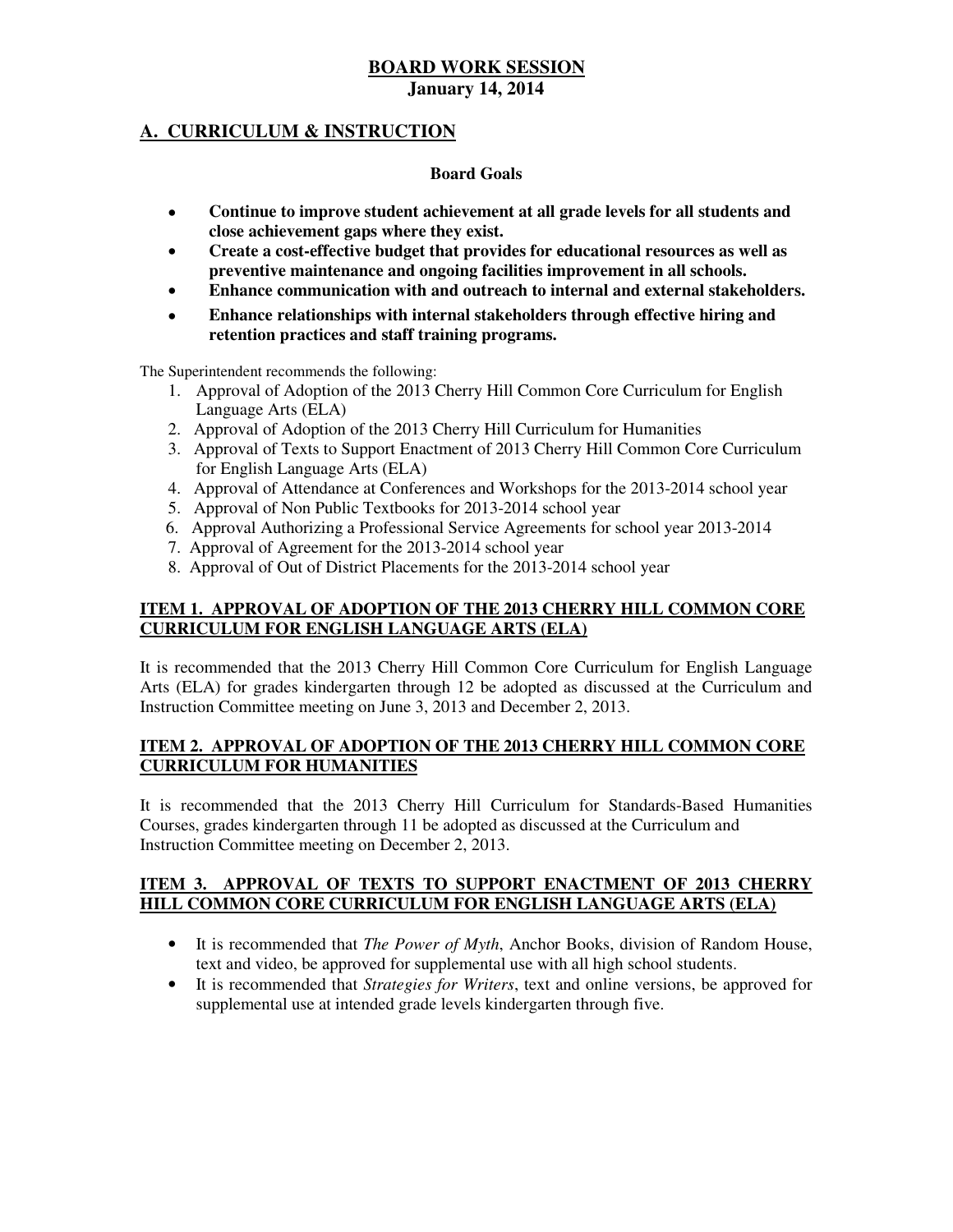### **A. CURRICULUM & INSTRUCTION**

### **ITEM 4. APPROVAL OF ATTENDANCE AT CONFERENCES AND WORKSHOPS FOR THE 2013-2014 SCHOOL YEAR**

 WHEREAS, certain Cherry Hill School District employees have requested authorization to attend the conference(s)/workshop(s) listed below, and

 WHEREAS, the attendance of each employee at the specified conference/workshop is educationally necessary, fiscally prudent and 1) directly related to and within the scope of the employee's current responsibilities and the District's professional development plan, and 2) critical to the instructional needs of the District or furthers the efficient operation of the District;

 NOW, THEREFORE, BE IT RESOLVED, that the Cherry Hill Board of Education authorizes the attendance of the employees at the specified conferences/workshops listed below, and be it

 FURTHER RESOLVED, that the Board hereby determines that the estimated expenses related to the authorized travel listed below are justified and THEREFORE authorizes payment of any registration fees and reimbursement of statutorily authorized travel expenditures to the designated employees, not to exceed District budgetary limitations and to be in accordance with the provisions of *N.J.S.A.* 18A:11-12, the District's travel policy and procedures, State travel payment guidelines established by the Department of Treasury in NJOMB circular letter 08-13- OMB, and with guidelines established by the federal Office of Management and Budget:

| #            | <b>NAME</b>                       | <b>CONFERENCE</b>                                                                           | <b>DATE</b>                                                                           | <b>COST</b><br><b>NOT TO EXCEED</b>                                        |
|--------------|-----------------------------------|---------------------------------------------------------------------------------------------|---------------------------------------------------------------------------------------|----------------------------------------------------------------------------|
| $\mathsf{A}$ | Erica Price<br>Cooper             | 46 <sup>th</sup> Annual Conference on<br>Reading & Writing, New<br>Brunswick, NJ            | 3/28/14                                                                               | \$150.00<br>Registration<br><b>General Funds</b>                           |
| B            | Anita Balabon<br>Cooper           | 46 <sup>th</sup> Annual Conference on<br>Reading & Writing, New<br>Brunswick, NJ            | 3/28/14                                                                               | \$150.00<br>Registration<br><b>General Funds</b>                           |
| $\mathsf{C}$ | Julie O'Connor<br>Cooper          | 46 <sup>th</sup> Annual Conference on<br>Reading & Writing, New<br>Brunswick, NJ            | 3/28/14                                                                               | \$150.00<br>Registration<br><b>General Funds</b>                           |
| D            | Trudi Figueroa<br>Mann            | 46 <sup>th</sup> Annual Conference on<br>Reading & Writing, New<br>Brunswick, NJ            | 3/28/14                                                                               | \$150.00<br>Registration<br><b>General Funds</b>                           |
| E            | LaCoyya<br>Weathington<br>Central | Sexual Harassment,<br>Employment Discrimination &<br>Affirmative Action, Monroe<br>Twp., NJ | 2/18/14<br>(Date change)<br>from 2/16/14,<br>previously BOE<br>approved on<br>9/24/13 | \$188.22<br>Registration/Tolls/<br>Mileage/Parking<br><b>General Funds</b> |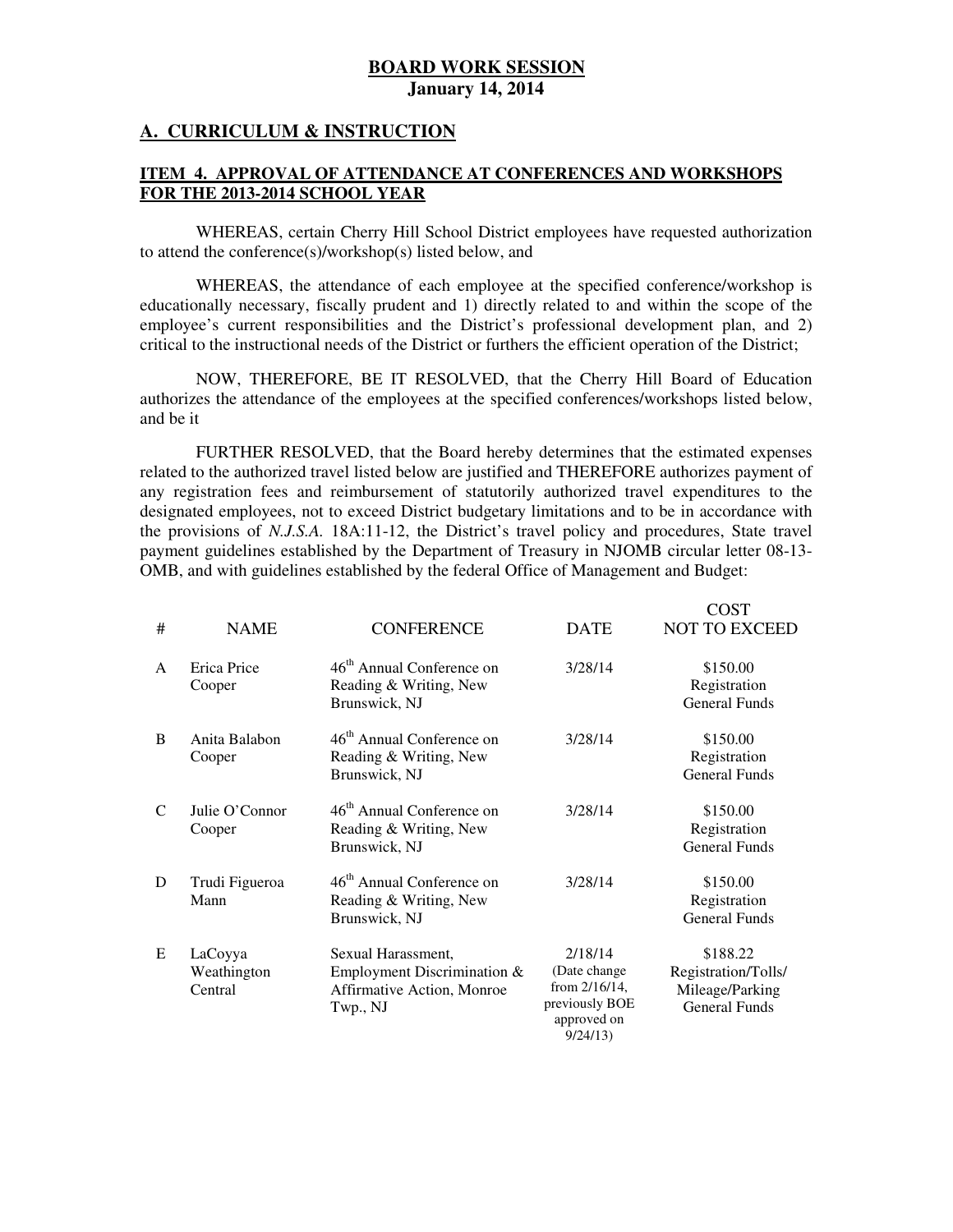### **A. CURRICULUM & INSTRUCTION**

### **ITEM 4. APPROVAL OF ATTENDANCE AT CONFERENCES AND WORKSHOPS FOR THE 2013-2014 SCHOOL YEAR-continued**

| #            | <b>NAME</b>                       | <b>CONFERENCE</b>                                                                | <b>DATE</b>  | <b>COST</b><br><b>NOT TO EXCEED</b>                                |
|--------------|-----------------------------------|----------------------------------------------------------------------------------|--------------|--------------------------------------------------------------------|
| $\mathbf{F}$ | Shilpa Dalal<br>Mann              | 46 <sup>th</sup> Annual Conference on<br>Reading & Writing, New<br>Brunswick, NJ | 3/28/14      | \$175.56<br>Registration/Travel<br><b>CHASA Funds</b>              |
| G            | Dr. Farrah Mahan<br>Barton        | 46 <sup>th</sup> Annual Conference on<br>Reading & Writing, New<br>Brunswick, NJ | 3/28/14      | \$150.00<br>Registration<br><b>General Funds</b>                   |
| H            | Violeta Katsikis<br>Barton        | 46 <sup>th</sup> Annual Conference on<br>Reading & Writing, New<br>Brunswick, NJ | 3/28/14      | \$150.00<br>Registration<br><b>General Funds</b>                   |
| I            | Toni Tomei<br>Barclay             | CEC Convention,<br>Philadelphia, PA                                              | 4/9-12, 2013 | \$563.00<br>Nonmember<br>Registration<br><b>General Funds</b>      |
| J            | Joanne Merriman<br>Miller<br>West | CEC Convention,<br>Philadelphia, PA                                              | 4/9-12, 2013 | \$404.80<br>Member Registration/<br>Travel<br><b>General Funds</b> |
| K            | Leanne Bernosky<br>Barclay        | CEC Convention,<br>Philadelphia, PA                                              | 4/9-12, 2013 | \$408.00<br>Member Registration/<br>Travel<br>General Funds        |

### **ITEM 5. APPROVAL OF NON PUBLIC SCHOOL TEXTBOOKS FOR 2013-2014 SCHOOL YEAR**

 It is recommended that the Board approve textbooks for the Non Public Schools for the 2013-2014 school year.

The King's Christian School

- GR

Vocabulary Workshop A Sadlier 978 082 158 0066 6

 $\Box$ 

Subject Textbook Name Publisher ISBN#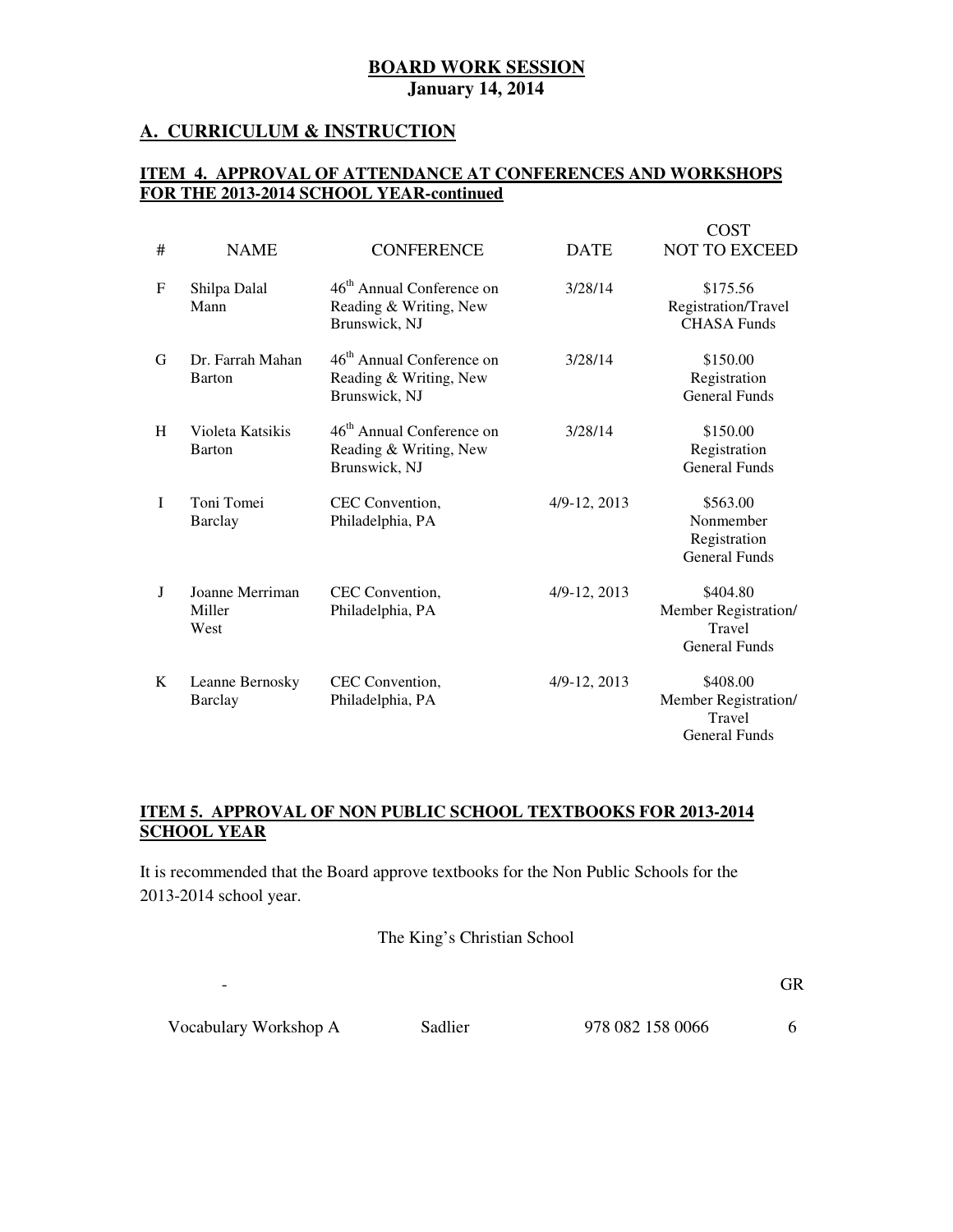### **A. CURRICULUM & INSTRUCTION**

### **ITEM 6. APPROVAL AUTHORIZING A PROFESSIONAL SERVICE AGREEMENTS FOR 2013-2014 SCHOOL YEAR**

 the Superintendent of Schools, that the Board hereby approves the following private provider to perform such consultations and services as are determined necessary and prudent by the Director of Curriculum for the 2013-2014 school year; BE IT RESOLVED by the Cherry Hill Board of Education, upon the recommendation of

 Zaner Bloser To provide Six Traits Writing Training for Teachers and Administrators Dates: January 17, 2014, February 13, 2014, March 13, 2014, March 14, 2014 Amount not to exceed \$11,300 P.O. #14-05617 20-272-200-300-99-0000 20-242-200-300-99-0000

### **ITEM 7. APPROVAL OF AGREEMENT FOR 2013-2014 SCHOOL YEAR**

 WHEREAS, the Cherry Hill Board of Education (the "Board") has a legal responsibility to conduct various evaluations of students with suspected and confirmed disabilities, including independent and initial evaluations of such students, and to from time to time obtain consultation services and to provide direct professional services to said students; and

 WHEREAS, such evaluations, consultations and services must be conducted by appropriately licensed and certified professionals and in accordance with the strictures of N.J.A.C. 6A:14-3.4 and N.J.A.C. 6A:14-2.5, and therefore are considered professional services pursuant to N.J.S.A. 18A:18A-5; and

 WHEREAS the Special Education Department has compiled a list of private providers, qualified to perform such evaluations, consultations and services; and

 WHEREAS, the total amount to be paid to any one vendor on such list shall not exceed the sum of \$17,500.00 for the current school year;

 NOW, THEREFORE, BE IT RESOLVED by the Cherry Hill Board of Education, that the Board hereby approves the appended list of Approved Private Providers to perform such evaluations, consultations and services as are determined necessary and prudent by the Director of Pupil Services for the 2013-2014 school year; and be it

 FURTHER RESOLVED, that a copy of this Resolution and the requisite summary of the contract award shall be published once in an official newspaper of record for the District in accordance with the requirements of *N.J.S.A.* 18A:18A-5a.(1).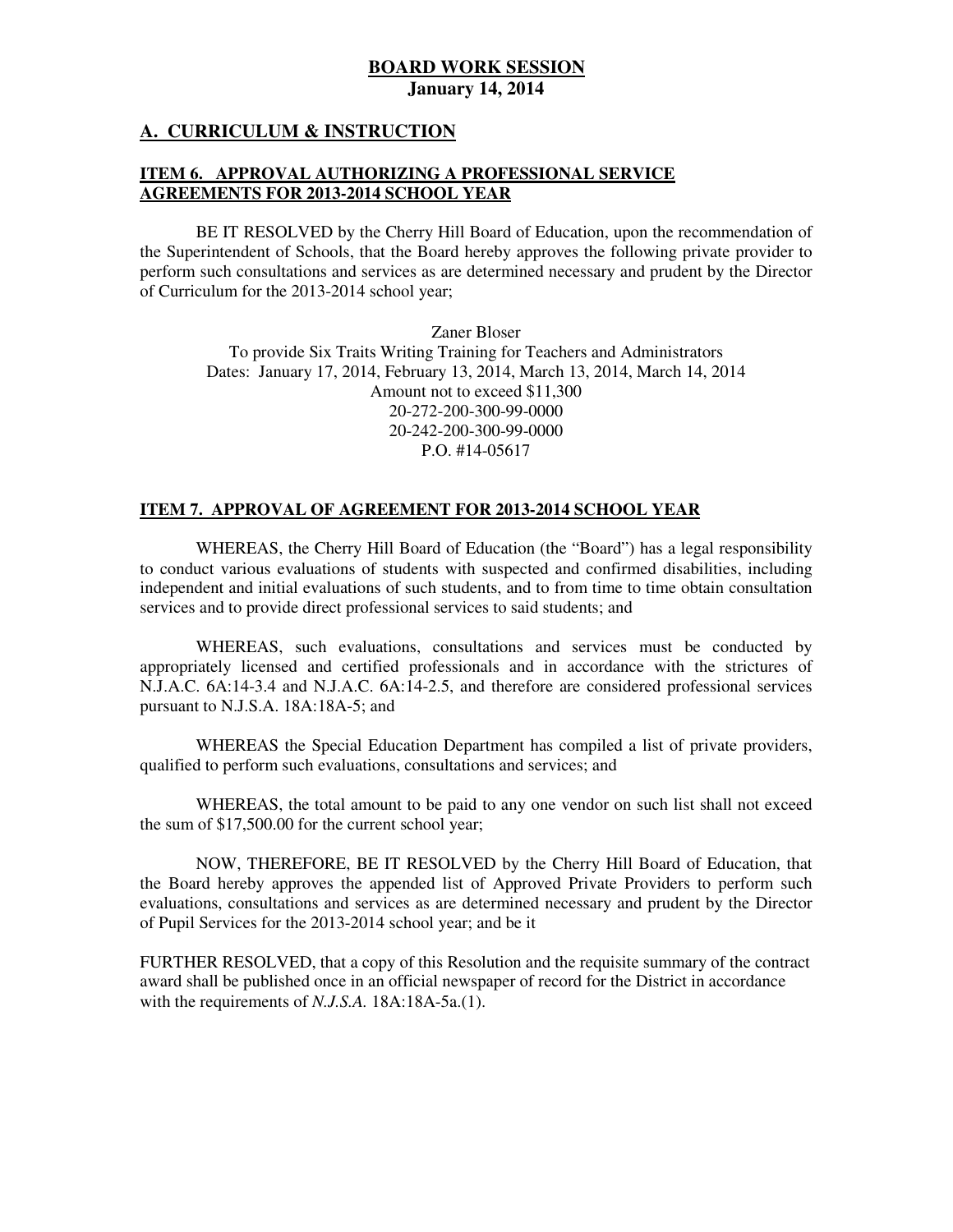### **A. CURRICULUM & INSTRUCTION**

### **ITEM 7. APPROVAL OF AGREEMENT FOR 2013-2014 SCHOOL YEAR-continueud**

 Occupational Therapy Associates of Princeton, LLC To provide occupational therapy services for the 2013-2014 school year Amount not to exceed \$2,500 PO #14-05169 11-000-216-320-71-0001

 Cooper Health System To provide reading/multi-sensory remediation services during the 2013-2014 school year at Politz Day School Amount not to exceed \$13,500 P.O. #14-05618 20-251-200-300-59-0000

### **ITEM 8. APPROVAL OF OUT OF DISTRICT STUDENT PLACEMENTS**

 It is requested that the following out of district tuition contract be submitted to the Board of Education for approval for the 2013-2014 school year during the January 2014 cycle. There is 1 student (new placement).

| <b>VENDOR</b> | ID      | TERM                 | <b>TUITION</b> | $\mathbf{N}$ $\mathbf{N}$<br>- 117 |
|---------------|---------|----------------------|----------------|------------------------------------|
| FW<br>YALE    | 3008572 | '14-6/30/14<br>1/6/7 | 33.962         | 33,962                             |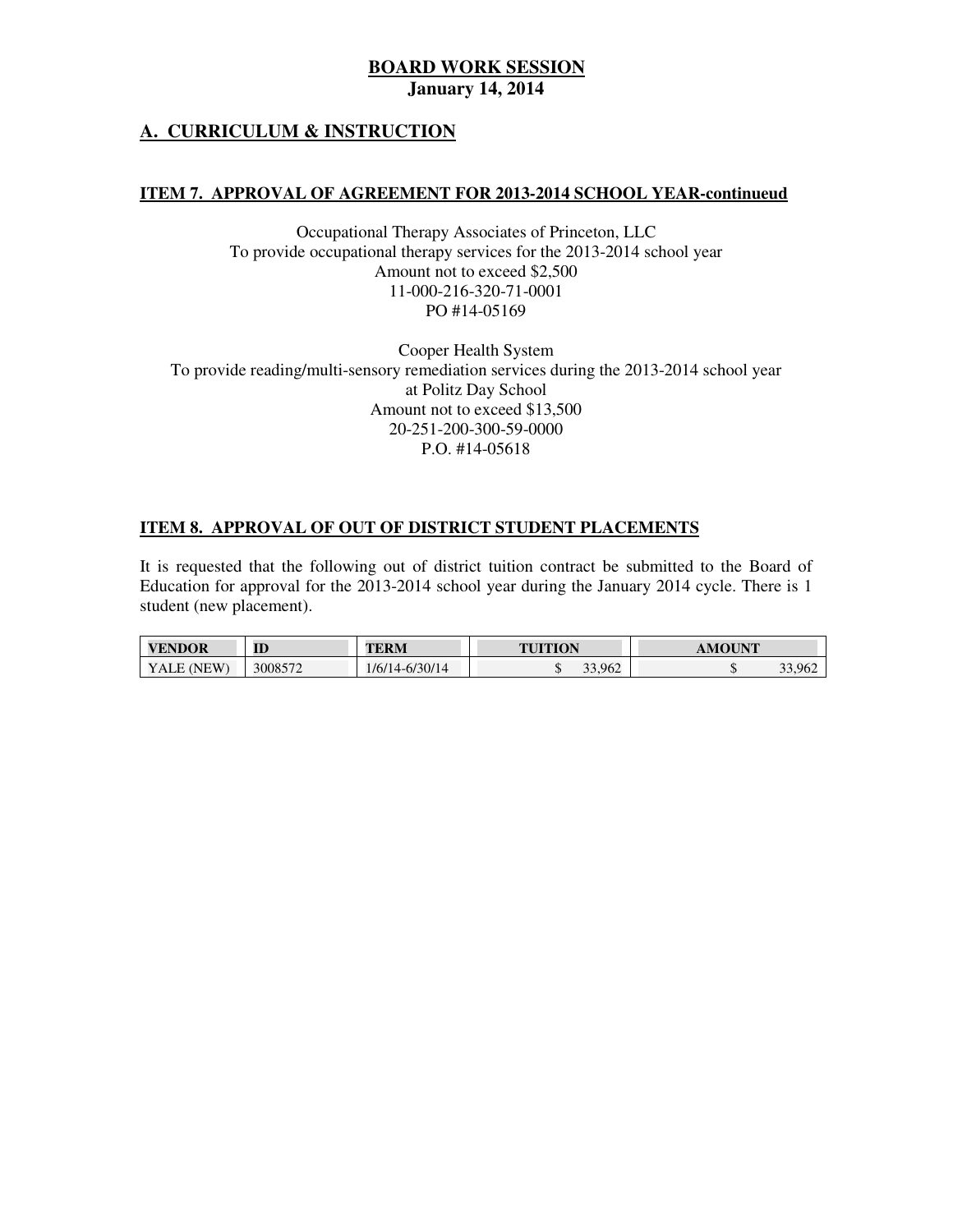# **BOARD WORK SESSION**

### **January 14, 2014**

#### **B. B. BUSINESS AND FACILITIES**

# **Board Goals**

- **Continue to improve student achievement at all grade levels for all students and close achievement gaps where they exist.**
- **Create a cost-effective budget that provides for educational resources as well as preventive maintenance and ongoing facilities improvement in all schools.**
- **Enhance communication with and outreach to internal and external stakeholders.**
- **Enhance relationships with internal stakeholders through effective hiring and retention practices and staff training programs.**

# *The Superintendent recommends the following:*

- 1. Financial Reports
- 2. Resolutions
- 3. Resolution for the Award of Transportation
- 4. Resolution for the Award of Change Orders
- 5. Approval Of Contract for Voice, Data and Internet Services
- 6. Acceptance of Donations

#### **ITEM 1. FINANCIAL REPORTS**

- a) BOARD SECRETARY'S CERTIFICATION AND TREASURER'S REPORT FOR NOVEMBER 2013
- $b)$ b) LINE ITEM TRANSFER REPORTS FOR THE MONTH OF NOVEMBER 2013
- $\mathbf{c}$ ) FOOD SERVICE OPERATING STATEMENT FOR NOVEMBER 2013
- $\mathbf{d}$ SACC FINANCIAL REPORT FOR NOVEMBER 2013
- e) DISBURSEMENT OF FUNDS
- f) APPROVAL OF BILL LIST

#### **ITEM 2. RESOLUTIONS**

- a) RESOLUTION AUTHORIZING THE USE OF AWARDED VENDORS THROUGH STATE CONTRACT
- b) SPRING PLAY EXPENSE HIGH SCHOOL EAST
- c) SPRING PLAY EXPENSE HIGH SCHOOL WEST
- d) RESOLUTION AUTHORIZING THE USE OF CONTRACTS WITH APPROVED PENNSYLVANIA EDUCATION PURCHASING PROGRAM FOR MICROCOMPUTERS (PEPPM) VENDORS
- e) RESOLUTION AUTHORIZING THE USE OF CONTRACTS WITH APPROVED MIDDLESEX REGIONAL EDUCATIONAL SERVICES COMMISSION (MRESC)

#### **ITEM 3. RESOLUTION FOR THE AWARD OF TRANSPORTATION**

- a) ROUTE #VM-X4 VOORHEES MIDDLE SCHOOL MCKINNEY-VENTO
- b) ROUTE #BB-X1 BANKBRIDGE REGIONAL HIGH SCHOOL, SEWELL, NJ SHUTTLE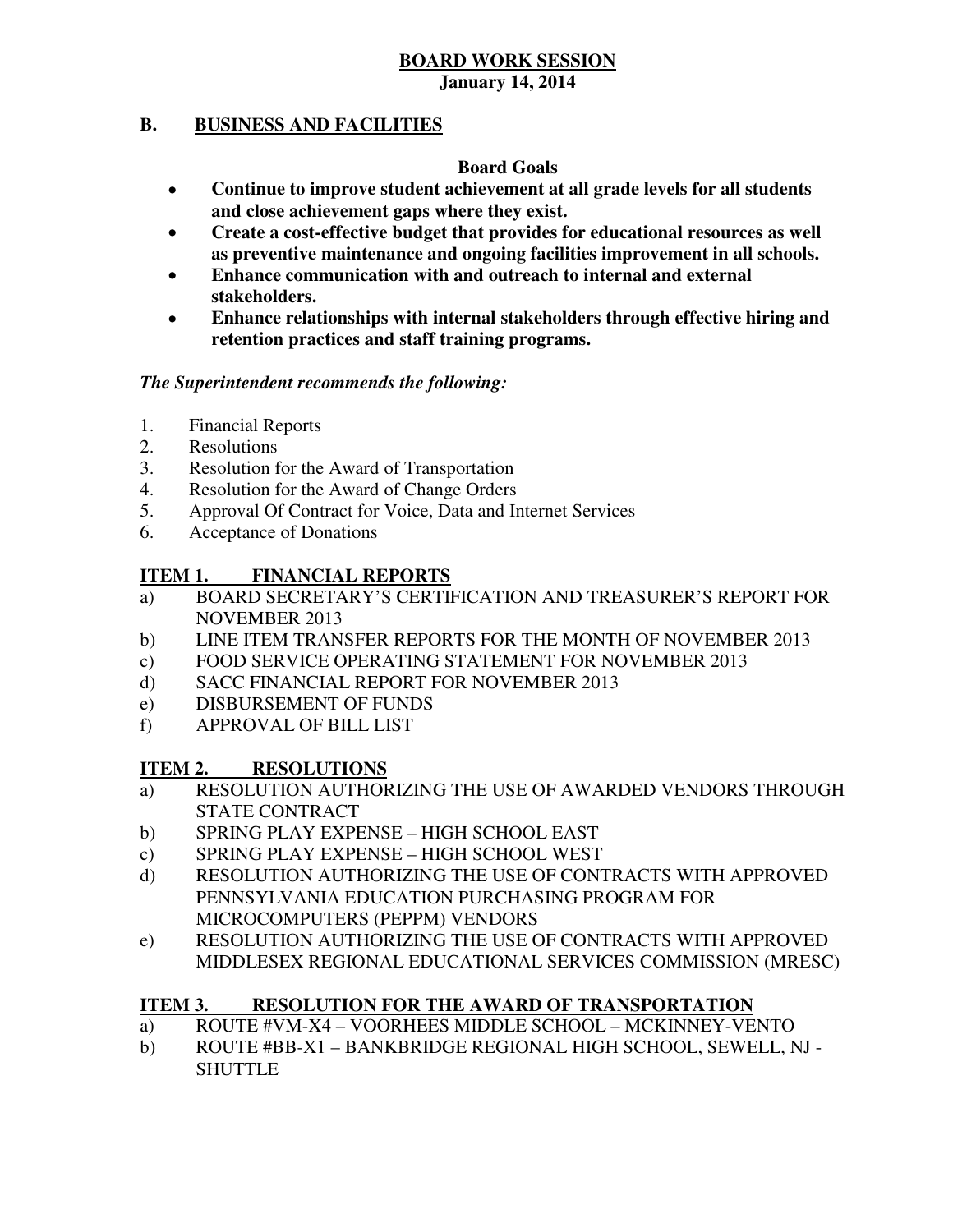#### **B. B. BUSINESS AND FACILITIES**

#### **ITEM 4. RESOLUTION FOR THE AWARD OF CHANGE ORDERS**

 a) #MSSES-053113 – SANITARY SEWER EJECTOR SYSTEM REPLACEMENT AND RELATED WORK AT MALBERG ALTERNATIVE HIGH SCHOOL / ADMINISTRATION BUILDING

#### **ITEM 5. APPROVAL OF CONTRACT FOR VOICE, DATA AND INTERNET SERVICES**

#### **ITEM 6. INCCEPTANCE OF DONATIONS**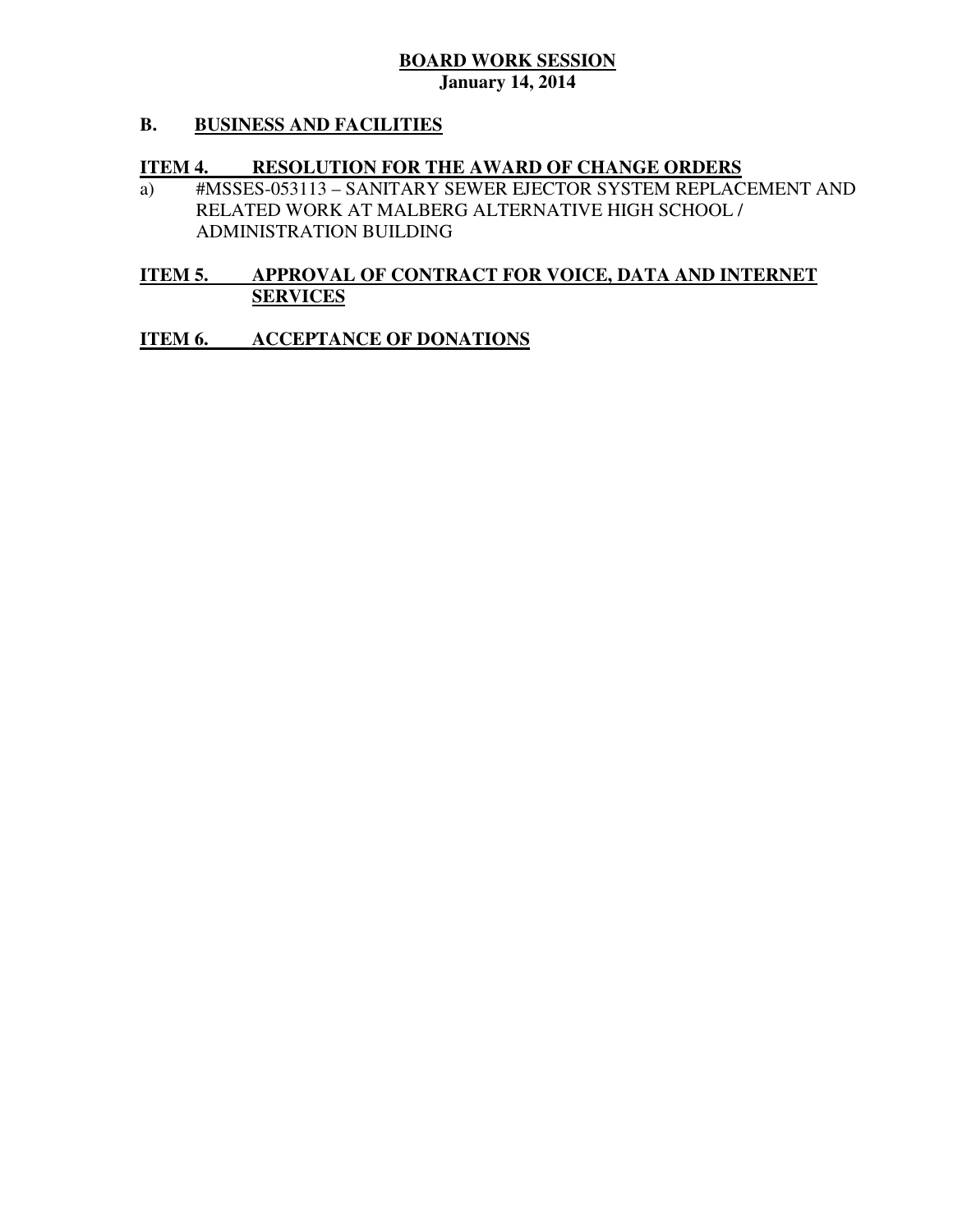#### **B. B. BUSINESS AND FACILITIES**

# *The Superintendent recommends the following:*

#### **ITEM 1. FINANCIAL REPORTS**

# a) BOARD SECRETARY'S CERTIFICATION AND TREASURER'S REPORT FOR NOVEMBER 2013

 Pursuant to N.J.A.C. 6A:23A-16.10 (c) 3, I certify that as of November 30, 2013 no budgetary line item account has obligations and payments (contractual orders) which in total exceed the amount appropriated by the Cherry Hill Board of Education pursuant to N.J.S.A. 18A:22-8.1 and N.J.S.A. 18A:22-8.2 and no budgetary line item account has been over-expended in violation of N.J.A.C. 6:23-2.12 (a) 1.

 Pursuant to N.J.A.C. 6A:23A-16.10 (c) 4, the Cherry Hill Board of Education certifies that as of November 30, 2013 and after review of the Secretary's Monthly Financial Report and the Treasurer's Monthly Financial Report and upon consultation with the appropriate district officials, to the best of the Boards' knowledge, no major account or fund has been over-expended in violation of N.J.A.C. 6A:23A-16.10 (a) 1 and that sufficient funds are available to meet the district's financial obligations for the remainder of the fiscal year.

#### $b)$ LINE ITEM TRANSFER REPORTS FOR THE MONTH OF NOVEMBER 2013

 It is recommended that the 2013/2014 Budget be revised by the transfer of funds between line items as listed on the monthly transfer report. (Systems 3000 transfer report).

#### $c)$ FOOD SERVICE OPERATING STATEMENT FOR NOVEMBER 2013

 It is recommended that the Operating Statement for Cherry Hill Food Services for the months ending November 2013 be accepted as submitted.

#### $\mathbf{d}$ SACC FINANCIAL REPORT FOR NOVEMBER 2013

 It is recommended that the Financial Report for the Cherry Hill School Age Child Care Program for the months of November 2013 be accepted as submitted.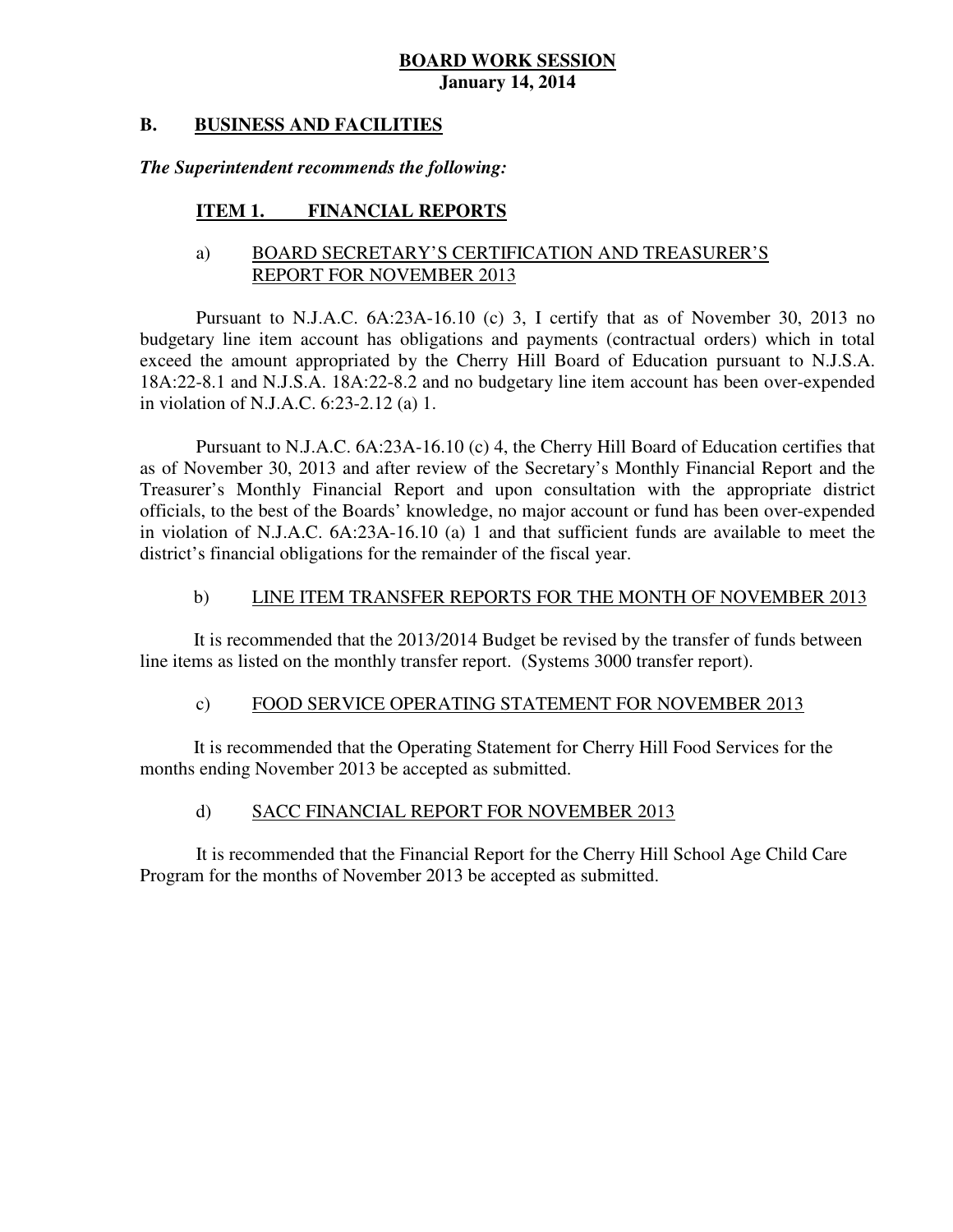#### **B. B. BUSINESS AND FACILITIES**

### **ITEM 1. FINANCIAL REPORTS**

### e) DISBURSEMENT OF FUNDS

| <b>FUND</b>                                         | AMOUNT          | <b>REPORT DATED</b>   |
|-----------------------------------------------------|-----------------|-----------------------|
| Payroll & FICA<br><b>SACC</b><br><b>Grand Total</b> | <u>\$</u><br>\$ | Payroll Date:<br>thru |

### f) APPROVAL OF BILL LIST

 $2<sup>nd</sup>$  Bill List dated in the amount of \$ be approved as submitted. It is recommended that the  $1<sup>st</sup>$  Bill List dated<br>I List dated in the amount of \$

in the amount of \$ ; and the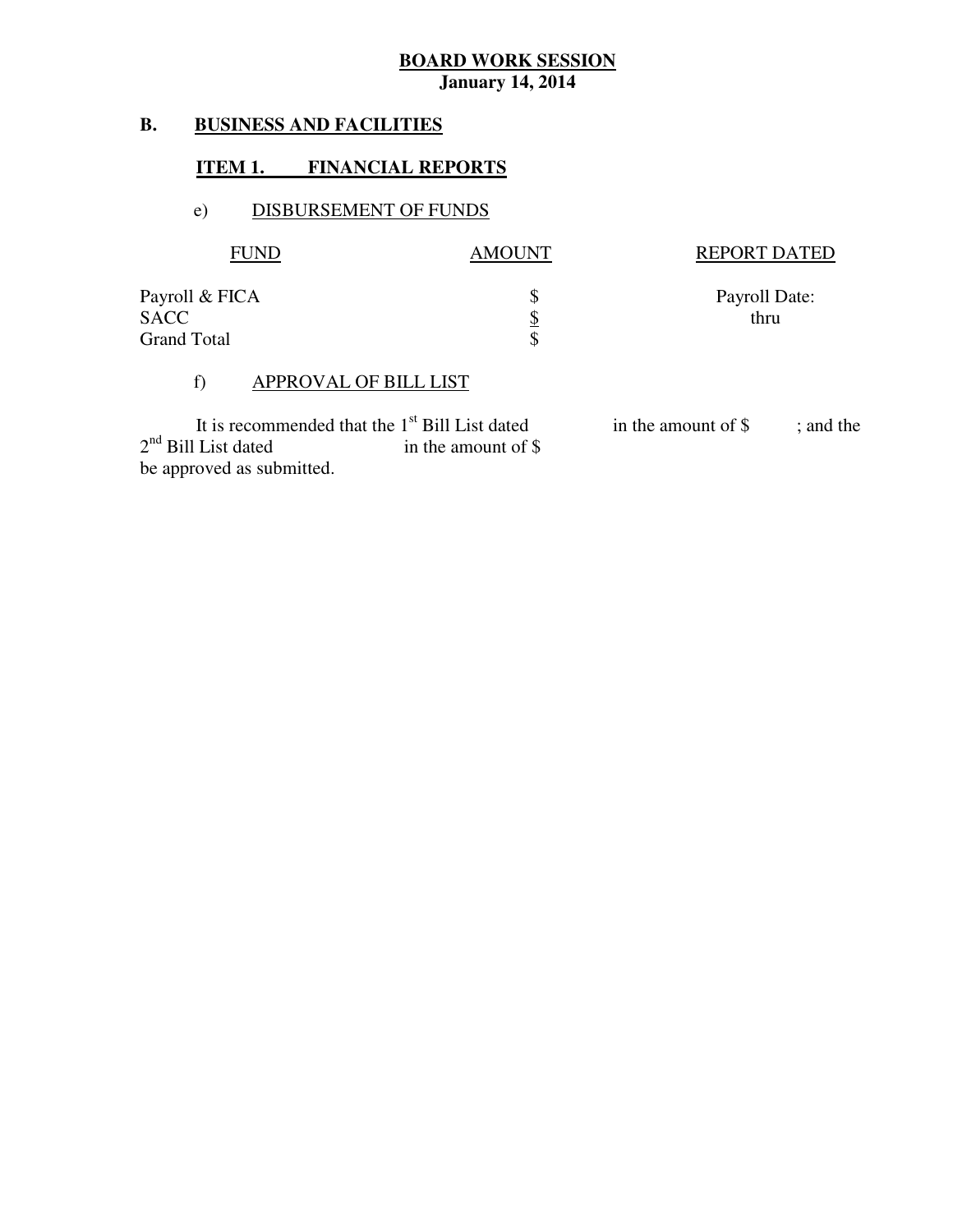#### **B. B. BUSINESS AND FACILITIES**

#### **ITEM 2. RESOLUTIONS**

### a) RESOLUTION AUTHORIZING THE USE OF AWARDED VENDORS THROUGH STATE CONTRACT

 WHEREAS, the Cherry Hill Board of Education, pursuant to N.J.S.A. 18A:18A-10a and N.J.A.C. 5:34-7.29(c), may by resolution and without advertising for bids, purchase any goods or services under the State of New Jersey Cooperative Purchasing Program for any State Contracts entered into on behalf of the State by the Division of Purchase and Property in the Department of the Treasury; and

 WHEREAS, the Cherry Hill Board of Education has the need on a timely basis to purchase goods and services utilizing State Contracts; and

 WHEREAS, the Cherry Hill Board of Education may enter into contracts with the referenced State Contract Vendors through this resolution and properly executed contracts, which shall be subject to all the conditions applicable to the current State Contracts.

 NOW, THEREFORE, BE IT RESOLVED, the Cherry Hill Board of Education authorizes the Purchasing Agent to purchase certain goods or services from those approved New Jersey State Contract Vendors as listed below for the 2013/2014 school year pursuant to all conditions of the individual State Contracts; and

 the availability of sufficient funds prior to the expenditure of funds for such goods or services; and BE IT FURTHER RESOLVED, that James J. Devereaux, Board Secretary shall certify to

 Cherry Hill Board of Education and the referenced State Contract Vendors not to exceed the amounts stated shall be as follows: BE IT FURTHER RESOLVED, that the expiration date of the contracts between the

| Contract<br>Number | Vendor                                 | Commodity/Service                                                 | New Jersey State<br>Contract<br><b>Expiration Date</b> | Amount Not to<br>Exceed |
|--------------------|----------------------------------------|-------------------------------------------------------------------|--------------------------------------------------------|-------------------------|
| 83909              | <b>Motorola Solutions</b>              | Radio communication<br>equipment and accessories                  | $4 - 30 - 18$                                          | \$100,000               |
| 75877              | <b>Fairlite Electric</b><br>Supply Co. | Electrical equipment and<br>supplies (bulbs)                      | $12 - 31 - 14$                                         | 100,000                 |
| 75832              | Flinn Scientific                       | Scientific equipment,<br>accessories, maintenance<br>and supplies | $12 - 31 - 14$                                         | 15,000                  |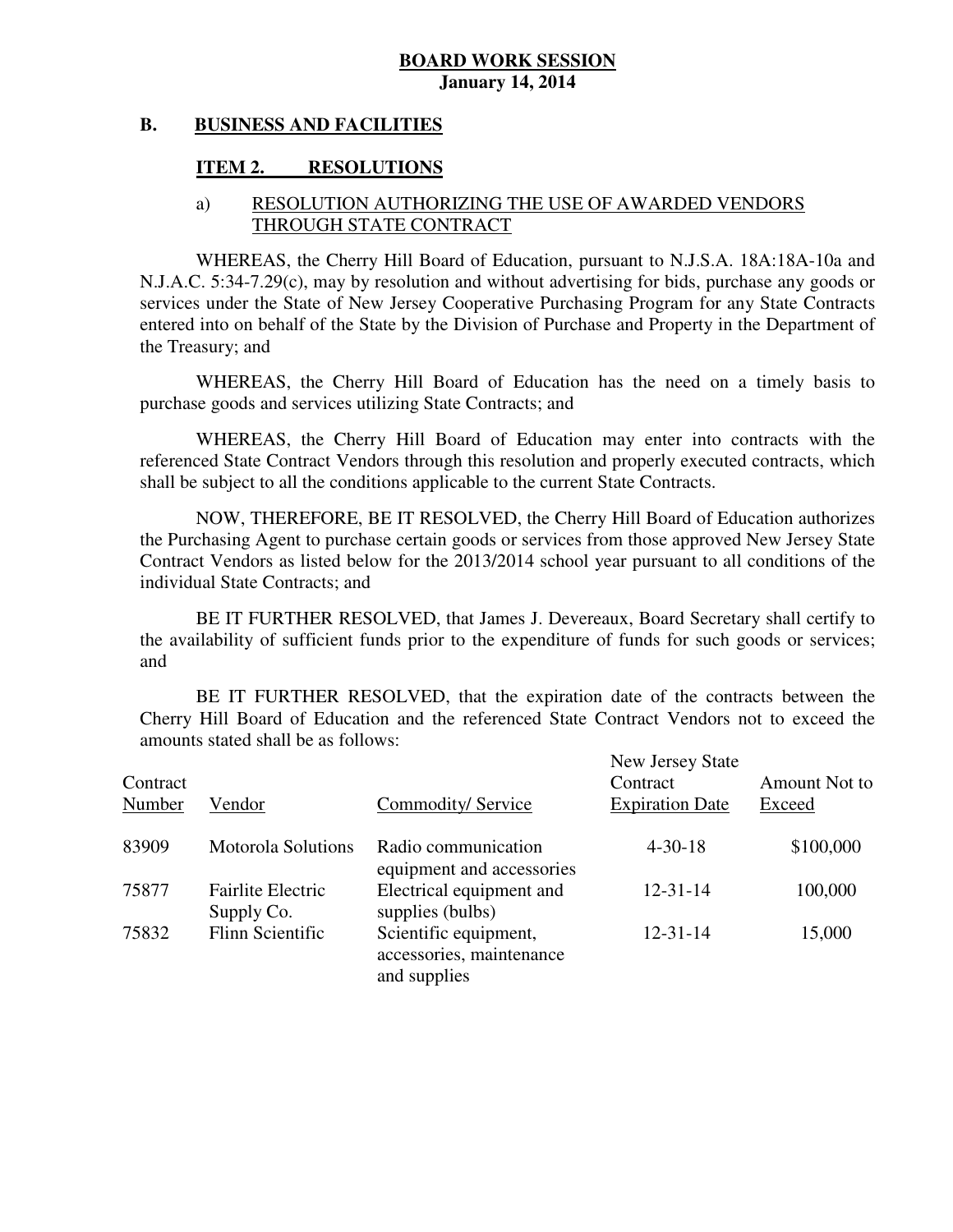#### **B. B. BUSINESS AND FACILITIES**

#### **ITEM 2. RESOLUTIONS**

### b) SPRING PLAY EXPENSE – HIGH SCHOOL EAST

 In anticipation of revenue in the amount of \$39,770.00, it is recommended that High School East be given permission to procure the following items for the Spring Play "AIDA" without exceeding the stated amounts.

| Royalties               | \$8,170.00  |
|-------------------------|-------------|
| Costumes                | 5,000.00    |
| Lighting                | 2,500.00    |
| Printing                | 800.00      |
| Sound Equipment         | 2,800.00    |
| <b>Set Construction</b> | 3,900.00    |
| Miscellaneous           | 5,250.00    |
|                         | \$28,420.00 |

### Anticipated Profit \$11,350.00

### c) SPRING PLAY EXPENSE – HIGH SCHOOL WEST

 In anticipation of revenue in the amount of \$47,500.00, it is recommended that High School West be given permission to procure the following items for the Spring Play "IN THE HEIGHTS" without exceeding the stated amounts.

| Royalties               | \$6,500.00  |
|-------------------------|-------------|
| Costumes                | 10,000.00   |
| Lighting                | 5,000.00    |
| Printing                | 1,000.00    |
| Sound Equipment         | 5,500.00    |
| <b>Set Construction</b> | 10,000.00   |
| Miscellaneous           | 3,000.00    |
|                         | \$41,000.00 |

Anticipated Profit \$6,500.00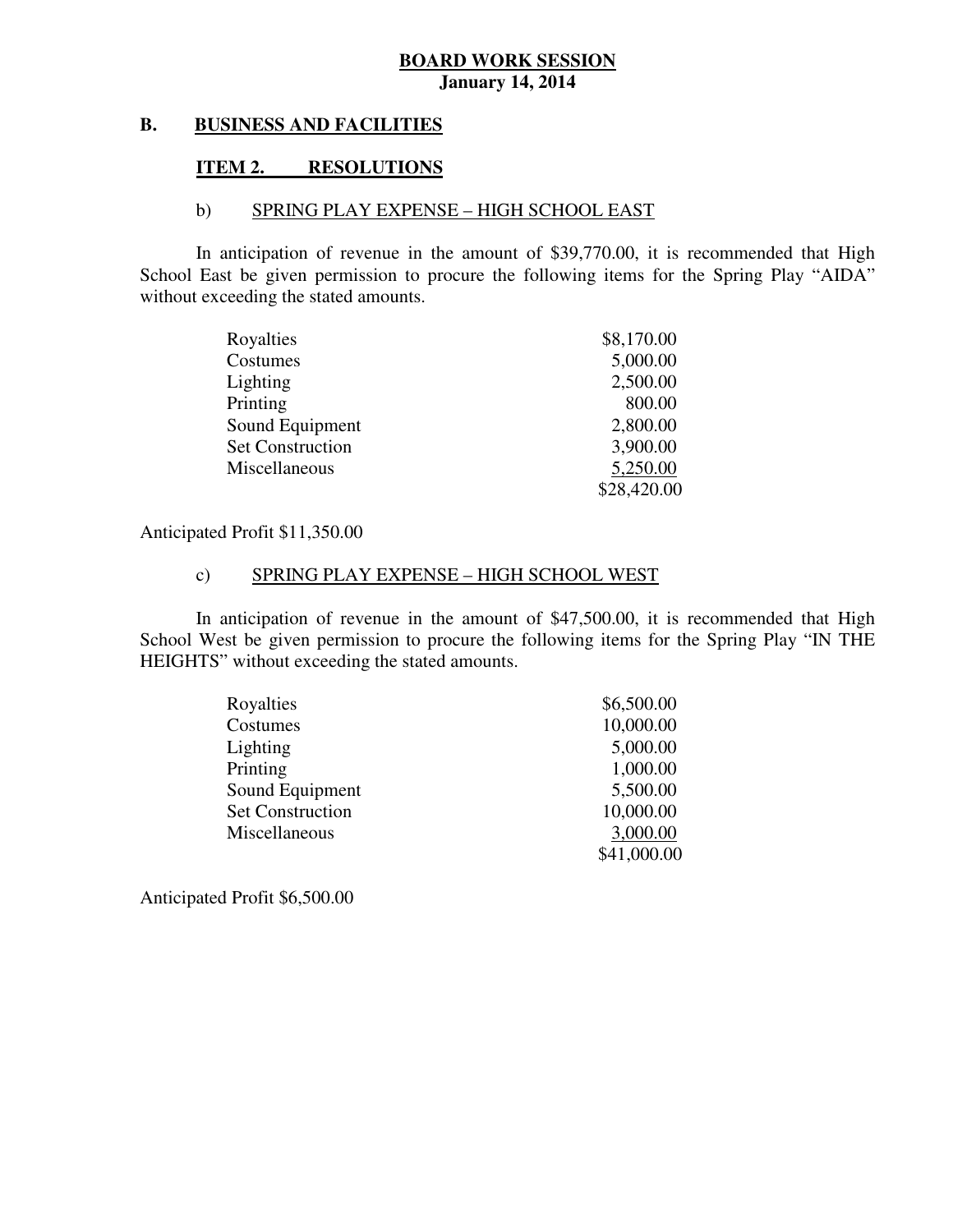#### **B. B. BUSINESS AND FACILITIES**

#### **ITEM 2. RESOLUTIONS**

### d) RESOLUTION AUTHORIZING THE USE OF CONTRACTS WITH APPROVED PENNSYLVANIA EDUCATION PURCHASING PROGRAM FOR MICROCOMPUTERS (PEPPM) VENDORS

 WHEREAS, the Cherry Hill Board of Education, pursuant to P.L.2011.c.139; N.J.S.A. 18A:18A-*et.seq.* and N.J.A.C. 5:34-7.29(c) and per Local Finance Notice No. LFN 2011-35, may by resolution and without advertising for bids, purchase any goods under the PEPPM National Contract Program for any national and/or regional cooperative entered into on behalf of the State by the Division of Purchase and Property in the Department of the Treasury; and

 WHEREAS, the Cherry Hill Board of Education has the need on a timely basis to purchase goods utilizing the PEPPM National Contract Program; and

 WHEREAS, the Cherry Hill Board of Education may enter into contracts with the referenced PEPPM National Contract Program Vendors through this resolution and properly executed contracts, which shall be subject to all the conditions applicable to the current PEPPM National Contract Program which expires December 31, 2014.

 NOW, THEREFORE, BE IT RESOLVED, the Cherry Hill Board of Education authorizes the Purchasing Agent to purchase certain goods from those approved PEPPM National Contract Program Vendors as listed below for the 2013/2014 school year pursuant to all conditions of the individual bids for awarded technology product lines; and

 the availability of sufficient funds prior to the expenditure of funds for such goods; and BE IT FURTHER RESOLVED, that James J. Devereaux, Board Secretary shall certify to

 Cherry Hill Board of Education and the referenced PEPPM National Contract Program Vendors not to exceed the amounts stated shall be as follows: BE IT FURTHER RESOLVED, that the expiration date of the contracts between the

| Bid            |                           |                                                                | Amount Not to |
|----------------|---------------------------|----------------------------------------------------------------|---------------|
| Number         | Vendor                    | Commodity/Service                                              | Exceed        |
| 524104-<br>053 | Dell Marketing, LP        | Computer systems,<br>peripherals and other<br>branded products | \$500,000     |
| 524104-<br>040 | ePlus Technology,<br>Inc. | Cisco networking products                                      | 300,000       |
| 524104-<br>023 | ePlus Technology,<br>Inc. | <b>Barracuda</b>                                               | 3,000         |
| 524104-<br>188 | ePlus Technology,<br>Inc. | Symantec                                                       | 50,000        |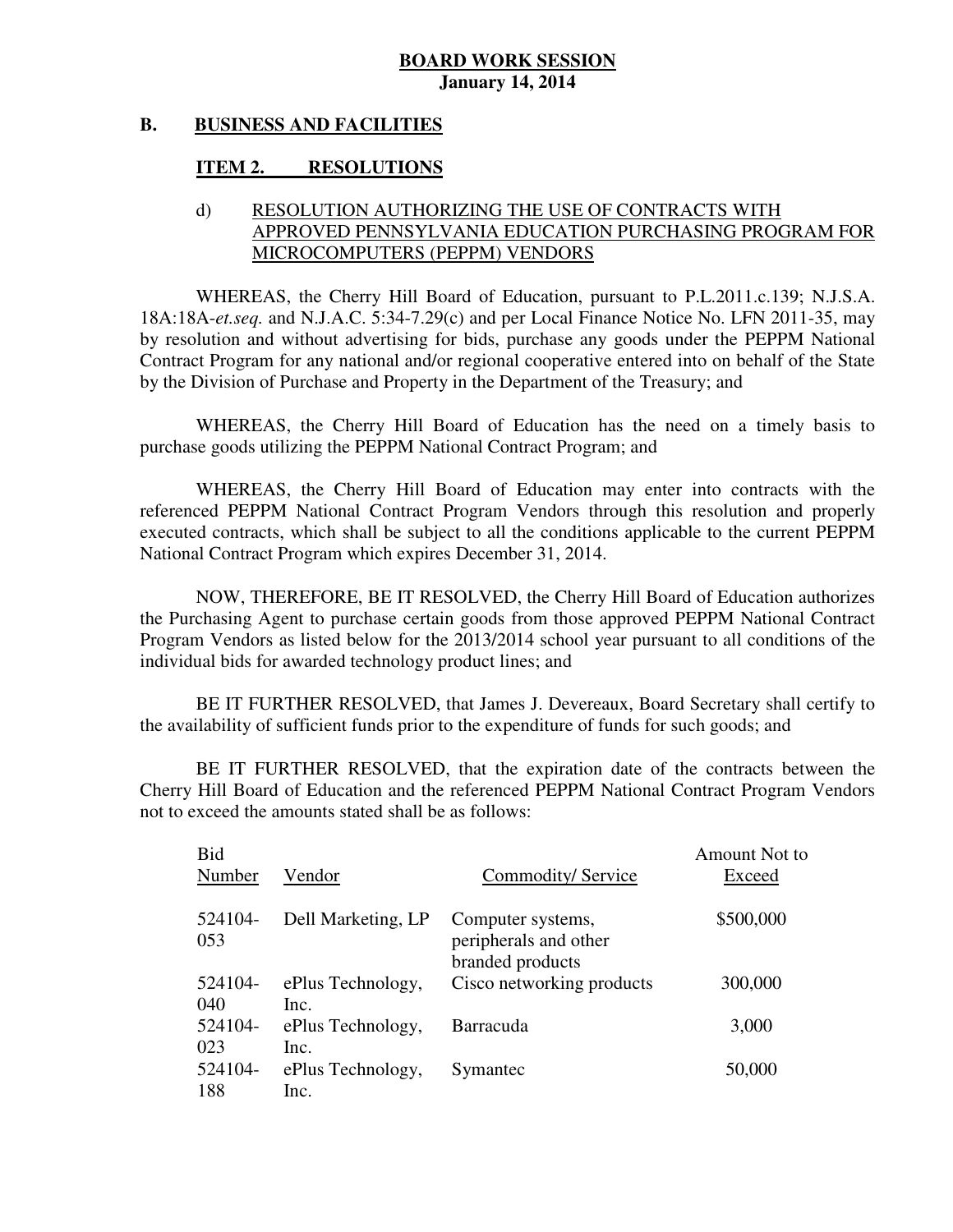#### **B. B. BUSINESS AND FACILITIES**

#### **ITEM 2. RESOLUTIONS**

### e) RESOLUTION AUTHORIZING THE USE OF CONTRACTS WITH APPROVED MIDDLESEX REGIONAL EDUCATIONAL SERVICES COMMISSION (MRESC)

 WHEREAS, the Cherry Hill Board of Education, pursuant to P.L.2011.c.139; N.J.S.A. 18A:18A-*et.seq.* and N.J.A.C. 5:34-7.29(c) and per Local Finance Notice No. LFN 2011-35, may by resolution and without advertising for bids, purchase any goods or services under the MRESC Cooperative Pricing System entered into on behalf of the State by the Division of Purchase and Property in the Department of the Treasury; and

 WHEREAS, the Cherry Hill Board of Education has the need on a timely basis to purchase goods and services utilizing the MRESC Cooperative Pricing System; and

 WHEREAS, the Cherry Hill Board of Education may enter into contracts with the referenced MRESC Vendors through this resolution and properly executed contracts, which shall be subject to all the conditions applicable to the current MRESC Cooperative Pricing System.

 NOW, THEREFORE, BE IT RESOLVED, the Cherry Hill Board of Education authorizes the Purchasing Agent to purchase certain goods and services from those approved MRESC Vendors as listed below for the 2013/2014 school year pursuant to all conditions of the individual bids for awarded technology product lines; and

 the availability of sufficient funds prior to the expenditure of funds for such goods; and BE IT FURTHER RESOLVED, that James J. Devereaux, Board Secretary shall certify to

 NOW, THEREFORE BE IT RESOLVED that the Cherry Hill Board of Education approve the following vendors who have been awarded bids through the MRESC Cooperative Pricing System, not to exceed the amounts stated shall be as follows:

| <b>Bid</b><br>Number                     | Vendor                                | Commodity/Service               | <b>Expiration Date</b> | Amount Not to<br>Exceed |
|------------------------------------------|---------------------------------------|---------------------------------|------------------------|-------------------------|
| <b>MRESC</b><br>12/13-65<br><b>MRESC</b> | <b>General Chemical</b><br>$&$ Supply | <b>Custodial Supplies</b>       | $1 - 21 - 15$          | \$50,000                |
| 12/13-65                                 | Amsan                                 | <b>Custodial Supplies</b>       | $1 - 21 - 15$          | 100,000                 |
| <b>MRESC</b>                             | Marturano                             | Playground Equipment $\&$       |                        |                         |
| $12/13-13$                               | Recreation                            | <b>Outdoor Circuit Training</b> | $6 - 30 - 14$          | 50,000                  |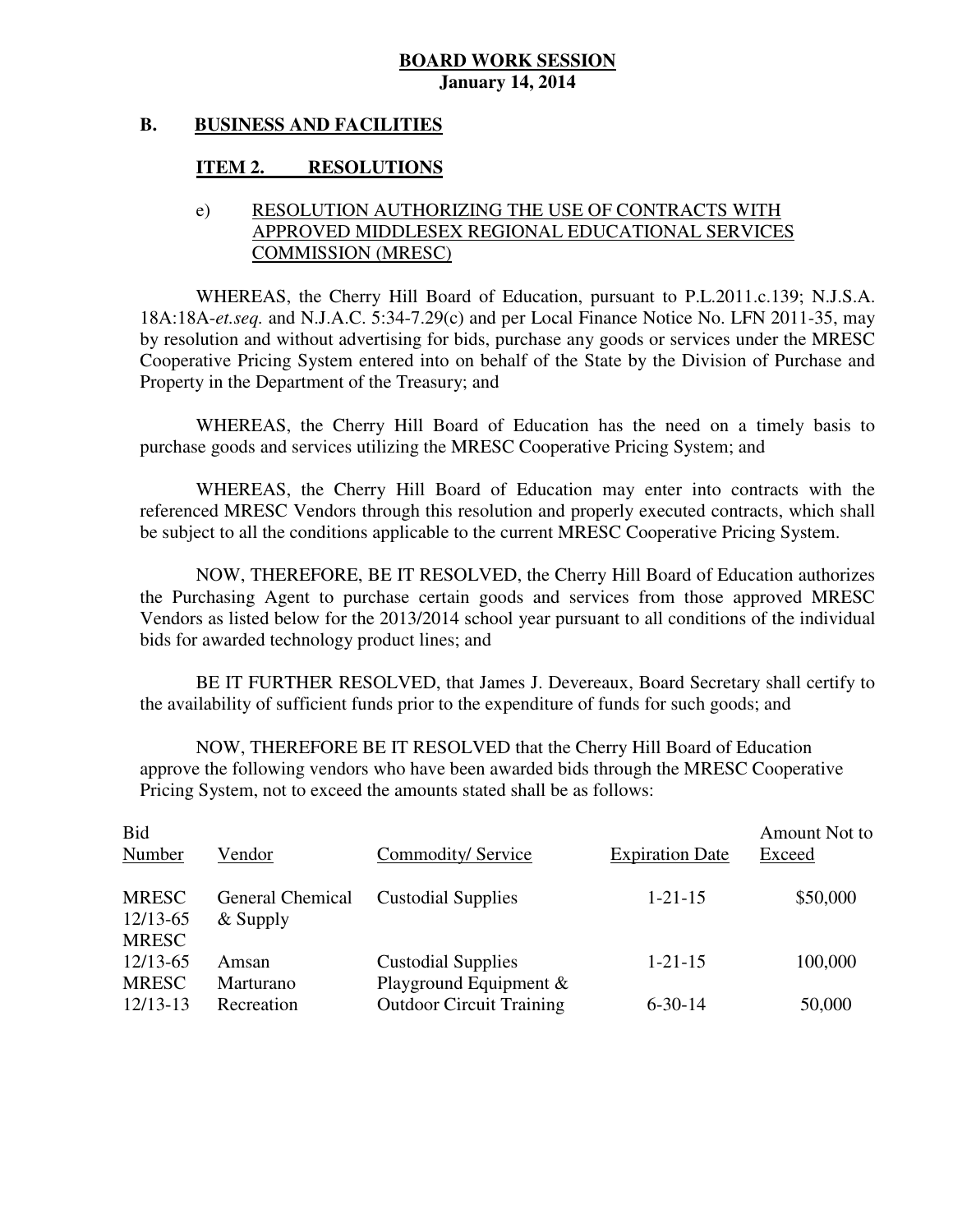#### **B. B. BUSINESS AND FACILITIES**

#### **ITEM 3. RESOLUTION FOR THE AWARD OF TRANSPORTATION**

# a) ROUTE #VM-X4 – VOORHEES MIDDLE SCHOOL – MCKINNEY-VENTO

### **RECOMMENDATION:**

 It is recommended that prior administrative approval be ratified for Hillman's Bus Service, Inc. to transport (1) one McKinney-Vento student on a shuttle from school to home as listed below.

 Route: VM-X4 / Shuttle School: Voorhees Middle School, Voorhees, NJ Company: Hillman's Bus Service, Inc. Date(s): 1/15/14 & 1/29/14 (Wednesday only) Cost per diem: \$96.00 Total # of days: (2) two Total Cost: \$192.00

 PO# 14-05412 Account Code: 11-000-270-511-83-0001

### b) ROUTE #BB-X1 – BANKBRIDGE REGIONAL HIGH SCHOOL, SEWELL, NJ - SHUTTLE

# **RECOMMENDATION:**

 It is recommended that prior administrative approval be ratified for First Student Bus Service, Inc. (Lawnside) to transport (1) one classified student on a shuttle from school to home as listed below.

 Route: BB-X1 / Shuttle School: Bankbridge Regional High School, Sewell, NJ Company: First Student Bus Service, Inc. (Lawnside) Original Route: BB-3 Original Bid: 5659 Date(s): 1/9/14 thru 3/27/14 Thursdays only Cost per diem: \$98.00 Total # of days: (12) Twelve days Total Cost: \$1176.00

 Account Code: 11-000-270-514-83-0001 PO#14-05411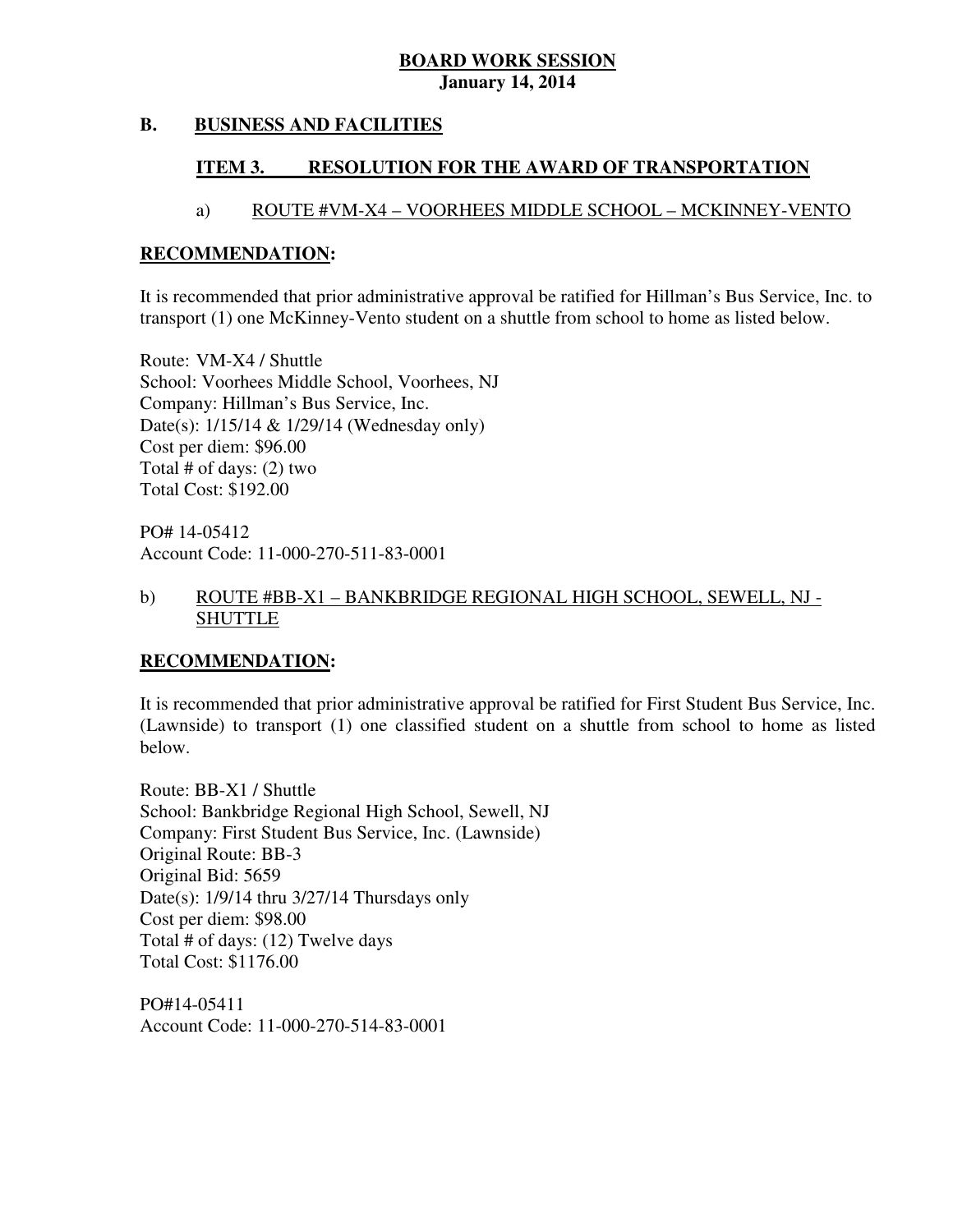#### **B. B. BUSINESS AND FACILITIES**

#### **ITEM 4. RESOLUTION FOR THE AWARD OF CHANGE ORDERS**

# a) #MSSES-053113 – SANITARY SEWER EJECTOR SYSTEM REPLACEMENT AND RELATED WORK AT MALBERG ALTERNATIVE HIGH SCHOOL / ADMINISTRATION BUILDING

### **INFORMATION:**

 Board approval is requested for Change Order 002 to be issued to Roger W. Wuestefeld, Inc., Marlton, NJ to issue credit for reduced scope of services (deduct \$2,500.00) at Malberg Alternative High School / Administration Building.

### **RECOMMENDATION:**

 It is recommended that Change Order 002 to issue credit for reduced scope of services (deduct \$2,500.00) at Malberg Alternative High School / Administration Building be issued to Roger W. Wuestefeld, Inc., Marlton, NJ.

 Original PO #13-08525 Account Code: 12 000 400 450 60 8048

#### **ITEM 5. APPROVAL OF CONTRACT FOR VOICE, DATA AND INTERNET SERVICES**

INFORMATION TO BE READY FOR ACTION PENDING REVIEW.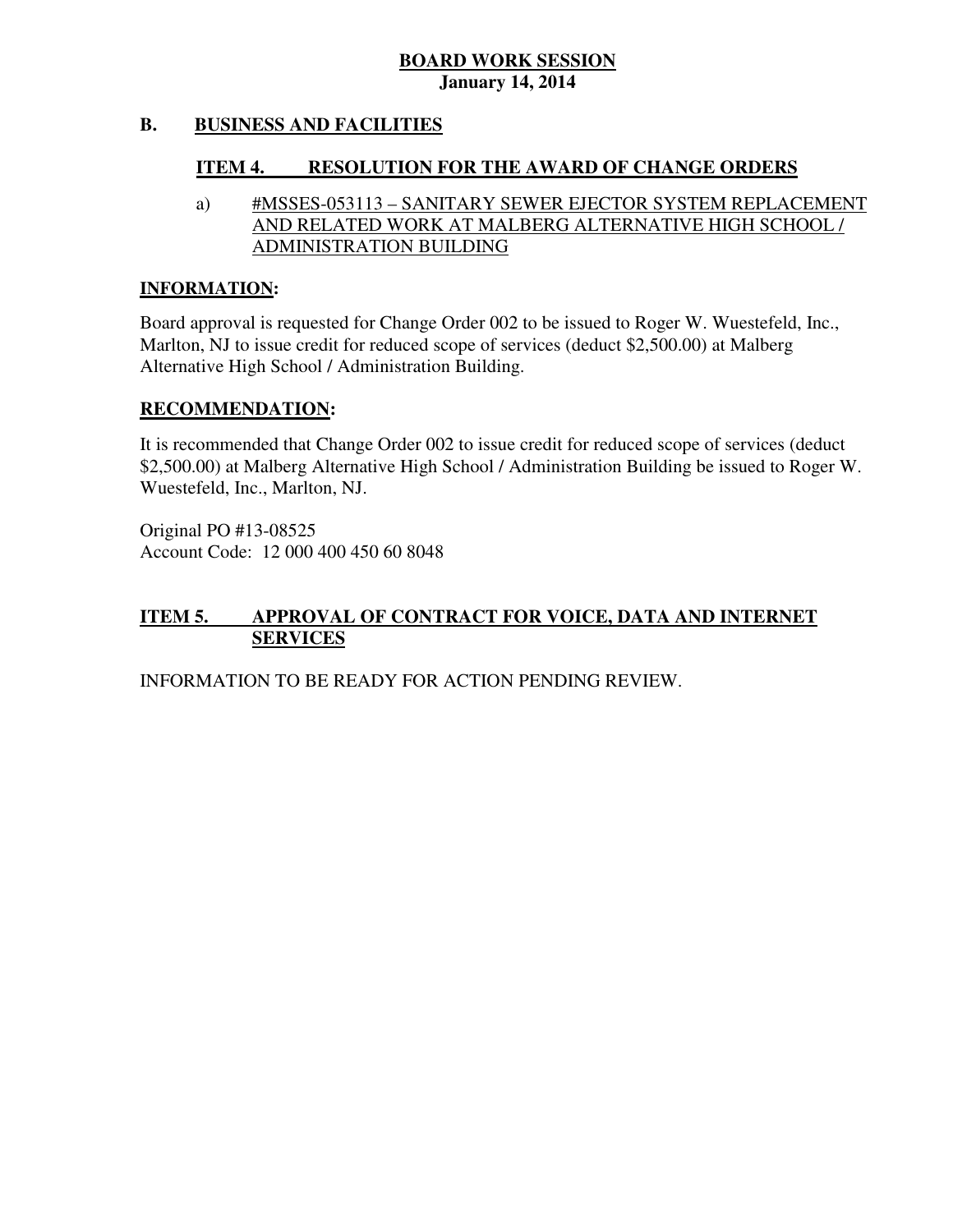#### **B. B. BUSINESS AND FACILITIES**

#### **ITEM 6. INCCEPTANCE OF DONATIONS**

| <b>SCHOOL</b> | <b>DONATION</b>                      | <b>GROUP OFFERING</b><br><b>DONATION</b> | VALUE |
|---------------|--------------------------------------|------------------------------------------|-------|
| Woodcrest     | 1 Bach, USA<br><b>Tenor Trombone</b> | Marta Lawler                             | \$900 |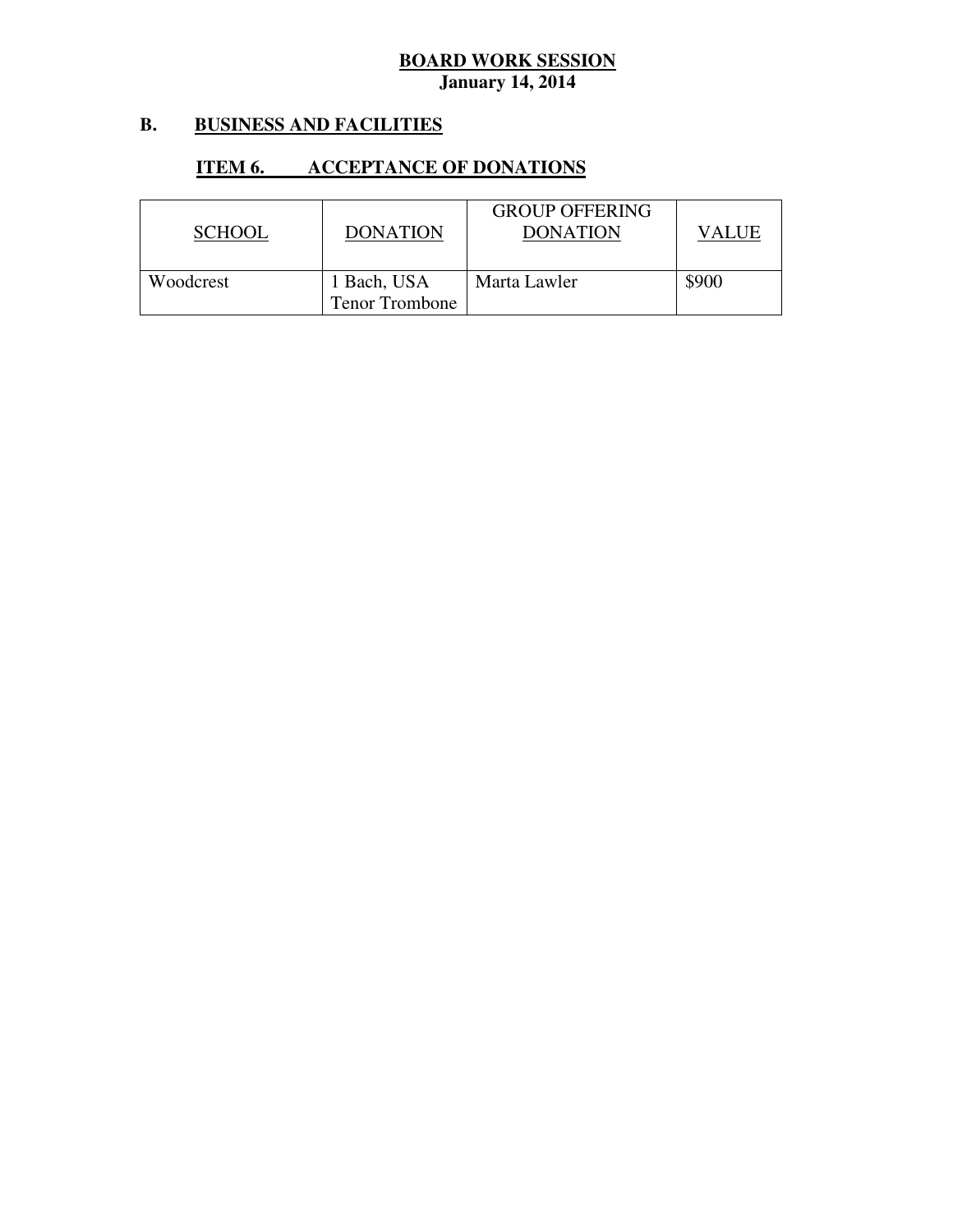# **C. HUMAN RESOURCES/NEGOTIATONS**

### **Board Goals**

- **Continue to improve student achievement at all grade levels for all students and close achievement gaps where they exist.**
- **Create a cost-effective budget that provides for education resources as well as preventive maintenance and ongoing facilities improvement in all schools.**
- **Enhance communication with and outreach to internal and external stakeholders.**
- **Enhance relationships with internal stakeholders through effective hiring and retention practices and staff training programs**

The Superintendent recommends the following:

- 1. Appointments—Certificated
- 2. Leaves of Absence—Certificated
- 3. Leave of Absence—Non-Certificated
- 4. Assignment/Salary Change—Non-Certificated
- 5. Other Compensation—Certificated

# **ITEM 1. APPOINTMENTS—CERTIFICATED**

(a) Regular

### **RECOMMENDATION:**

 It is recommended that the persons listed be appointed to the positions indicated in accord with the data presented.

| <b>Name</b> | <b>Assignment</b>                             | <b>Effective Date</b> | Hourly<br>Rate/Salary |
|-------------|-----------------------------------------------|-----------------------|-----------------------|
|             | Howard Furman CHHS East-Volunteer (Wrestling) | 1/29/14-6/30/14       | ------                |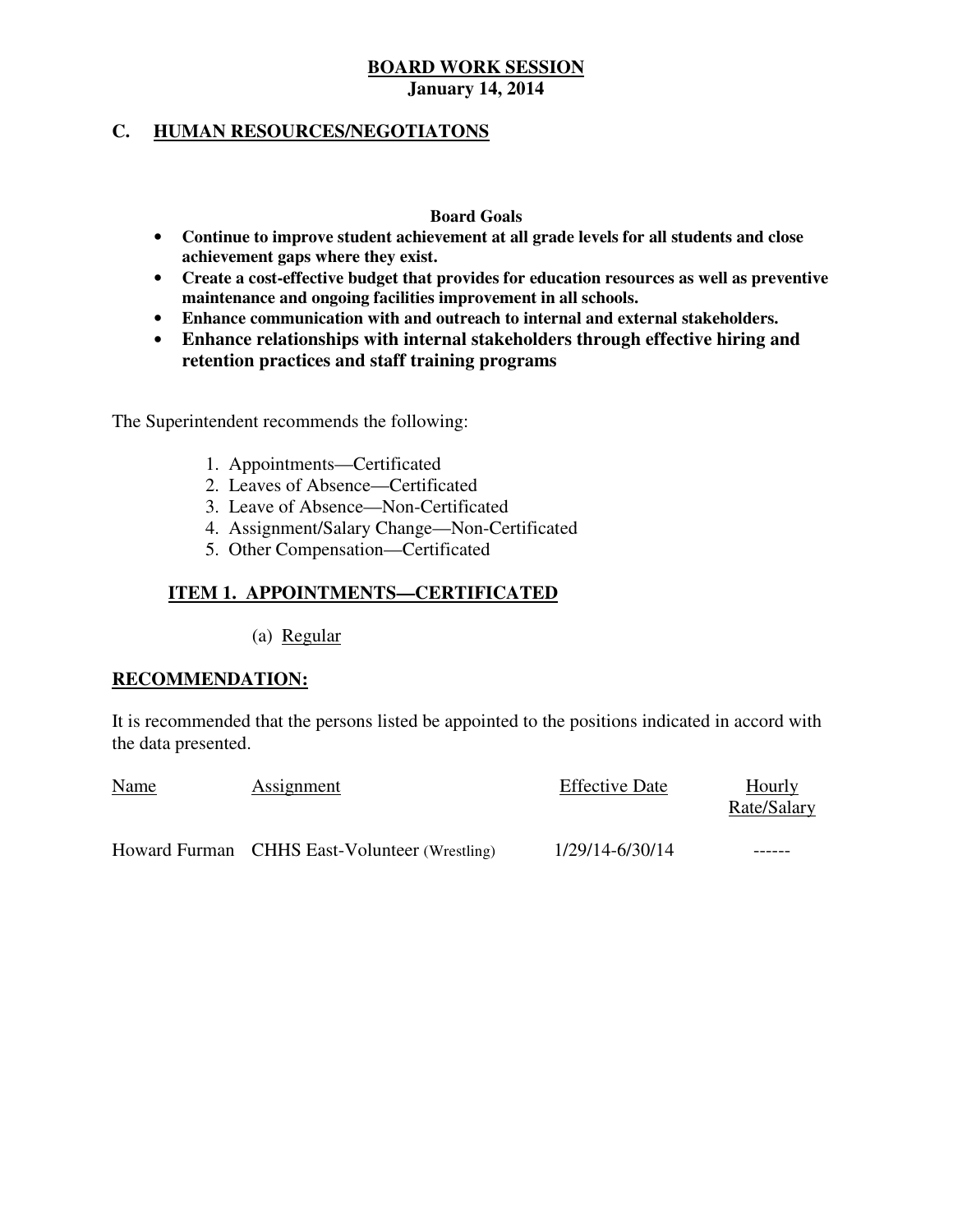#### **HUMAN RESOURCES/NEGOTIATONS**

# **ITEM 1. APPOINTMENTS—CERTIFICATED** - continued

(b) Student Teaching

### **RECOMMENDATION:**

 It is recommended that the persons listed be approved for student teaching in accord with the data presented.

| Name                  | College/University     | <b>Effective Dates</b> | Cooperating Teacher/School      |
|-----------------------|------------------------|------------------------|---------------------------------|
| Erin Kitley           | College of New Jersey  | 1/21/14-3/13/14        | April Greenwood/Kingston        |
| Erin Kitley           | College of New Jersey  | 3/17/14-5/16/14        | Janice Hardin/Kingston          |
| Kevin<br><b>Brake</b> | Rowan                  | 1/21/14-3/21/14        | Richard Worrell, Jr./Carusi     |
| Allegra<br>DelRossi   | University of the Arts | 3/18/14-5/09/14        | Laura Harmon/Paine-<br>Stockton |

(c) Classroom Observation

### **RECOMMENDATION:**

 It is recommended that the person listed be approved for classroom observations in accord with the data presented.

| <b>Name</b>         | College/<br>University | <b>Effective Dates</b> | Cooperating Teacher/School |
|---------------------|------------------------|------------------------|----------------------------|
| <b>Brooke Henry</b> | Drexel                 | 3/31/14-6/09/14        | Michelle Taylor/Carusi     |

(d) Speech Pathology Observation

### **RECOMMENDATION:**

 It is recommended that Shannon Smith, student at Misericordia University be approved for a speech/language pathology observation for a total of 25 hours effective 12/16/13-1/31/14 with Shirley Graves/Harte School as the cooperating speech/language specialist.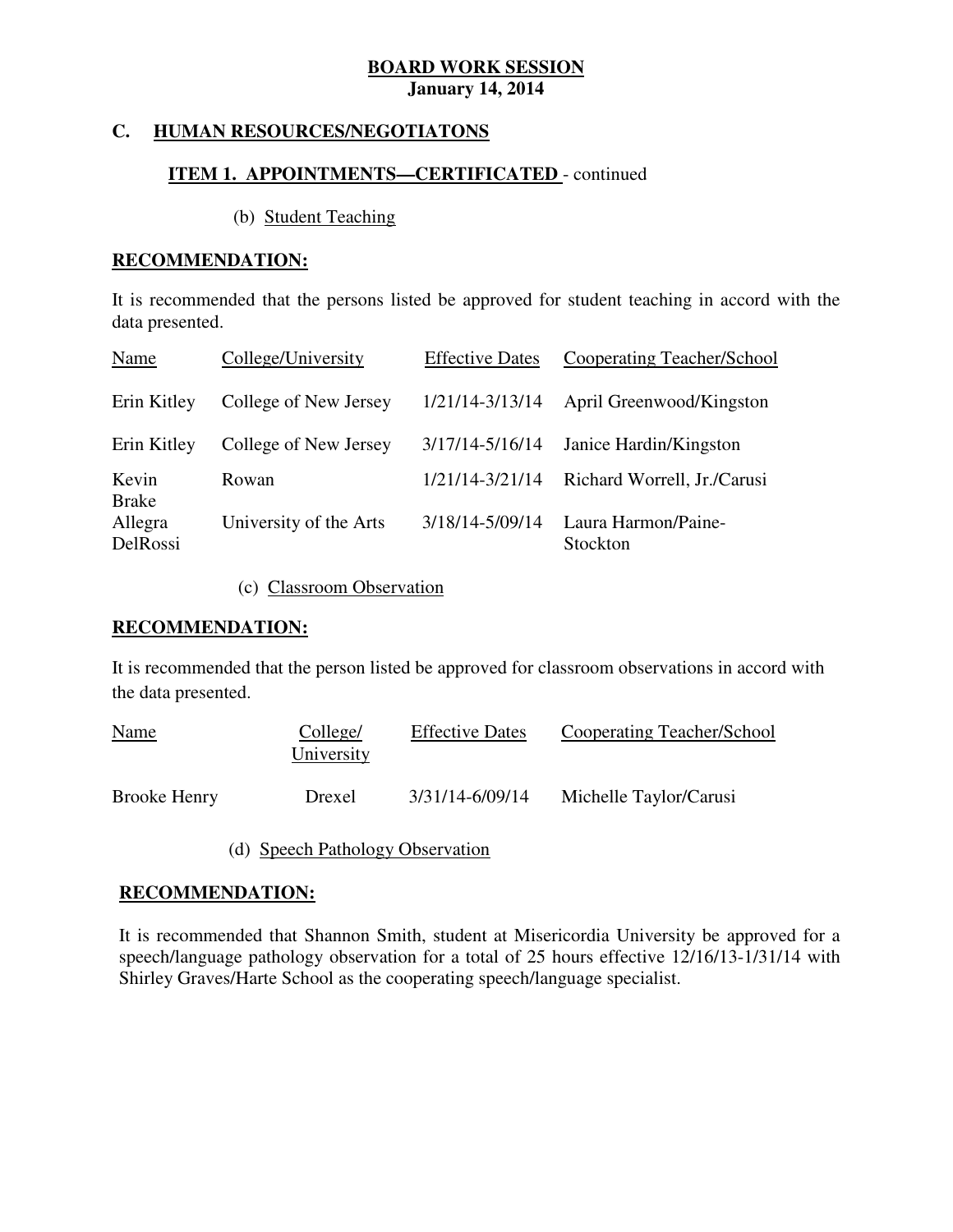#### **HUMAN RESOURCES/NEGOTIATONS**

# **ITEM 1. APPOINTMENTS—CERTIFICATED** – continued

### (e) Field Experience

### **RECOMMENDATION:**

 It is recommended that the persons listed be approved for a junior field experience in accord with the data presented.

| Name                              | College/University | <b>Effective Dates</b>             | Cooperating Teacher/School                       |
|-----------------------------------|--------------------|------------------------------------|--------------------------------------------------|
| Ronald Malandro                   | Rowan              | 3/03/14-3/12/14                    | Michael Melograna/CHHS<br>East                   |
| Nicholas Colacicco                | Rowan              | 3/03/14-3/12/14                    | Michael Melograna/CHHS<br>East                   |
| Nicholas Colacicco                | Rowan              | 3/24/14-4/30/14                    | Michael Eng/Knight-<br>Stockton                  |
| Magan Kustera<br>Adrienne DiSipio | Rowan<br>Rowan     | 3/24/14-4/30/14<br>3/24/14-4/30/14 | Neil Mullin/CHHS East<br>Michael Brown/CHHS East |

(f) Field Experience

### **RECOMMENDATION:**

 It is recommended that Aliza Redisch, student at Salus University be approved for 40 hours of occupational therapy field work effective 1/02/14-5/16/14 at Barclay School with Cynthia Jaffe as the cooperating occupational therapist.

(g) Field Experience

### **RECOMMENDATION:**

 It is recommended that the persons listed, students at Boyer College of Music and Dance, Temple University be approved for a field work experience effective 1/17/14-5/30/14 at Barclay School with Jayne Schafer as the cooperating teacher.

Name Name Name

Mary Cranford

Danzel Thompson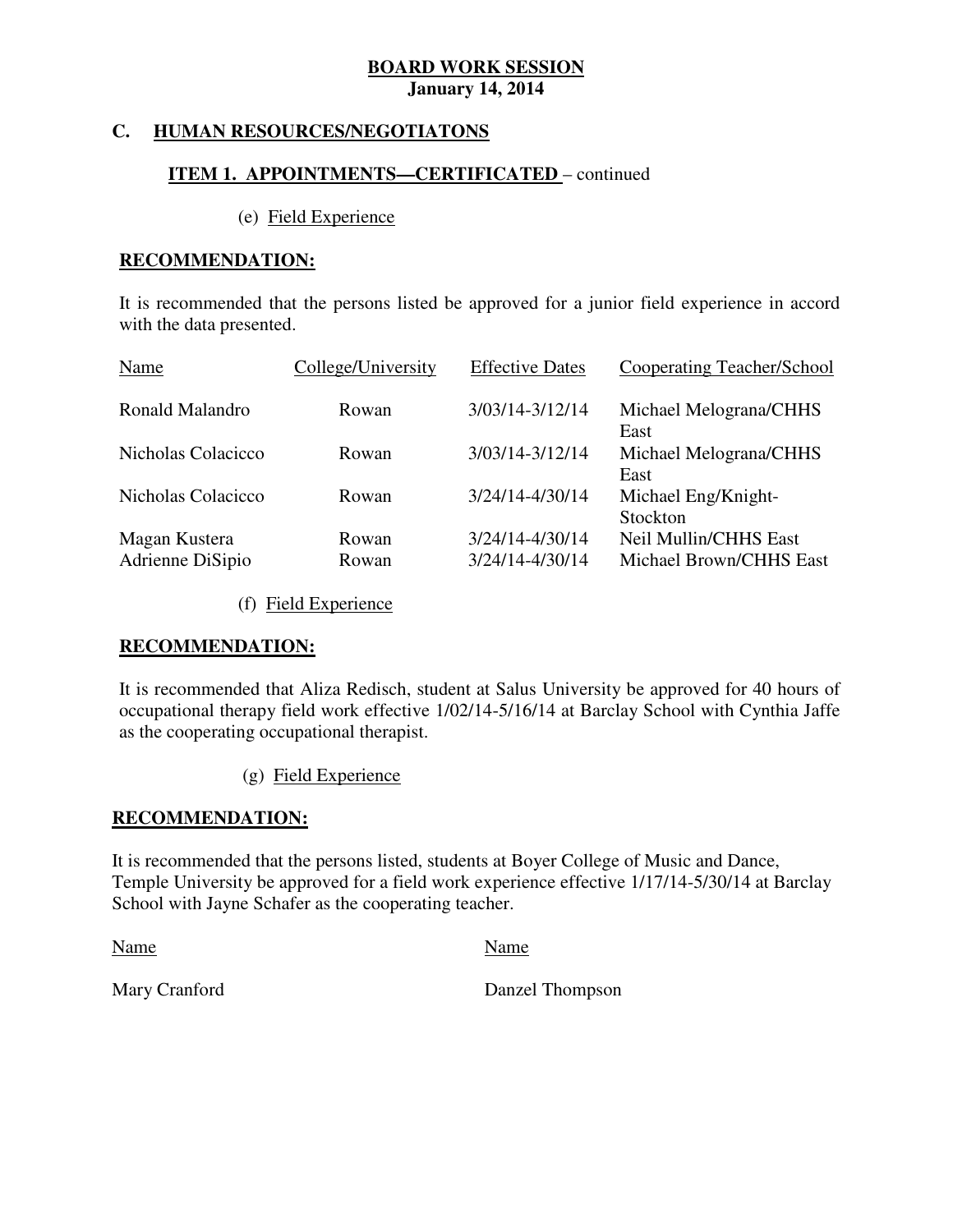#### **HUMAN RESOURCES/NEGOTIATONS**

# **ITEM 1. APPOINTMENTS—CERTIFICATED** – continued

### (h) Mentor Teachers

### **RECOMMENDATION:**

 It is recommended that the teachers listed be approved as mentors in accord with the data presented. Monies budgeted from account #'s 11-120-100-101-98-0102/#11-130-100-101-98- 0102/#11-140-100-101-98-0102.

| Name                  | Protégé            | School           | Amount          | <b>Effective Dates</b>                  |
|-----------------------|--------------------|------------------|-----------------|-----------------------------------------|
| June Stagliano        | Laura Rubino       | Mann             | \$550 prorated  | 12/02/13-1/02/14                        |
| Sandra Sharp          | Michael Miracola   | <b>CHHS West</b> | \$1000 prorated | 11/13/13-4/11/14                        |
| Tara Bacani           | <b>Kevin Owens</b> | Carusi           | \$1000 prorated | 12/18/13-6/30/14                        |
| Lisa Keely-Cain       | Paul Bryan         | <b>CHHS</b> East | \$550 prorated  | 1/31/14-3/03/14<br>(contract extended)  |
| <b>Esther Alpizar</b> | Shane McFadden     | <b>CHHS</b> East | \$550 prorated  | 12/23/13-1/17/14<br>(contract extended) |
| Dianna Morris         | Laura Flood        | Mann             | \$550 prorated  | 9/10/13-2/01/14                         |

# **ITEM 2. LEAVES OF ABSENCE—CERTIFICATED**

### (a) Leave of Absence, With/Without Pay

### **RECOMMENDATION:**

 It is recommended that the persons listed be approved for a leave of absence, with/without pay in accord with the data presented:

| Name              | Assignment            | <b>Effective Date</b>                                                                      |
|-------------------|-----------------------|--------------------------------------------------------------------------------------------|
| Jodi Rinehart     | <b>CHHS East-Math</b> | Leave with pay 12/12/13-1/22/14;<br>without pay $1/23/14 - 6/30/14$ (revised<br>for dates) |
| Caryn Mazol       | Rosa-Science          | Leave with pay 10/21/13-12/13/13;<br>without pay 12/16/13-4/04/14 (leave<br>extended)      |
| Sheri Lattanzio   | Kingston-Grade 1      | Leave with pay 1/13/14-2/26/14                                                             |
| Kathryn Redmond   | Sharp-Kindergarten    | Leave with pay 11/12/13-12/20/13;<br>without pay 12/23/13-2/07/14 (leave<br>extended)      |
| <b>Rae Savett</b> | Knight/Paine-ESL      | Leave with pay 11/18/13-11/22/13                                                           |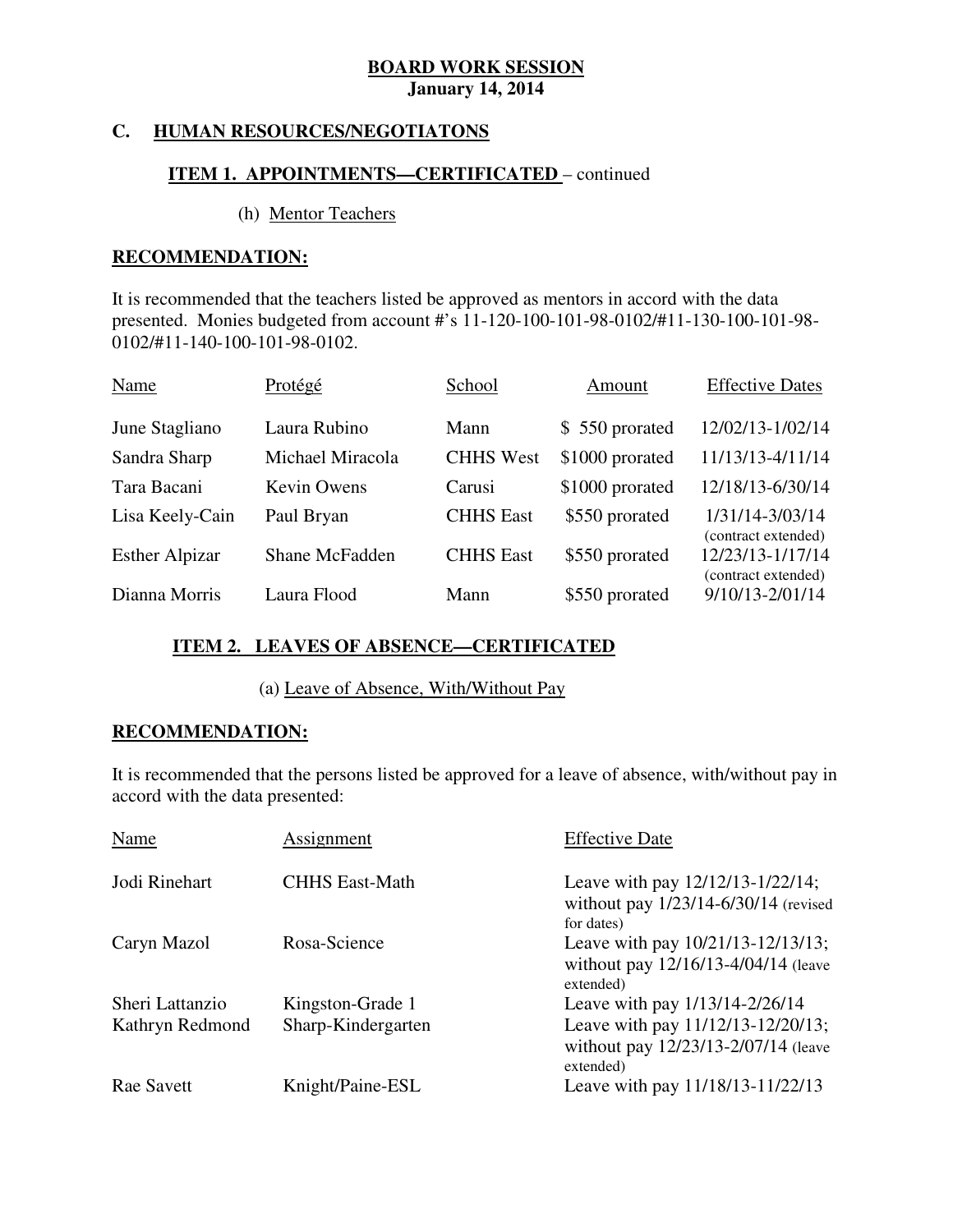#### **HUMAN RESOURCES/NEGOTIATONS**

# **ITEM 2. LEAVES OF ABSENCE—CERTIFICATED** - continued

(a) Leave of Absence, With/Without Pay - continued

| Name                       | Assignment           | <b>Effective Date</b>                                                               |
|----------------------------|----------------------|-------------------------------------------------------------------------------------|
| Kathryn Ripple-<br>Gilmour | Sharp-Grade 1        | Leave without pay $1/06/14-1/14/14$                                                 |
| Rachel Israelite           | Rosa-Language Arts   | Leave with pay 2/25/14-3/07/14;<br>without pay 3/10/14-6/30/14                      |
| Susan Avery                | Beck-Resource Room   | Leave with pay 12/16/13-1/01/14                                                     |
| Lee Ann Halbert            | Mann-Nurse           | Leave with pay 1/02/14-1/28/14                                                      |
| <b>Christiane Gorndt</b>   | Cooper-Grade 2       | Leave with pay 11/21/13-3/28/14;<br>without pay 3/31/14-6/30/14 (leave<br>extended) |
| Joanna Stabile             | Mann-Grade 2         | Leave with pay 2/17/14-2/28/14;<br>without pay 3/03/14-6/30/14                      |
| Tiffani Rosenbleeth        | Carusi-Resource Room | Leave without pay 11/21/13-6/30/14<br>(leave extended)                              |
| Caryle Hay                 | Stockton-Grade 3     | Leave with pay $1/21/14 - 1/22/14$ ;<br>without pay 1/23/14-1/24/14                 |

# **ITEM 3. LEAVES OF ABSENCE—NON-CERTIFICATED**

(a) Leave of Absence, With/Without Pay

# **RECOMMENDATION:**

 It is recommended that the persons listed be approved for a leave of absence, with/without pay in accord with the data presented:

| Name                | Assignment                             | <b>Effective Date</b>                                                                    |
|---------------------|----------------------------------------|------------------------------------------------------------------------------------------|
| Nadine Lamanna      | <b>Barclay-Educational Assistant</b>   | Leave with pay 12/17/13-12/19/13;<br>without pay 12/19/13-1/06/14                        |
| Natalie Maher       | <b>Woodcrest-Educational Assistant</b> | Leave with pay 3/05/14-3/06/14;<br>without pay 3/07/14-3/11/14                           |
| Roberta Gentes      | Stockton-Program Aide, SACC            | Leave with pay 11/12/13-11/25/13;<br>without pay 11/26/13-1/06/14                        |
| Linda Pettersen     | <b>Mann-Educational Assistant</b>      | Leave with pay 11/19/13-12/05/13;<br>without pay 12/06/13-1/09/14<br>(revised for dates) |
| <b>Richard Hawk</b> | District-Lead HVAC                     | Leave with pay 11/11/13-11/26/13;<br>without pay 11/27/13-1/01/14<br>(revised for dates) |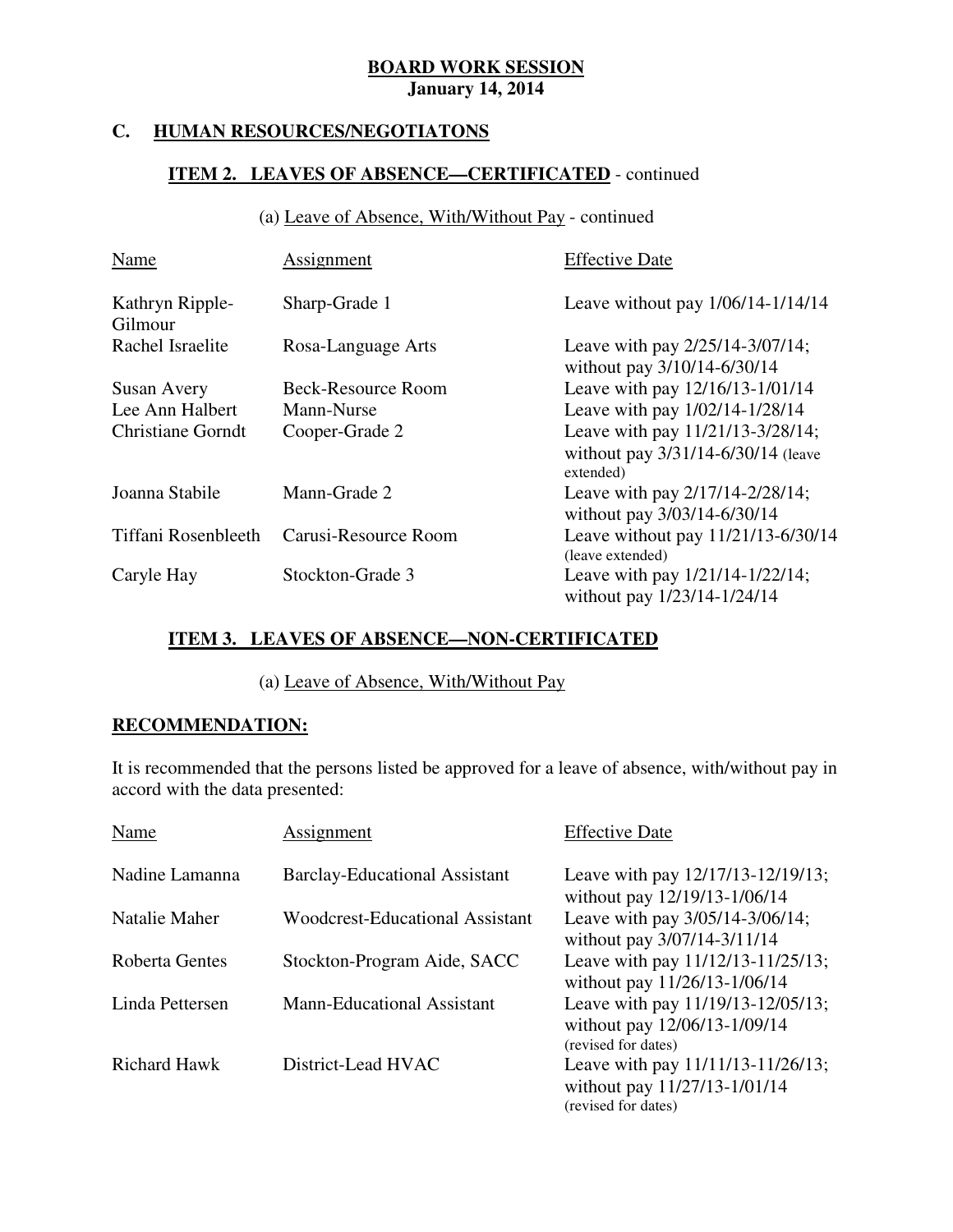#### **HUMAN RESOURCES/NEGOTIATONS**

### **ITEM 4. ASSIGNMENT/SALARY CHANGE—NON—CERTIFICATED**

# (a) Salary Adjustment

### **RECOMMENDATION:**

 It is recommended that the salary of the person listed be adjusted for earning a boiler license in accord with the data presented.

| <b>Name</b>  | Assignment                          | From     | To                                                            | <b>Effective Date</b> |
|--------------|-------------------------------------|----------|---------------------------------------------------------------|-----------------------|
| Juan Santana | <b>CHHS East-</b><br><b>Cleaner</b> | \$28,179 | $$28,523$ prorated<br>(includes \$344 for boiler)<br>license) | 12/11/13-6/30/14      |

(b) Reassignment

# **RECOMMENDATION:**

 It is recommended that the persons listed be approved for a reassignment for the 2013-14 school year.

| <b>Name</b>      | From                                                                                         | $\overline{\text{To}}$                                                                                       | <b>Effective Date</b> | <b>Hourly Rate</b> |
|------------------|----------------------------------------------------------------------------------------------|--------------------------------------------------------------------------------------------------------------|-----------------------|--------------------|
| Lyndsay Willis   | Cooper, Program<br>Aide, SACC<br>(budget #60-990-<br>320-106-58-0001)                        | District-<br>Substitute<br>Program Aide,<br>SACC (budget<br>#60-990-320-106-<br>58-0001)                     | 1/02/14-6/30/14       | \$8.50             |
| Anna DeMarco     | Sharp/Harte-Site<br>Leader-Teacher<br>II, A.M., SACC<br>(budget #60-990-<br>320-101-58-0001) | Sharp/Harte-Site<br>Leader-Teacher<br>II, A.M./P.M.-<br><b>SACC</b> (budget<br>#60-990-320-101-<br>$58-0001$ | 1/21/14-6/30/14       | \$15.20            |
| Jayne Rosi       | Harte-Teacher II,<br><b>SACC</b> (budget<br>$\#60 - 990 - 320 - 101 -$<br>58-0001)           | Harte-P.M. Site<br>Leader/Teacher<br>II, SACC (budget<br>#60-990-320-101-<br>58-0001)                        | 1/21/14-6/30/14       | \$12.13            |
| Dolores Franquiz | Barton-Teacher<br>II, SACC (budget)<br>#60-990-320-101-<br>58-0001)                          | Barton-P.M. Site<br>Leader/Teacher<br>II, SACC (budget<br>#60-990-320-101-<br>58-0001)                       | 1/21/14-6/30/14       | \$12.13            |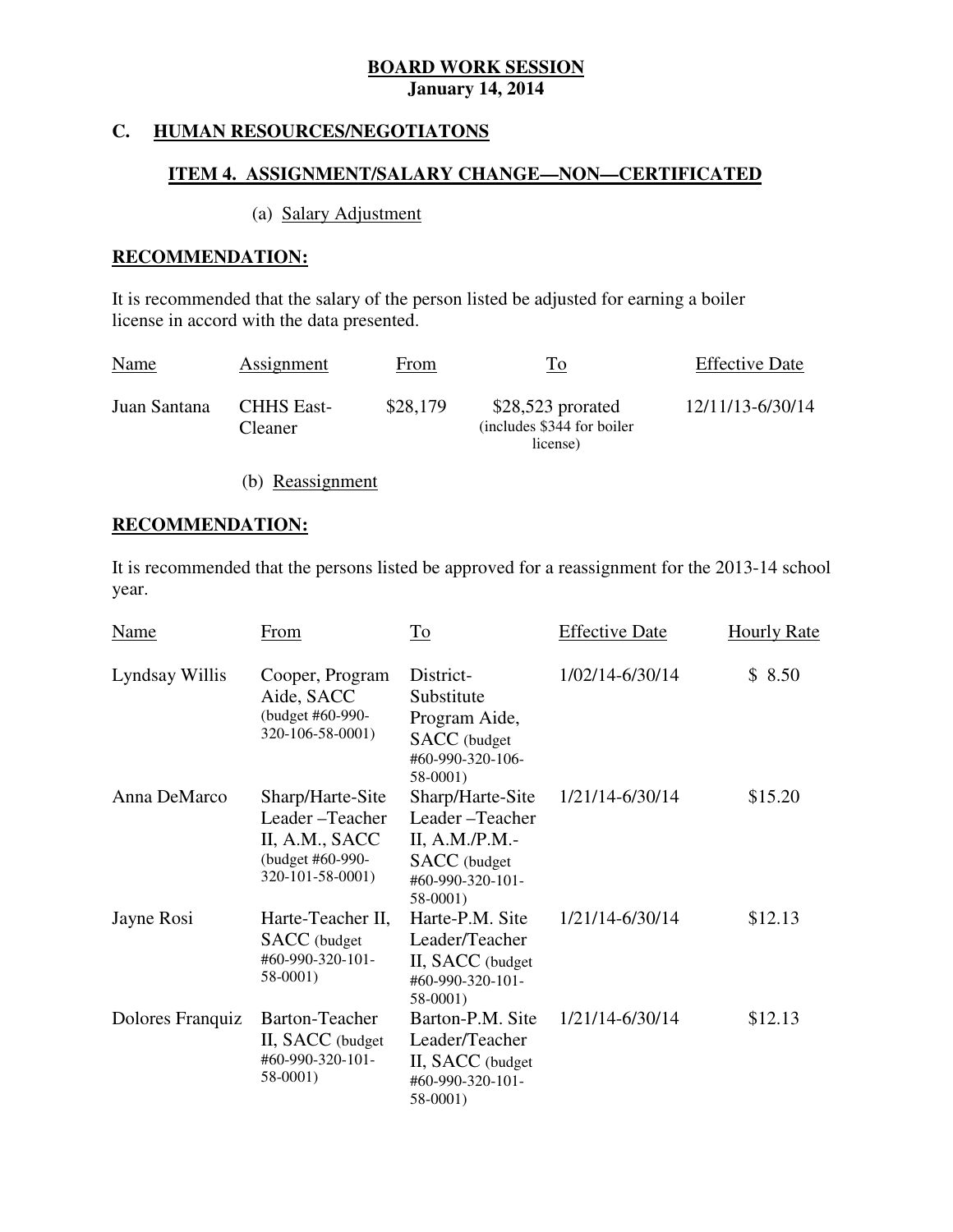# **C. HUMAN RESOURCES/NEGOTIATONS**

# **ITEM 4. ASSIGNMENT/SALARY CHANGE—NON—CERTIFICATED** – continued

### (c) Salary Adjustment

### **RECOMMENDATION:**

 It is recommended that the hourly rate of the persons listed be adjusted due to the increase of minimum wage from \$7.25/hr to \$8.25/hr. effective 1/01/14-6/30/14.

| <b>Name</b>        | Name          | Name          | Name        |
|--------------------|---------------|---------------|-------------|
| <b>Brett Rosen</b> | Sarah Shannon | Tooba Hussain | Joy Dickson |
| Daniel Patterson   | Andrew Vitale | Ralph Slim    |             |

# **ITEM 5. OTHER COMPENSATION—CERTIFICATED**

(a) Payment to Presenter

# **RECOMMENDATION:**

 It is recommended that Kelli Prisk be approved to present an after school workshop series effective 2/06/14-5/30/14 at the rate of \$53.56/hr (not to exceed \$428.48). Monies budgeted from account #20-272-200-101-99-0101.

(b) Parent Son/Daughter Human Growth And Development

### **RECOMMENDATION:**

 It is recommended that the staff members listed be paid the sum of \$35.00 for conducting a Parent Son/Daughter Program in an elementary school in conjunction with the course on Human Development:

| Name            | School                             |         |
|-----------------|------------------------------------|---------|
| Therese DiMedio | Harte                              | 2/20/14 |
|                 | $(budget #11-120-100-101-09-0101)$ |         |
| Therese DiMedio | Harte                              | 3/20/14 |
|                 | $(budget #11-120-100-101-09-0101)$ |         |
| Kevin Flood     | Harte                              | 3/20/14 |
|                 | (budget #11-120-100-101-09-0101)   |         |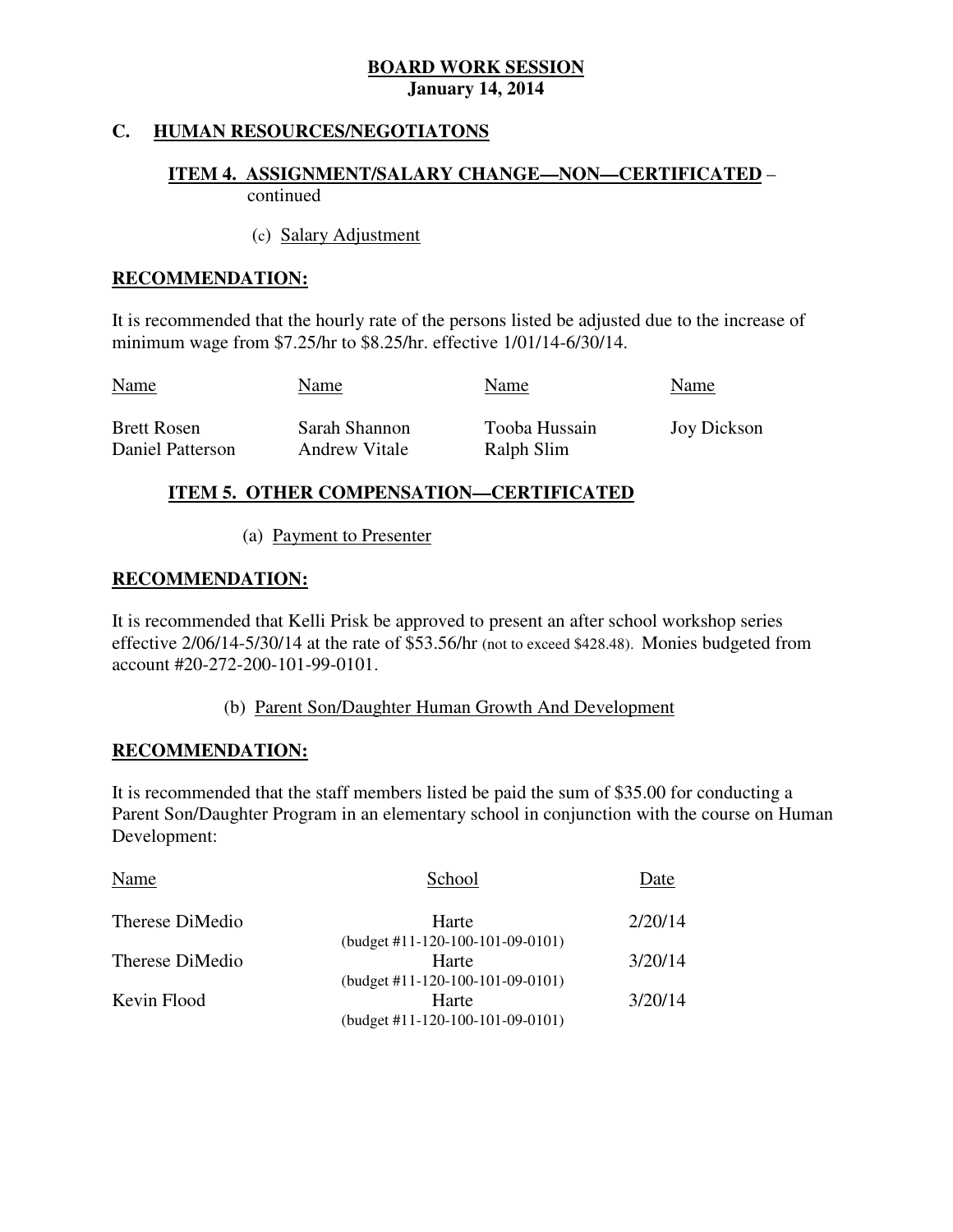# **D. POLICIES & LEGISLATION COMMITTEE**

### **Board Goals**

- **Continue to improve student achievement at all grade levels for all students and close achievement gaps where they exist.**
- **Create a cost-effective budget that provides for educational resources as well as preventive maintenance and ongoing facilities improvement in all schools.**
- **Enhance communication with and outreach to internal and external stakeholders.**
- **Enhance relationships with internal stakeholders through effective hiring and retention practices and staff training programs.**

The Superintendent recommends the following:

- 1. Second Reading of Policy
- 2. Approval of Harassment/Intimidation/Bullying Investigation Decisions

# **ITEM 1. SECOND READING OF POLICY**

- Draft Policy 3516: Safety
- Draft Policy 3600: Evaluation of Business and Non-Instructional Operations
- Draft Policy 6171.42: Independent Educational Evaluations

### **RECOMMENDATION:**

It is recommended that the policy be approved for second reading and adoption as submitted.

#### **ITEM 2. APPROVAL OF HARASSMENT/INTIMIDATION/BULLYING INVESTIGATION DECISIONS**

 decisions affirming, rejecting or modifying the Superintendent's determination in the following student HIB investigations: Be it Resolved, that the Cherry Hill Board of Education approves issuance of written

| Incident Report No. | <b>Board Determination</b> | Incident Report No. | <b>Board Determination</b> |
|---------------------|----------------------------|---------------------|----------------------------|
|                     |                            |                     |                            |
| 13-14:75            |                            | 13-14:82            |                            |
| 13-14:76            |                            | 13-14:83            |                            |
| 13-14:77            |                            |                     |                            |
| 13-14:78            |                            |                     |                            |
| 13-14:79            |                            |                     |                            |
| 13-14:80            |                            |                     |                            |
| 13-14:81            |                            |                     |                            |